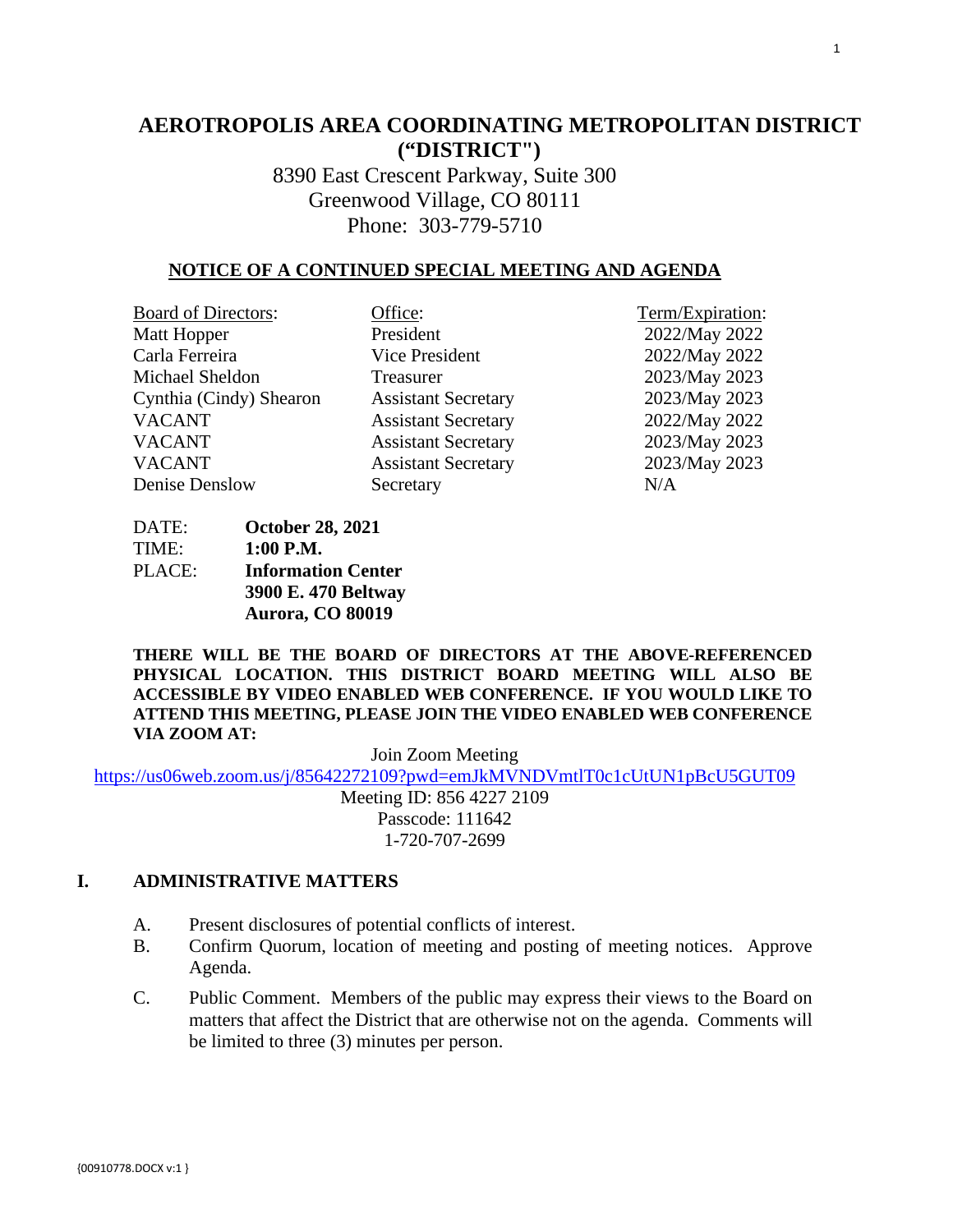### **II. CONSENT AGENDA**

Consent Agenda – These items are considered to be routine and will be ratified by one motion. There will be no separate discussion of these items unless a board member so requests; in which event, the item will be removed from the Consent Agenda and considered in the Regular Agenda.

A. Other.

### **III. LEGAL MATTERS**

- A. Discuss status of proposed Terms for Cooperative Agreement Regarding Construction of The Aurora Highlands Parkway by and between Aerotropolis Regional Transportation Authority ("**ARTA**"), the District and East Cherry Creek Valley Water & Sanitation District and authorize execution of same.
	- 1. If necessary, convene in executive session pursuant to Section 24-6-  $402(4)$ (e), C.R.S., to discuss matters that may be subject to negotiations; developing strategy for negotiations; and instructing negotiators and receive legal advice regarding same.
- B. Discuss and consider approval of Amended and Restated Inclusion Agreement [\(Aurora Highlands, LLC / GVR King LLC / GVRE 470 LLC / Green Valley East](#page-3-0)  LLC / SJSA Investments LLC / Aurora Highlands Holdings LLC / Property West of Powhaton) by and among the District, Aurora Highlands, LLC, GVR King LLC, GVRE 470 LLC, Green Valley East LLC, SJSA Investments LLC and Aurora Highlands Holdings LLC (enclosure).
- C. Discuss and consider approval of Amended and Restated Inclusion Agreement [\(Aurora Tech Center Holdings, LLC / Aurora Tech Center Development, LLC /](#page-26-0)  Property East of Powhaton) by and among the District, Aurora Tech Center Holdings, LLC and Aurora Tech Center Development, LLC (enclosure).
- D. Discuss and consider approval of Amended and Restated Inclusion Agreement (GVR King Commercial LLC / Property East of Powhaton) by and among [AACMD, GVR King Commercial LLC and Aurora Tech Center Development,](#page-41-0)  LLC (enclosure).
- E. [Discuss and consider approval of Termination of Inclusion and Exclusion](#page-54-0)  Agreement (Parcels Within Section 20) by and among First Creek Ranch Metropolitan District ("FCRMD"), the District and Aurora Highlands, LLC *(*enclosure).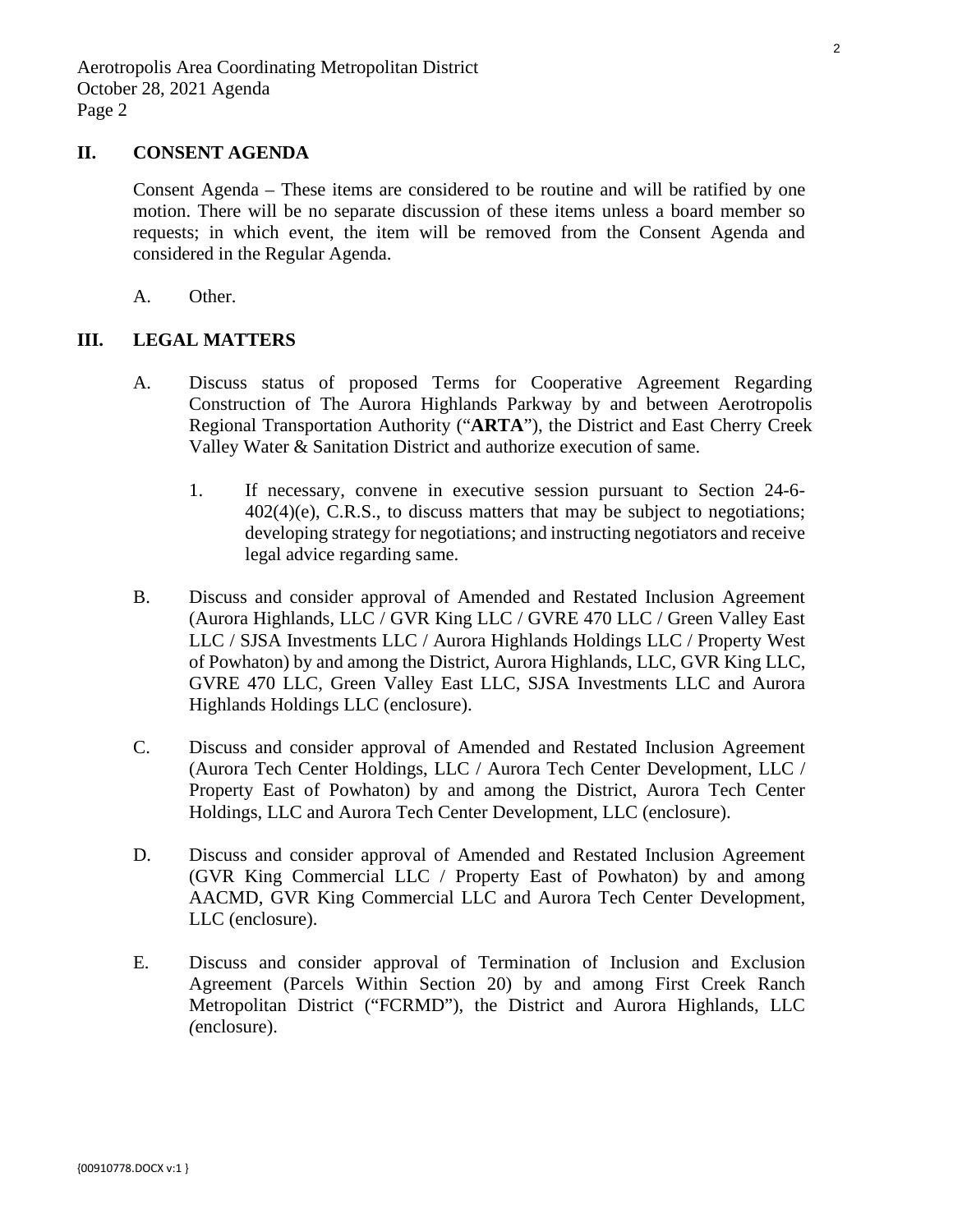- F. Discuss and consider approval of Amended and Restated Mill Levy Allocation [Policy Agreement by and among the Aurora Highlands Community Authority](#page-58-0)  Board ("CAB"), The Aurora Highlands Metropolitan District No. 1, The Aurora Highlands Metropolitan District No. 2, The Aurora Highlands Metropolitan District No. 3, the District, ATEC Metropolitan District No. 1, and ATEC Metropolitan District No. 2 (enclosure).
- G. Discuss and consider approval of Termination of First Amended and Restated [Facilities Funding and Acquisition Agreement by and between the District and](#page-72-0)  Aurora Highlands, LLC (enclosure).

## **IV. FINANCIAL MATTERS**

A. Other.

## **VI. ARTA MATTERS**

**A.** Other.

## **VII. OTHER BUSINESS**

**VIII. ADJOURNMENT**

**THE NEXT REGULAR MEETING IS SCHEDULED FOR NOVEMBER 18, 2021.**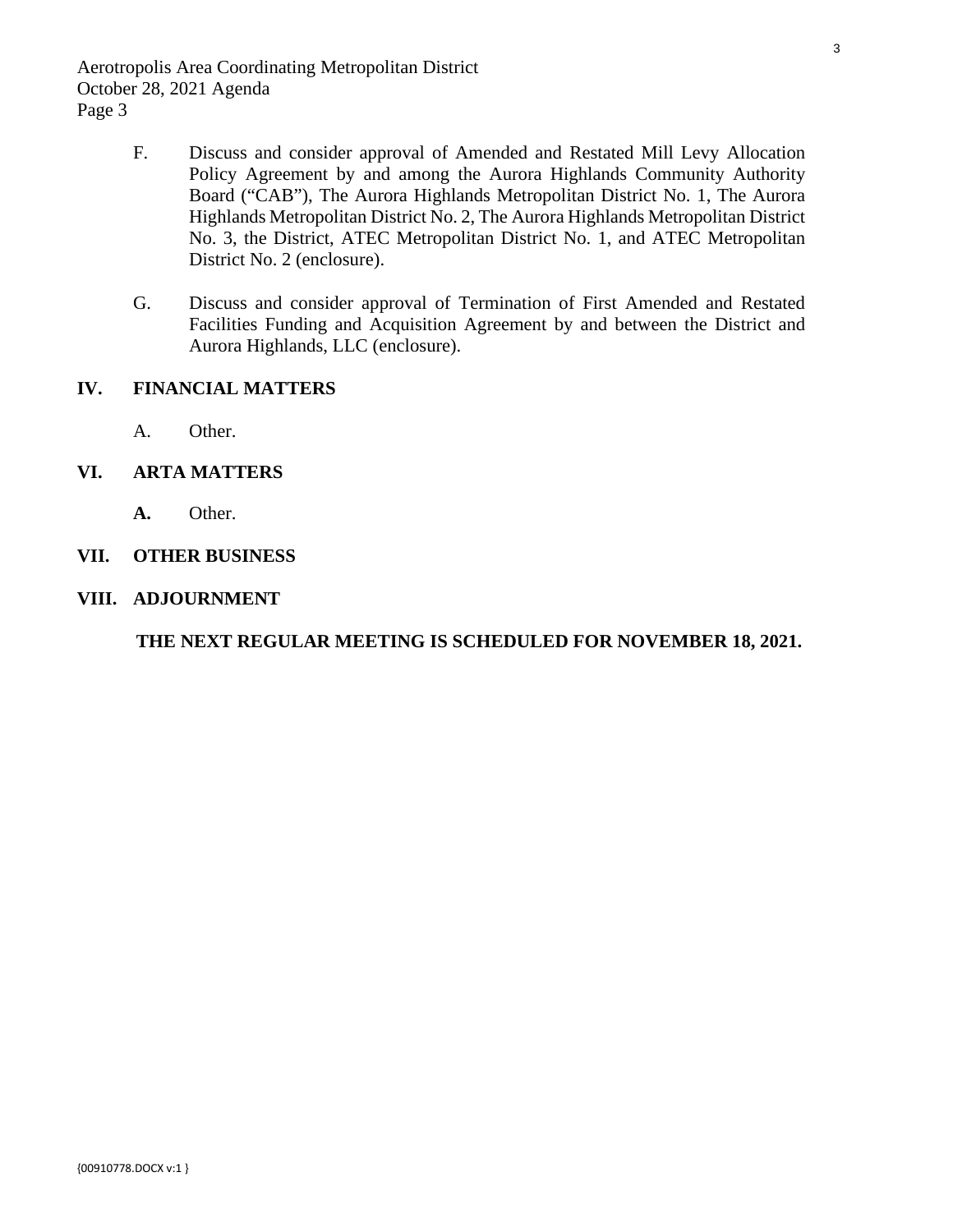**DRAFT** McGEADY BECHER P.C. October 24, 2021

#### **AMENDED AND RESTATED INCLUSION AGREEMENT**

## <span id="page-3-0"></span>**(AURORA HIGHLANDS, LLC/ GVR KING LLC/ GVRE 470 LLC/ GREEN VALLEY EAST LLC/SJSA INVESTMENTS LLC/AURORA HIGHLANDS HOLDINGS LLC/PROPERTY WEST OF POWHATON)**

THIS **AMENDED AND RESTATED INCLUSION AGREEMENT** ("**Agreement**") is executed and effective as of \_\_\_\_\_\_\_\_\_\_\_\_, 2021, by and **between Aerotropolis Area Coordinating Metropolitan District,** a quasi-municipal corporation and political subdivision of the State of Colorado ("**AACMD**"), and **Aurora Highlands, LLC**, a Nevada limited liability company, **GVR King LLC**, a Colorado limited liability company, **GVRE 470 LLC**, a Colorado limited liability company, **Green Valley East LLC**, a Colorado limited liability company, **SJSA Investments, LLC**, a Nevada limited liability company, and **Aurora Highlands Holdings**, **LLC**, a Colorado limited liability company (individually, "**Owner**", collectively, the "**Owners**"). AACMD and the Owner are sometimes referred to herein individually as a "**Party**" and collectively as the "**Parties**."

#### **RECITALS**

A. Each Owner either owns, or owns an option to purchase, certain property within the boundaries of the area described on **Exhibit I** attached hereto and incorporated herein by this reference (the "**Property**").

B. The Owners and AACMD entered into that certain Inclusion Agreement on June 29, 2020, and recorded in the records of the Adams Count Clerk and Recorder at Reception No. 2020000059467 (the "**Inclusion Agreement**").

C. The Owners and AACMD intend to amend and restated the terms of the Inclusion Agreement.

D. The Property is within the mixed-used master planned community in the City of Aurora, County of Adams, Colorado (the "**County**"), known as The Aurora Highlands (the "**Community**").

E. AACMD and The Aurora Highlands Metropolitan District No. 1 ("**District No. 1**"), The Aurora Highlands Metropolitan District No. 2 ("**District No. 2**"), The Aurora Highlands Metropolitan District No. 3 ("**District No. 3**"), ATEC Metropolitan District No. 1 ("**ATEC No. 1**"), and ATEC Metropolitan District No. 2 ("**ATEC No. 2**" ) entered into that certain The Aurora Highlands Community Authority Board Establishment Agreement dated November 21, 2019, as the same may be amended from time to time (the "**CABEA**") and collectively AACMD, District No. 1, District No. 2, District No. 3, ATEC No. 1 and ATEC No. 2 shall be referred to herein as the "**CAB Districts**."

4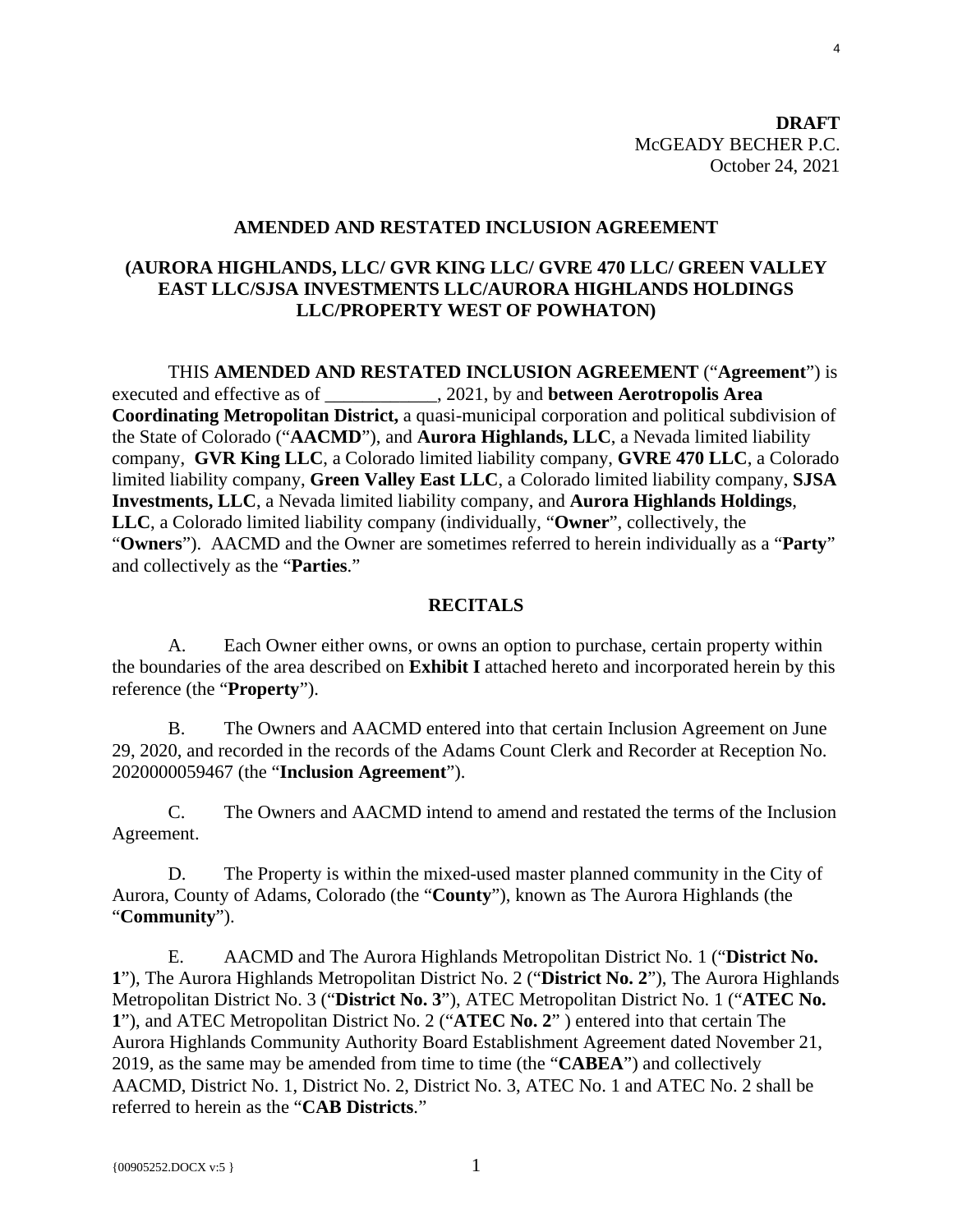F. Each of the CAB Districts has been organized pursuant to State law to finance, construct, complete, operate, maintain, repair, replace and provide public improvements and services within or without its boundaries, including, without limitation, sanitation, water, storm drainage, streets, safety protection, park and recreation, transportation, television relay and translation and mosquito control improvements, facilities and services (collectively, the "**Public Improvements**") with a Service Plan approved by the City of Aurora as follows (collectively the "**Service Plans**"):

(a) The First Amended and Restated Service Plan for the Aerotropolis Area Coordinating Metropolitan District approved October 16, 2017;

(b) The Consolidated First Amended and Restated Service Plan for The Aurora Highlands Metropolitan District No. 1 approved October 16, 2017;

(c) The Consolidated First Amended and Restated Service Plan for The Aurora Highlands Metropolitan District No. 2 approved October 16, 2017;

(d) The Consolidated First Amended and Restated Service Plan for The Aurora Highlands Metropolitan District No. 3 approved October 16, 2017;

(e) The Service Plan for ATEC Metropolitan District No. 1 approved August 6, 2018; and

(f) The Service Plan for ATEC Metropolitan District No. 2 approved August

G. The Property has been designated as being within the future inclusion area of the CAB Districts.

H. The Service Plans for each of the CAB Districts contemplate the coordination of services and improvements to serve the Property.

I. Each CAB District has the authority, under the laws of the State, its Service Plan, and its electoral authorization, to issue debt for the purpose of, among other things, financing (or refinancing) the cost of Public Improvements.

J. ATEC No. 2 (the "**Commercial District**"), has entered into a Commercial District Pledge Agreement with the CAB (the "**CD Pledge Agreements**") pursuant to which the Commercial District has pledged to the CAB to impose its Required Debt Service Mill Levy for payment of Bonds to be issued by the CAB to fund Public Improvements and its Required Operating Mill Levy, as defined therein, for funds to operate and maintain the Public Improvements that are not accepted for ownership, operations or maintenance by other entities and to administrate the CAB Districts and the CAB.

K. District No. 1, District No. 2 and District No. 3 (each, a "**Residential District**" and, collectively, the "**Residential Districts**") have each entered into an RD Pledge Agreement (the "**RD Pledge Agreement**") pursuant to which each Residential District pledged to the CAB to impose its Required Debt Service Mill Levy for payment of Bonds to be issued by the CAB to

6, 2018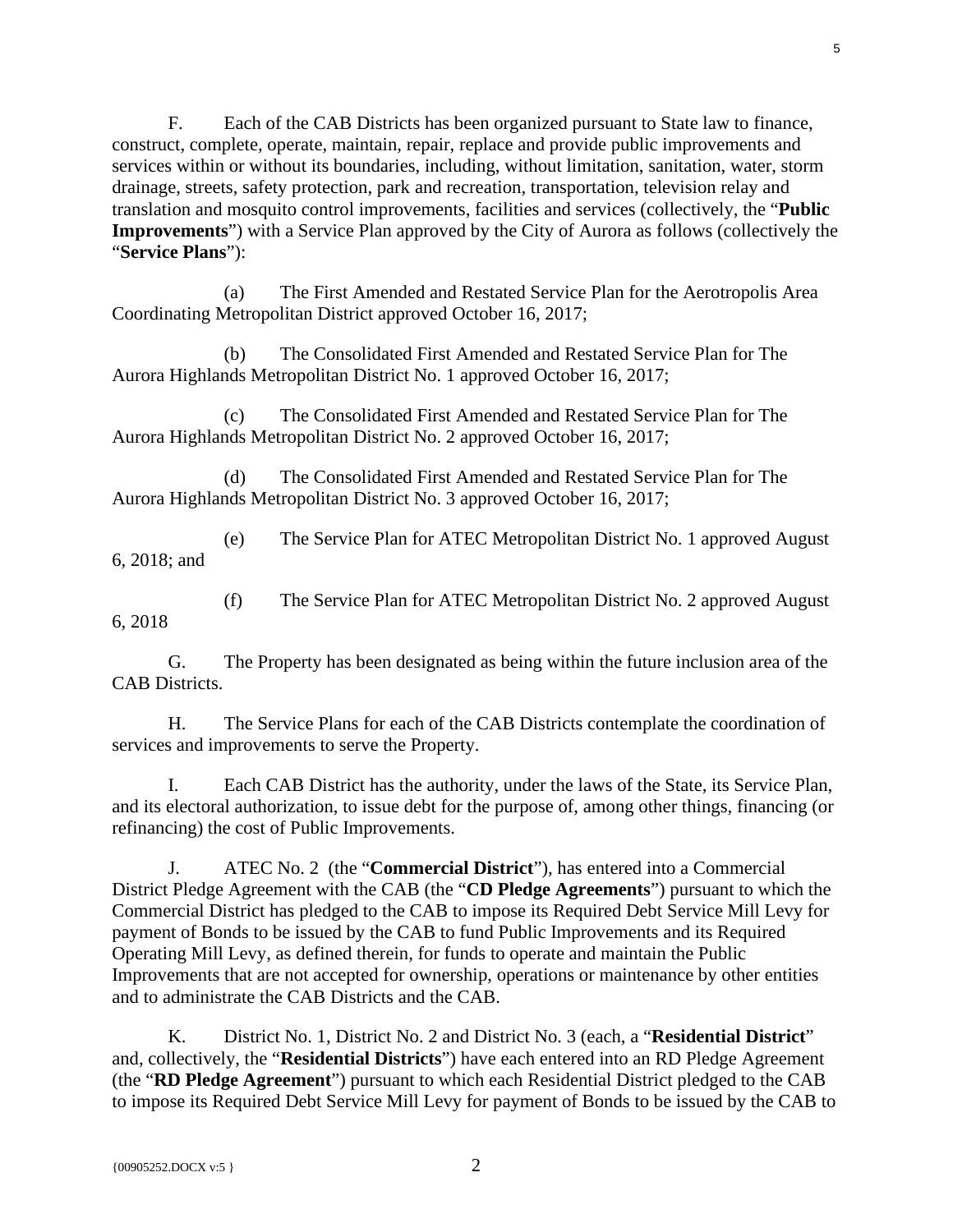fund Public Improvements and to impose its Required Operating Mill Levy, as defined therein, for funds to operate and maintain the Public Improvements that are not accepted for ownership, operations or maintenance by other entities and to administrate the CAB Districts and the CAB. For purposes of this Agreement, AACMD, the Commercial District and the Residential Districts will be referred to herein as the "**Districts**".

L. As of June 29, 2020, the Owner executed that certain PILOT Covenant recorded on June 30, 2020, at Reception No. 2020000059148 in the Adams County records providing for a payment in lieu of taxes charged against certain real and personal property described therein, which real and personal property has been deemed by the County Assessor to be exempt from payment of ad valorem taxes, all as set forth in the PILOT Covenant (the "**Pilot Covenant**").

M. It is the intent of the Parties that the PILOT Covenant be recorded against parcels of the Property upon the inclusion of such parcels of the Property within either the Commercial District or one of the Residential Districts.

N. In recognition of the benefit received by the provision of the Public Improvements, the Owner has agreed to include the Property into one of the Districts upon the occurrence of certain events as more particularly described herein.

O. The Property and all improvements thereon will benefit directly from the construction, existence, operation, maintenance, repair, replacement and provision of the Public Improvements to be financed, in part, by property taxes levied by the applicable District on the portion(s) of the Property included into its boundaries.

P. The Owner has agreed to execute petition(s) to include parcels of the Property at the times specified below (each, a "**Petition**") in the form of **Exhibit II** attached hereto and incorporated herein by reference, within one of the Districts, as provided herein.

Q. The Owners acknowledge that upon inclusion of a Triggered Parcel (hereinafter defined) into a District, such Triggered Parcel will be subject to the taxes, fees, rates, tolls and charges of the applicable District, which revenues are intended to applied to payment of costs of Public Improvements.

R. The Parties acknowledge that the CAB Districts are each relying on the agreements established in this Agreement in order to ensure revenues are available in order to complete construction and financing of the Public Improvements.

NOW, THEREFORE, in consideration of the Recitals and the mutual promises and covenants herein contained, the receipt and sufficiency of which are hereby acknowledged, AACMD and the Owner hereby agree as follows:

# **COVENANTS AND AGREEMENTS**

1. Intent of Parties. It is the intent of the Parties that the Property will be included, as applicable, into the boundaries of one of the Districts; provided, however, in the event that all or any portion of the Property is not included in a Commercial District or a Residential District,

6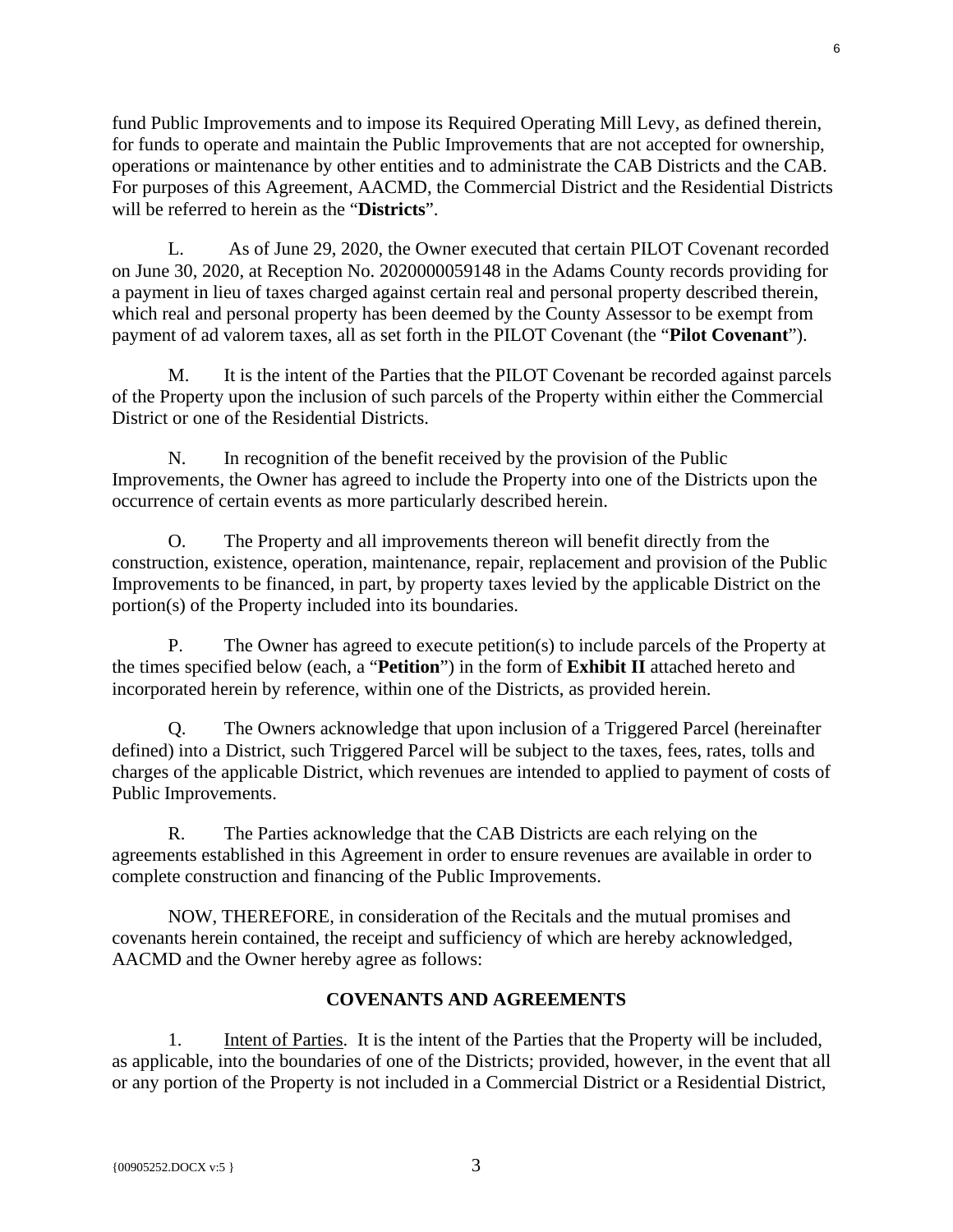such property may be included into AACMD as set forth in Section 3 below. The Parties agree that no portion of the Property shall be included into the boundaries of ATEC No. 1.

2. Inclusion Trigger. For the purposes of this Agreement, upon the first to occur of any of the events described in clauses (a)-(b) hereof (each, a "**Trigger**") with respect all or any portion of the Property (the subject property being referred to herein as a "**Triggered Parcel**"):

(a) The issuance by the City of a building permit for the Triggered Parcel; or

(b) The transfer of title to the Triggered Parcel to a third party, provided:

(i) The transfer of a Triggered Parcel to a new owner for the purposes of the development of a mixed use project with non-residential and residential units will not constitute a trigger until the residential and non-residential units can be legally described; and

(ii) The transfer to an affiliated entity or another Owner (i.e., an entity that is controlled by or under the common control with Owner) shall not be deemed a transfer to a third party for purposes of this subparagraph.

3. Recording of the PILOT on Included Parcels of the Property. The Owner agrees to record the PILOT on any parcel of the Property included within the Commercial District or a Residential District within ten (10) business days of the issuance of the Court Order and Decree including such parcel.

4. Inclusion Into a Commercial District or Residential District. Upon the occurrence of a Trigger, the applicable Owner and AACMD shall cooperate to effect the inclusion of the Triggered Parcel into one of the Districts as more specifically set forth herein.

(a) The applicable Owner shall execute a Petition requesting the inclusion of the Triggered Parcel into, as applicable, the boundaries of a Commercial District or Residential District (the applicable CAB District being referred to herein as the "**Including District**") and, subject to the consent of AACMD, submit the Petition to the Including District within thirty (30) business days of the Trigger.

(b) Pursuant to the terms of the CD Pledge Agreement and the RD District Pledge Agreement, each of the Districts has agreed to conduct a public hearing ("**Public**  Hearing") in accordance with applicable statutes on any Petition to include property within its boundaries within twenty (20) days of receipt of the same and, if applicable, take all statutorily required actions to return to active status prior to the date of the Public Hearing. If the Board of Directors of the applicable Including District, in its sole discretion, adopts a resolution approving the Petition, the Including District within five (5) business days thereafter shall submit a motion for an order and decree to include the Triggered Parcel ("**Order and Decree**") to the District Court for the County (the "**District Court**") and, within three (3) business days after entry of such Order and Decree, record same in the real property records of the County and shall provide a copy of the recorded Order and Decree to AACMD.

5.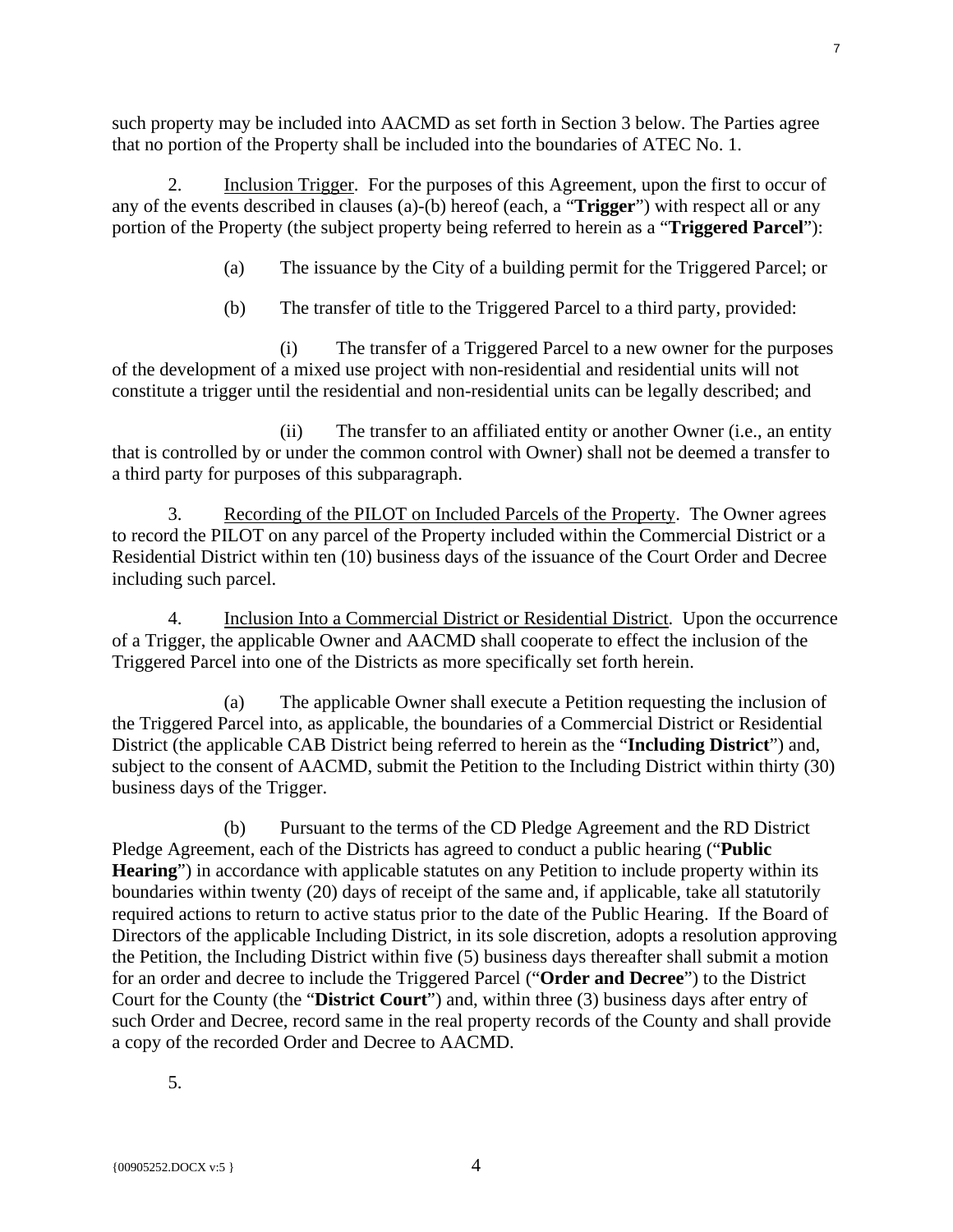6. Inclusion into AACMD. In the event that the Board of Directors of the Including District does not adopt a resolution approving the Petition after conducting the Public Hearing as set forth in Section 3(b) above, the Owner shall within three (3) business days thereafter execute and deliver to AACMD a Petition requesting the inclusion of the Triggered Parcel into the boundaries of AACMD. Upon receipt of the Petition, AACMD may agree, in its reasonable discretion, to take all statutorily required actions to include the Triggered Parcel within its boundaries including without limitation conducting a Public Hearing and approving the Petition within twenty (20) days of receipt of the Petition, submitting to the District Court a motion for an Order and Decree within five (5) business days thereafter and recording such Order and Decree in the real property records of the County within three (3) business days after entry of the Order and Decree.

7. Expansion of Definition of the Districts. The CAB will issue bonds from time to time and will determine, at the time of issuance of such bonds, to pledge for repayment of the bonds revenues from the CD Pledge Agreement, the RD Pledge Agreement or both (the "Bonds"). It is possible additional metropolitan districts will be organized to serve the property within the boundaries of the CAB service area ("**Additional District**"). Any parcel in the Property may be included into an Additional District (and the Additional District will be included in the definition of the Districts) if that Additional District has:

Entered into a Pledge Agreement with the CAB on substantially the same terms as the CD Pledge Agreement if the property in the Additional District is all commercial, on substantially the same terms as the RD Pledge Agreement if the property in the Additional District is all residential and with terms that include the obligation to impose a mill levy no less than 29 mills, subject to the Adjustment defined below, if the property in the Additional District is for a mixed use development with non-residential and residential uses or if the property in the Additional District is for high density residential with fifteen (15) units to the acre or more (the "**AD Pledge Agreement**"); and

(a) The revenues from the AD Pledge Agreement have been pledged by the CAB to repayment of the Bonds outstanding at the time of the inclusion; and

(b) The revenues from the AD Pledge Agreement have been pledged by the CAB to repayment of the Bonds outstanding at the time of the inclusion.

(c) In the event there are any changes in the method of calculating assessed valuation or any constitutionally mandated tax credit, cut or abatement, the 29 mill levy referenced above shall be increased or decreased to reflect such changes, such increases or decreases to be determined by the CAB Board in good faith (such determination to be binding and final) so that to the extent possible, the actual tax revenues generated by such mill levy, as so adjusted, are neither diminished nor enhanced as a result of such changes (the "Adjustment"). For purposes of the foregoing, a change in the ratio of assessed valuation to actual valuation shall be deemed to be a change in the method of calculating assessed valuation.

8. Additional Covenant of Owner. In the event that a closing to a third party pursuant to Section 2(a) above is scheduled to occur prior to the recording of the Order and Decree, the applicable Owner shall either: (a) obtain the written consent of the third party buyer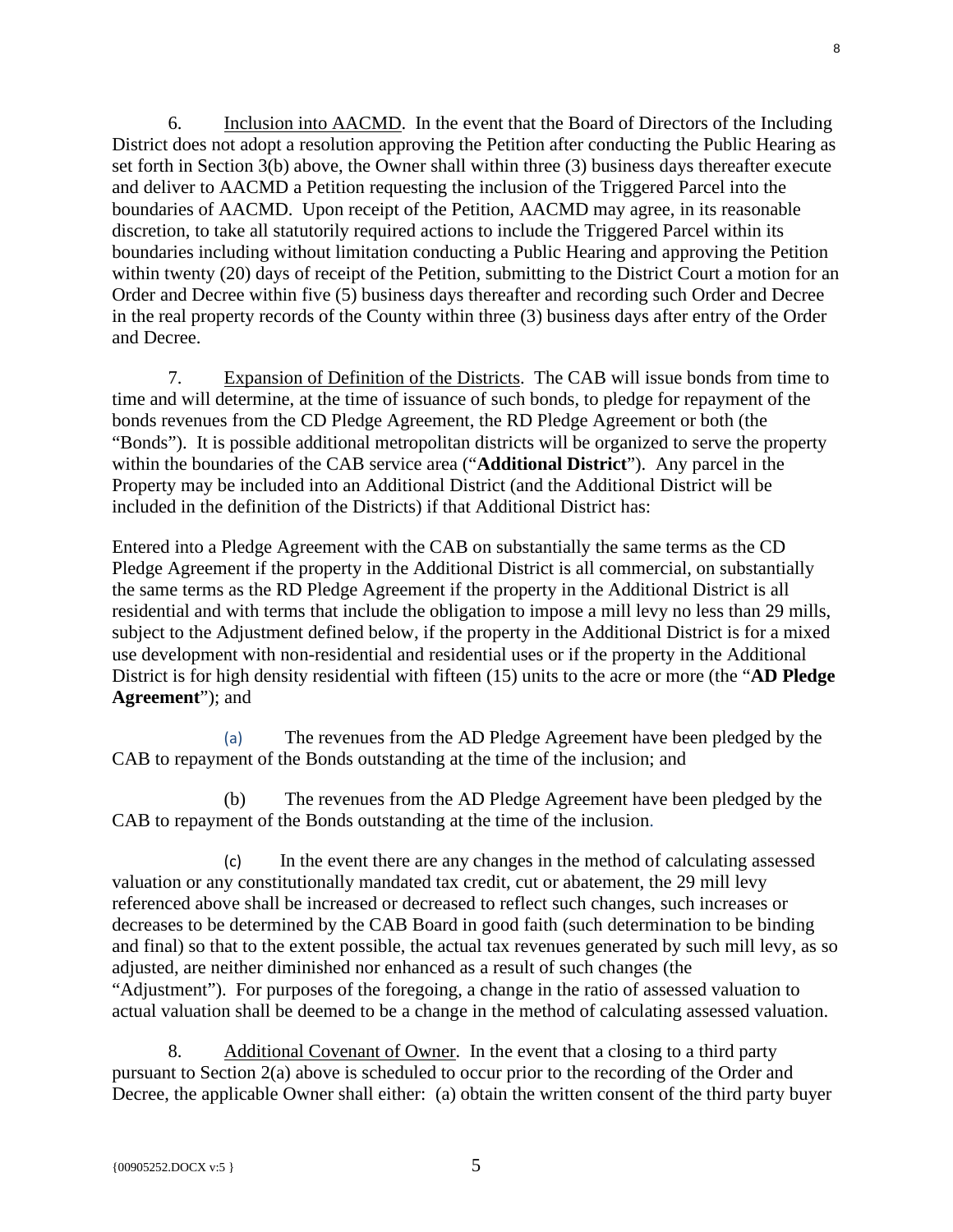to the recording of the Order and Decree post-closing; or (b) delay the closing until such time as the Order and Decree are recorded.

9. Modifications of this Agreement. No amendments or modifications shall be made to this Agreement, except in writing signed by both Parties.

10. Recordation/Covenants Run with the Land. The covenants, terms, conditions, and provisions set forth in this Agreement shall be construed as, and during the term of this Agreement shall remain as, covenants running with the Property. The Owners hereby consent to AACMD recording a copy of this Agreement in the real property records of the County to serve as notice to any potential purchasers, lessees or other entities having an interest now or in the future in the Property.

11. Notices. All notices, demands, requests or other communications to be sent by one Party to the others hereunder or required by law shall be in writing and shall be deemed to have been validly given or served by delivery of same in person to the addressee or by courier delivery via nationally recognized overnight courier service or by electronic email transmission or by depositing same in the United States mail, postage prepaid, addressed as follows:

| To AACMD:       | Aerotropolis Area Coordinating Metropolitan District<br>c/o CliftonLarsonAllen LLP<br><b>Attention: Denise Denslow</b><br>8390 E Crescent Parkway, Suite 300<br>Greenwood Village, CO 80111<br>Email: Denise.Denslow@claconnect.com<br>Phone: (303) 779-5710         |
|-----------------|----------------------------------------------------------------------------------------------------------------------------------------------------------------------------------------------------------------------------------------------------------------------|
| With a copy to: | McGeady Becher P.C.<br>450 E. 17 <sup>th</sup> Ave., Suite 400<br>Denver, CO 80203<br>Attn: MaryAnn M. McGeady<br>Email: legalnotices@specialdistrictlaw.com<br>Phone: (303) 592-4380                                                                                |
| To Owner:       | Aurora Highlands, LLC<br>250 Pilot Rd., Suite 150<br>Las Vegas NV 89119<br>Attn: Carlo G. Ferreira<br>Email: carlo@cgfmgmt.com<br>Phone: (702) 685-7164<br><b>GVR King LLC</b><br>c/o Bruin Capital<br>10801 West Charleston Blvd., Suite 170<br>Las Vegas, NV 89135 |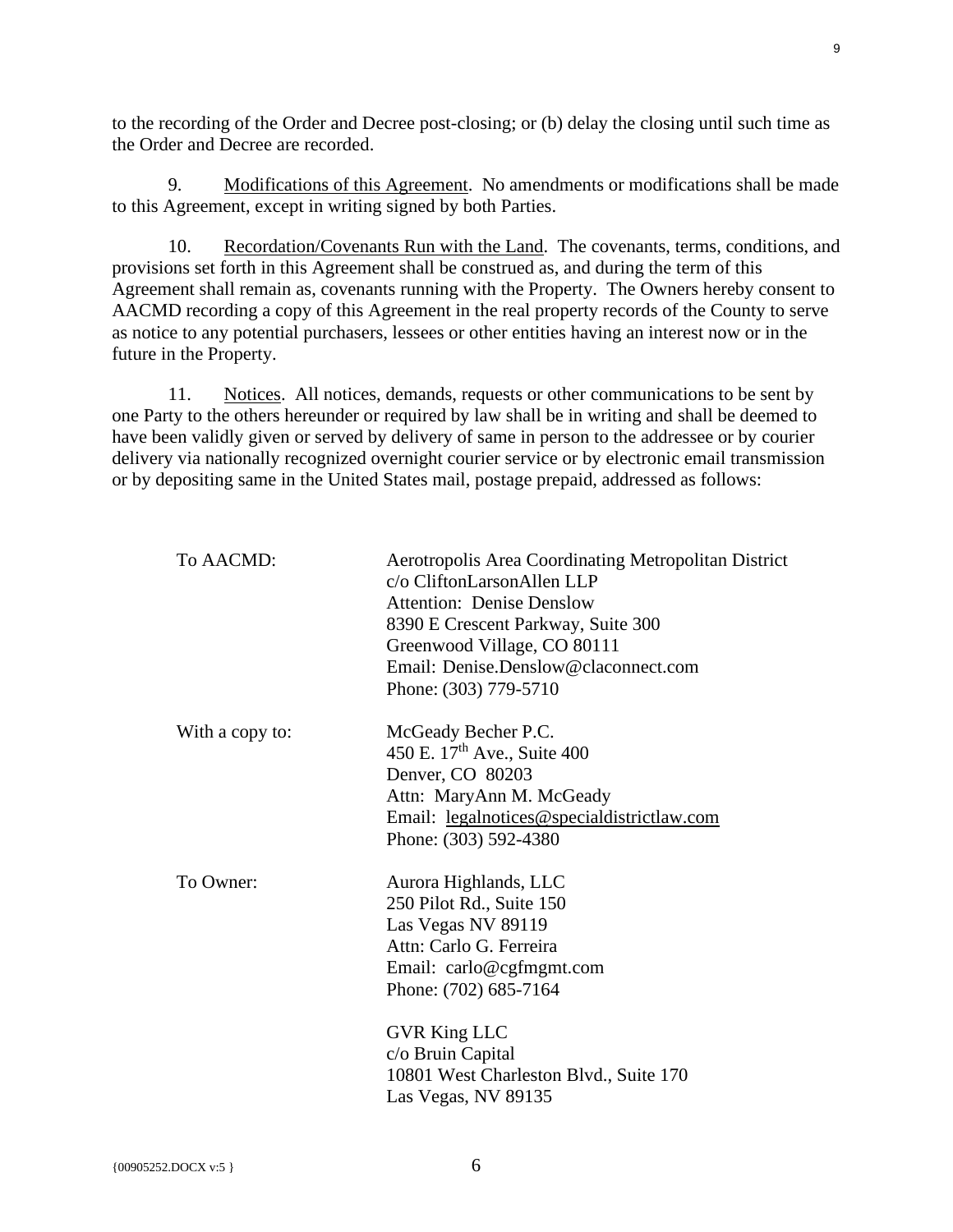Attn: Jeff Canarelli Email: jeffc@bruincp.com Phone: (702) 736-6434

#### GVRE 470 LLC

c/o Bruin Capital 10801 West Charleston Blvd., Suite 170 Las Vegas, NV 89135 Attn: Jeff Canarelli Email: jeffc@bruincp.com Phone: (702) 736-6434

Green Valley East, LLC c/o Bruin Capital 10801 West Charleston Blvd., Suite 170 Las Vegas, NV 89135 Attn: Jeff Canarelli Email: jeffc@bruincp.com Phone: (702) 736-6434

SJSA Investments, LLC c/o Bruin Capital 10801 West Charleston Blvd., Suite 170 Las Vegas, NV 89135 Attn: Jeff Canarelli Email: jeffc@bruincp.com Phone: (702) 736-6434

Aurora Highlands Holdings, LLC c/o Bruin Capital 10801 West Charleston Blvd., Suite 170 Las Vegas, NV 89135 Attn: Jeff Canarelli Email: jeffc@bruincp.com Phone: (702) 736-6434

With a copy to:

Fairfield and Woods, P.C. 1801 California Street, Suite 2600 Denver, CO 80202-2645 Attention: Rita Connerly, Esq. E-Mail: rconnerly@fwlaw.com Phone: (303) 894-4411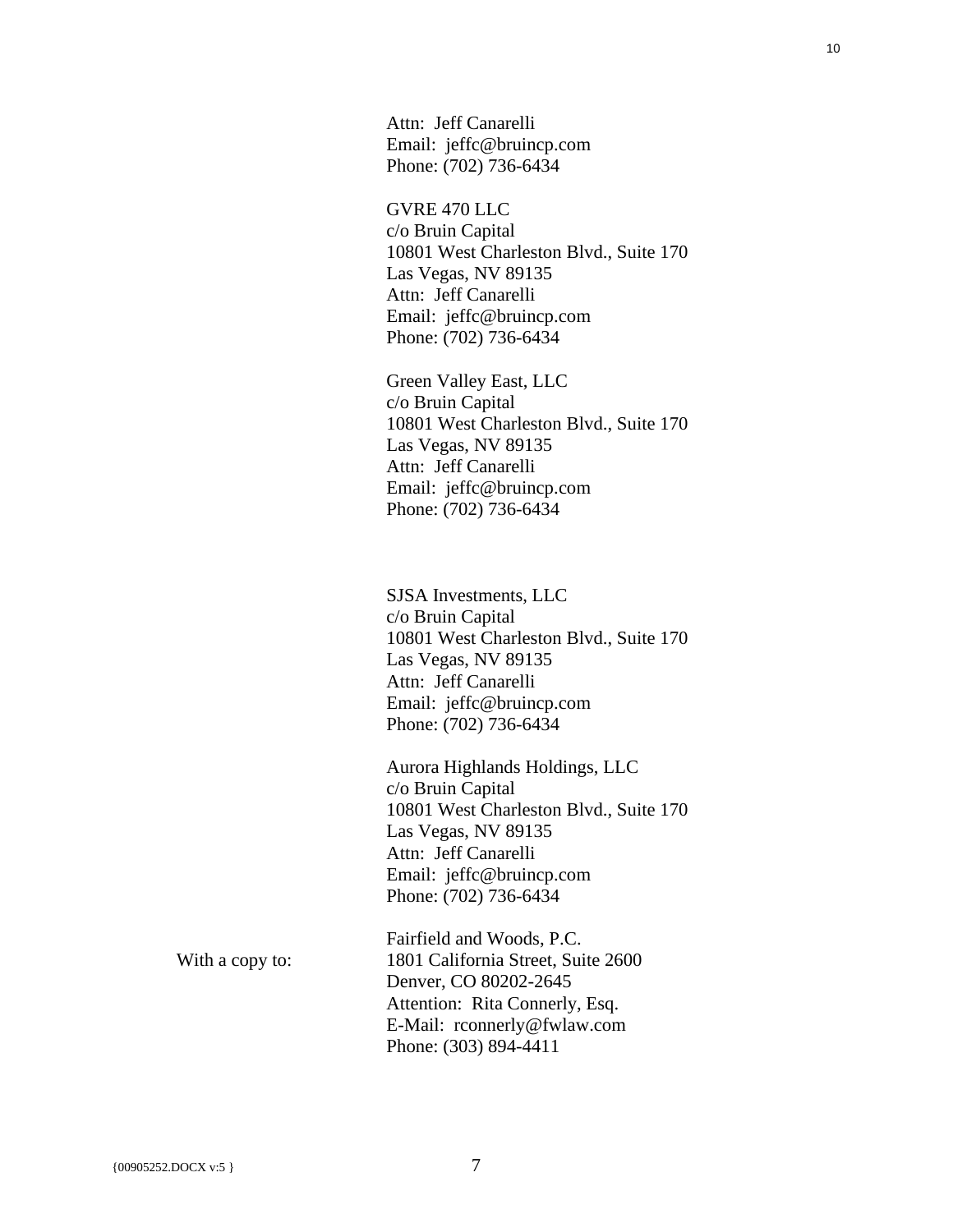All notices, demands, requests or other communications shall be effective upon such personal delivery, one (1) business day after deposit with a national recognized overnight carrier or upon electronic confirmation of email transmission or three (3) business days after deposit in the United States mail. By giving the other Parties ten (10) days' written notice in accordance with the provisions hereof, each Party shall have the right from time to time to change its address or contact information.

12. Third Party Beneficiaries. The Parties acknowledge and agree that the CAB and the Trustee for any Bonds issued by the CAB to which the CAB has pledged the revenues from the CD Pledge Agreement and the RD Pledge Agreements are third party beneficiaries of this Agreement, and except for the CAB and the Trustee for any Bonds issued by the CAB there are no other third party beneficiaries to this Agreement.

13. Entire Agreement. This Agreement constitutes the entire Agreement between the Parties hereto with respect to the inclusion of the Property into AACMD or one of the other Districts pursuant to the terms hereof and sets forth the rights, duties, and obligations of each to the other as of this date. Any prior agreements, promises, negotiations, or representations not expressly set forth in this Agreement shall have no force and effect.

14. Binding Effect. This Agreement shall inure to and be binding on the heirs, executors, administrators, successors, and permitted assigns of the Parties hereto.

15. Waiver. No waiver of any of the provisions of this Agreement shall be deemed to constitute a waiver of any other provisions herein, nor shall such waiver constitute a continuing waiver unless otherwise expressly provided, nor shall the waiver of any default hereunder be deemed a waiver of any subsequent default hereunder.

16. Remedies. The Parties hereto agree and acknowledge that this Agreement may be enforced in law or in equity, by decree of specific performance, a writ of mandamus or damages, or such other legal or equitable relief as may be available subject to the provisions of the statutes of the State of Colorado.

17. Counterparts. This Agreement may be executed in one or more counterparts, each of which shall constitute an original and all of which shall constitute one and the same document.

18. Severability. If any covenant, term, condition, or provision under this Agreement shall, for any reason, be held to be invalid or unenforceable, the invalidity or unenforceability of such covenant, term, condition, or provision shall not affect any other provision contained herein, the intention being that such provisions are severable.

19. Governing Law. This Agreement shall be governed by and construed in accordance with the laws of the State of Colorado. Venue shall be exclusive in the County.

20. Nonliability of Directors, Members, and Employees. No Member or director of the AACMD Board, official, employee, agent or attorney or consultant of the Districts shall be personally liable in the event of default, or breach of this Agreement or for any amount that may become due under the terms of this Agreement.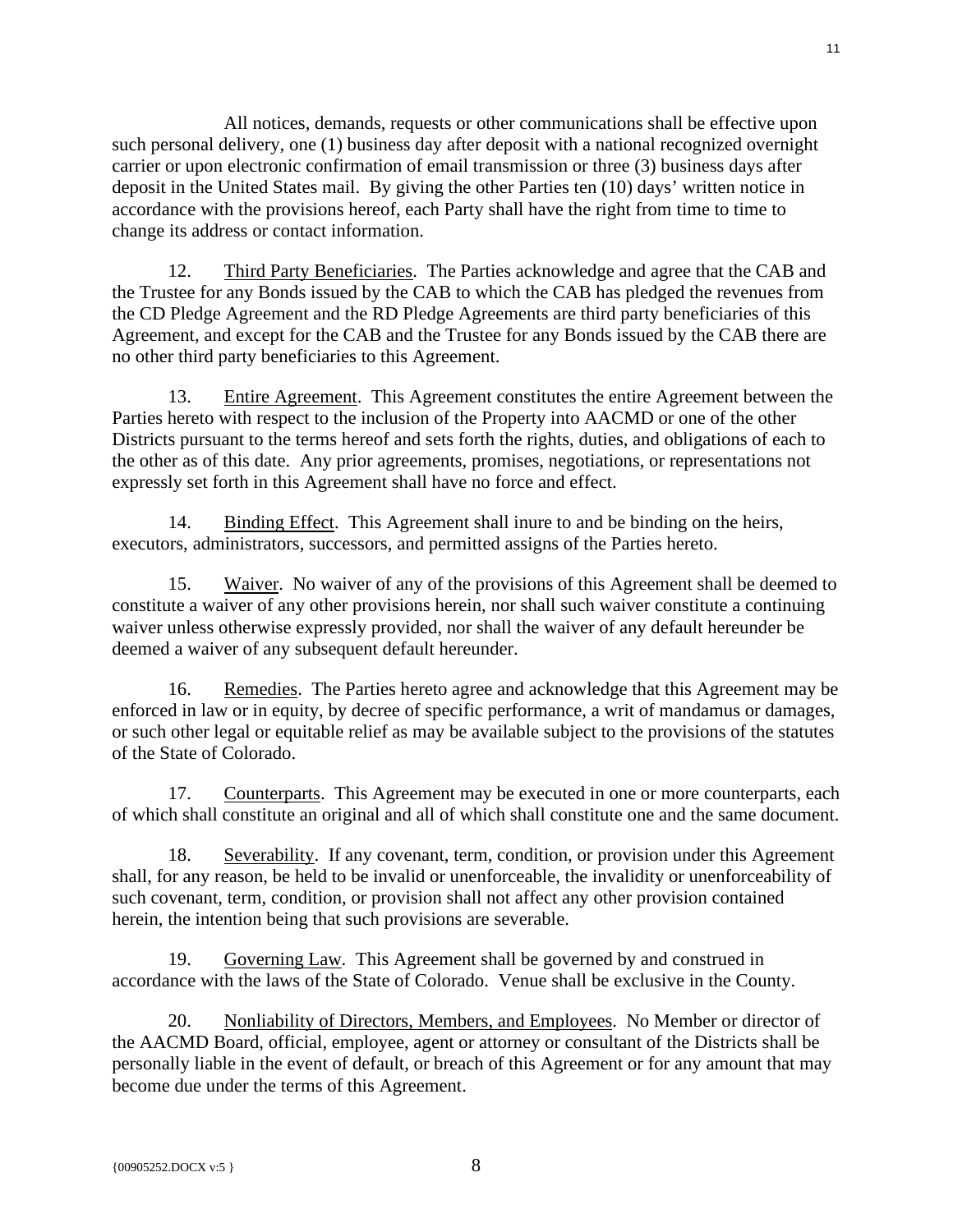[*Signature Pages Follow*]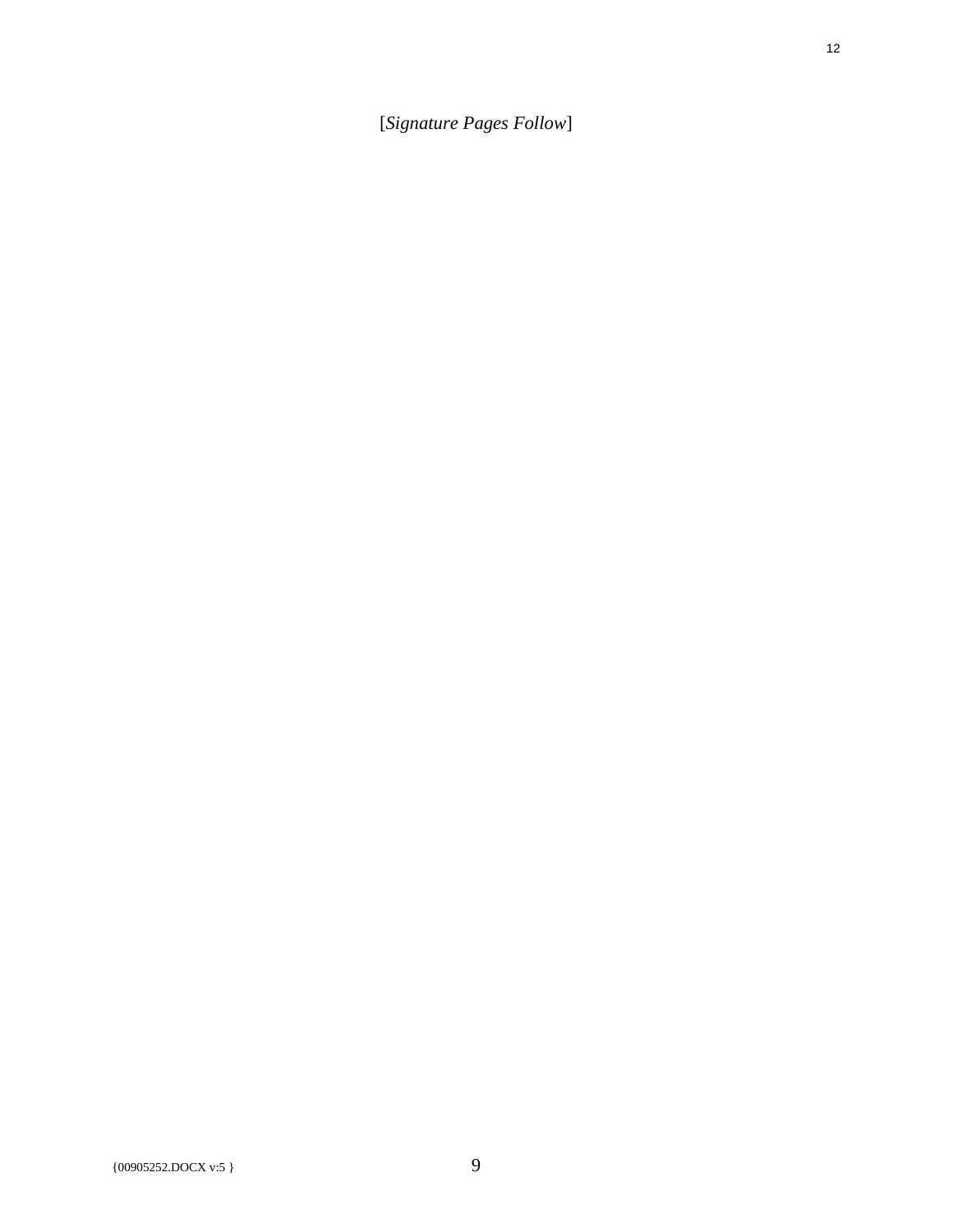## **[SIGNATURE PAGE 1 OF 7 TO INCLUSION AGREEMENT]**

IN WITNESS WHEREOF, the Parties have executed this Agreement as of the day and year first set forth above.

### AACMD:

# **AEROTROPOLIS AREA COORDINATING METROPOLITAN DISTRICT**

| By:                                                                   |           |
|-----------------------------------------------------------------------|-----------|
|                                                                       | President |
| <b>STATE OF COLORADO</b>                                              | SS.       |
| COUNTY OF                                                             |           |
| The foregoing instrument was acknowledged before me this _____ day of |           |

2021, by Matthew Hopper, as President of Aerotropolis Area

Coordinating Metropolitan District.

Witness my hand and official seal.

My commission expires: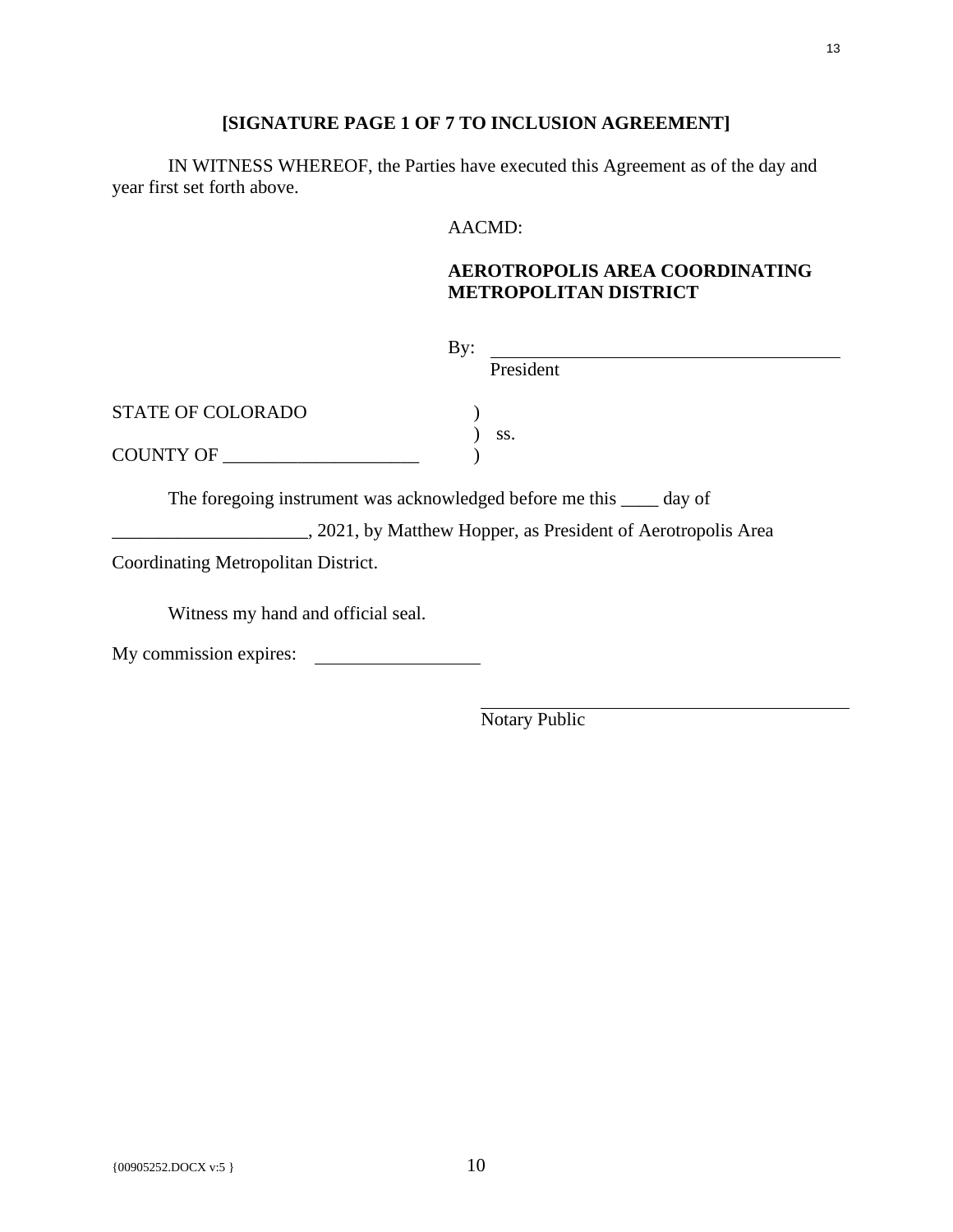### **[SIGNATURE PAGE 2 OF 7 TO INCLUSION AGREEMENT]**

IN WITNESS WHEREOF, the Parties have executed this Agreement as of the day and year first set forth above.

### OWNER:

**AURORA HIGHLANDS, LLC**, a Nevada limited liability company

By: CGF Management, Inc., a Nevada Corporation, Manager

By: \_\_\_\_\_\_\_\_\_\_\_\_\_\_\_\_\_\_\_\_\_\_\_\_\_\_\_\_\_

Carlo G. Ferreira, President

| <b>STATE OF</b>  |     |
|------------------|-----|
|                  | SS. |
| <b>COUNTY OF</b> |     |

The foregoing instrument was acknowledged before me this \_\_\_\_ day of

\_\_\_\_\_\_\_\_\_\_\_\_\_\_\_\_\_\_\_\_\_, 2021, by Carlo G. Ferreira, as President of CGF Management, Inc., a

Nevada corporation, Manager of Aurora Highlands, LLC, a Nevada limited liability company.

Witness my hand and official seal.

My commission expires: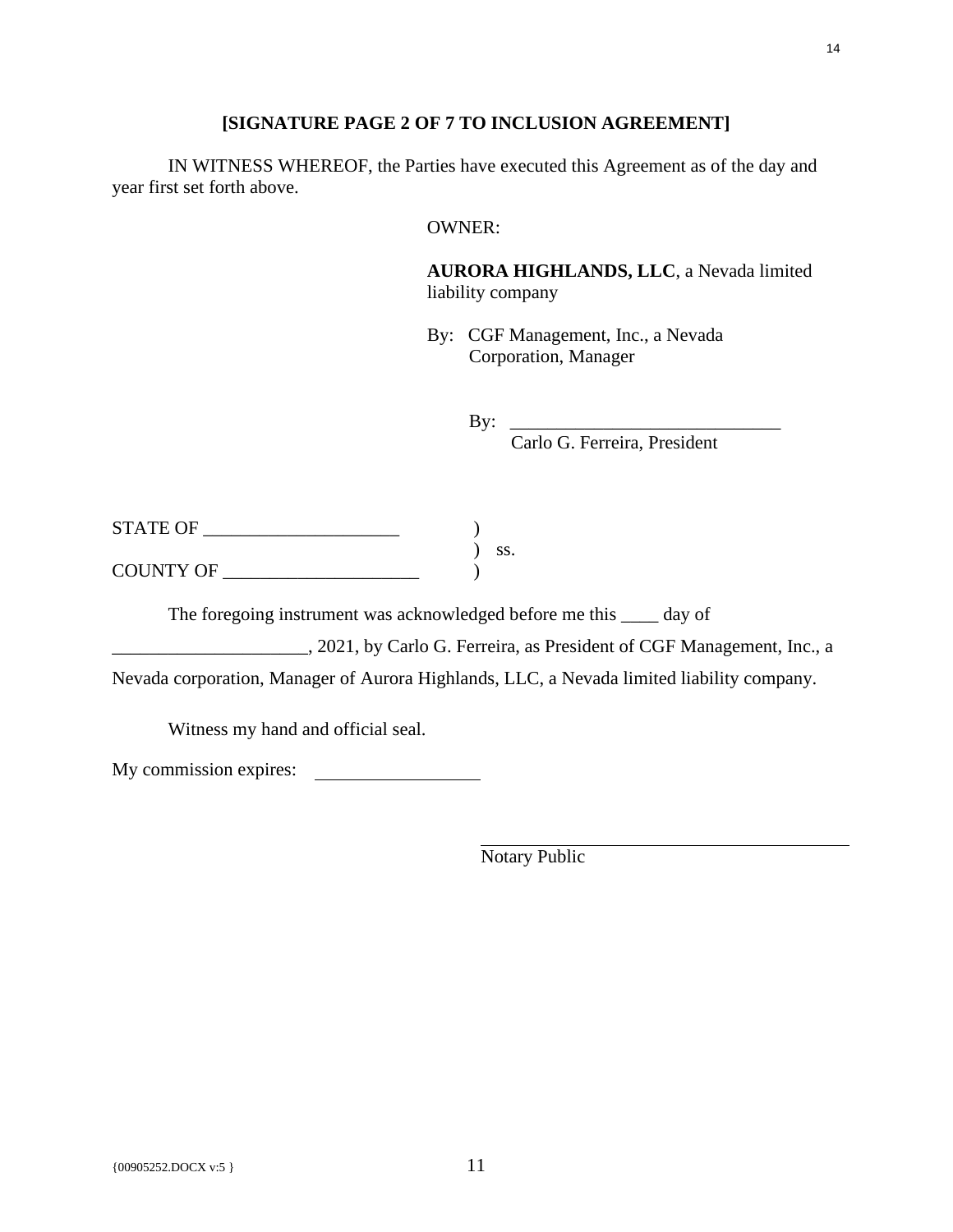# **[SIGNATURE PAGE 3 OF 7 TO INCLUSION AGREEMENT]**

IN WITNESS WHEREOF, the Parties have executed this Agreement as of the day and year first set forth above.

### OWNER:

**GVR KING LLC**, a Colorado limited liability company

|                                                                       | By:    |                                                                   |
|-----------------------------------------------------------------------|--------|-------------------------------------------------------------------|
|                                                                       |        | Name: Robert M. Evans                                             |
|                                                                       | Title: | Senior Vice President                                             |
|                                                                       |        |                                                                   |
|                                                                       |        |                                                                   |
|                                                                       |        |                                                                   |
| The foregoing instrument was acknowledged before me this _____ day of |        |                                                                   |
|                                                                       |        | ., 2021, by Robert M. Evans, as Senior Vice President of GVR King |
| LLC, a Colorado limited liability company.                            |        |                                                                   |

Witness my hand and official seal.

| My commission expires: |  |
|------------------------|--|
|                        |  |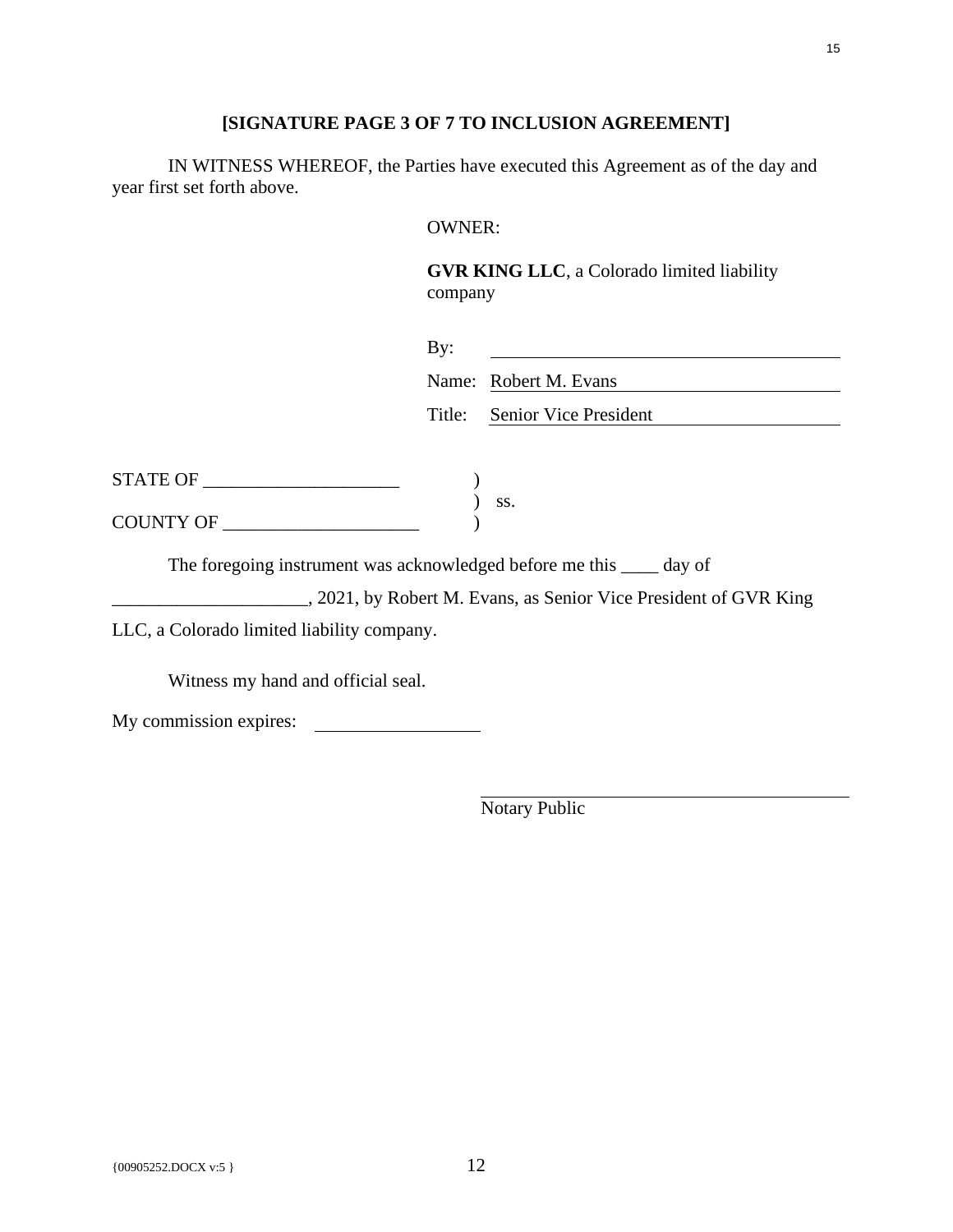# **[SIGNATURE PAGE 4 OF 7 TO INCLUSION AGREEMENT]**

IN WITNESS WHEREOF, the Parties have executed this Agreement as of the day and year first set forth above.

### OWNER:

**GVRE 470 LLC**, a Colorado limited liability company

|                                                                                                                                                                                                        | By:    |                                                                   |
|--------------------------------------------------------------------------------------------------------------------------------------------------------------------------------------------------------|--------|-------------------------------------------------------------------|
|                                                                                                                                                                                                        |        | Name: Robert M. Evans                                             |
|                                                                                                                                                                                                        | Title: | <b>Senior Vice President</b>                                      |
|                                                                                                                                                                                                        |        |                                                                   |
|                                                                                                                                                                                                        |        |                                                                   |
| $\begin{tabular}{ll} \textbf{STATE OF} & \textcolor{red}{\textbf{0}} & \textcolor{red}{\textbf{0}} \\ \textbf{COUNTY OF} & \textcolor{red}{\textbf{0}} & \textcolor{red}{\textbf{0}} \\ \end{tabular}$ |        |                                                                   |
| The foregoing instrument was acknowledged before me this <u>equal</u> day of                                                                                                                           |        |                                                                   |
|                                                                                                                                                                                                        |        | ., 2021, by Robert M. Evans, as Senior Vice President of GVRE 470 |
| LLC, a Colorado limited liability company.                                                                                                                                                             |        |                                                                   |

Witness my hand and official seal.

| My commission expires: |  |
|------------------------|--|
|                        |  |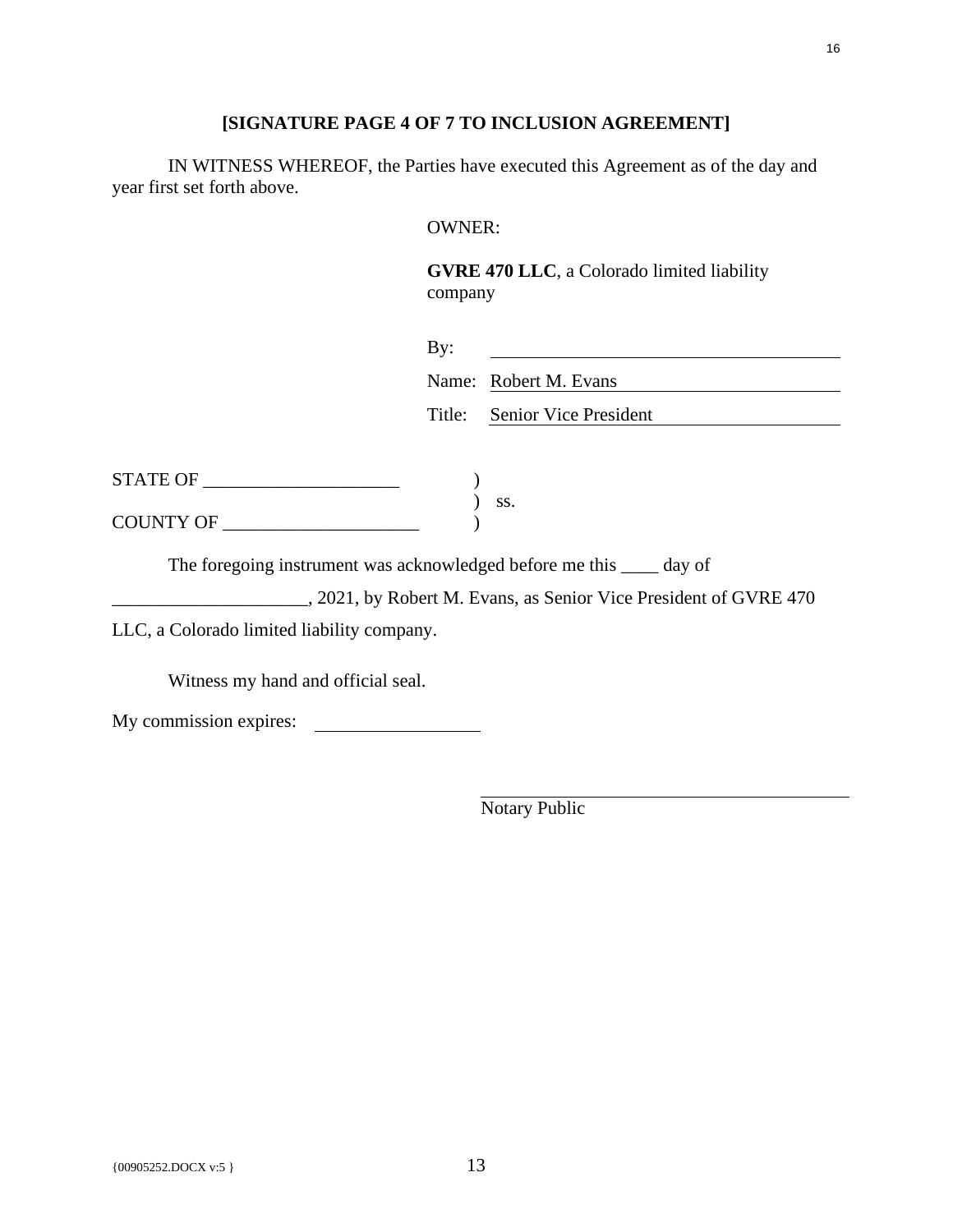# **[SIGNATURE PAGE 5 OF 7 TO INCLUSION AGREEMENT]**

IN WITNESS WHEREOF, the Parties have executed this Agreement as of the day and year first set forth above.

### OWNER:

**Green Valley East LLC**, a Colorado limited liability company

|                                                                              | By:    |                                                                       |
|------------------------------------------------------------------------------|--------|-----------------------------------------------------------------------|
|                                                                              |        | Name: Robert M. Evans                                                 |
|                                                                              | Title: | Senior Vice President                                                 |
|                                                                              |        |                                                                       |
|                                                                              |        |                                                                       |
| COUNTY OF                                                                    |        | SS.                                                                   |
| The foregoing instrument was acknowledged before me this <u>equal</u> day of |        |                                                                       |
|                                                                              |        | ., 2021, by Robert M. Evans, as Senior Vice President of Green Valley |

East LLC, a Colorado limited liability company.

Witness my hand and official seal.

| My commission expires: |  |
|------------------------|--|
|                        |  |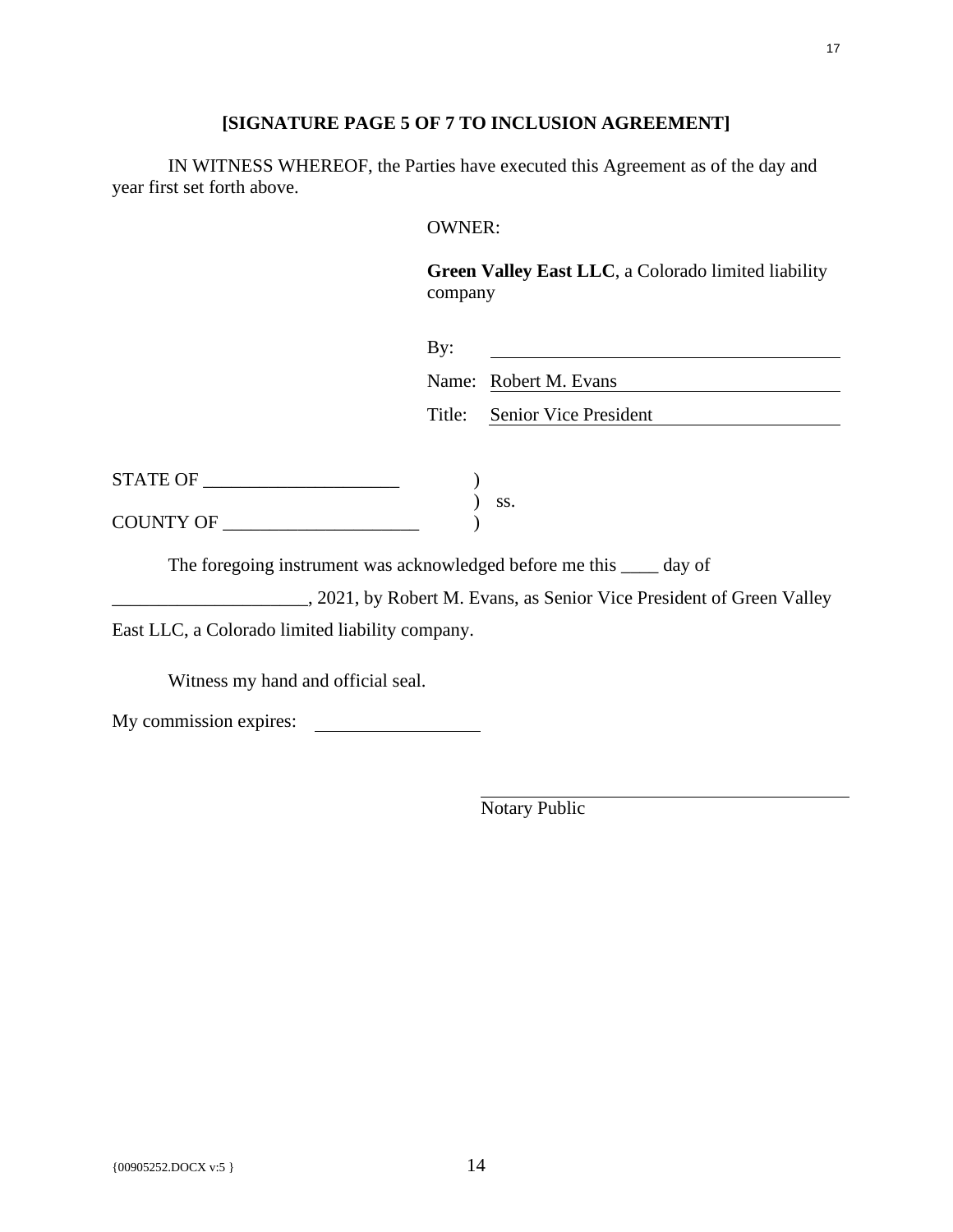# **[SIGNATURE PAGE 6 OF 7 TO INCLUSION AGREEMENT]**

IN WITNESS WHEREOF, the Parties have executed this Agreement as of the day and year first set forth above.

### OWNER:

### **AURORA HIGHLANDS HOLDINGS, LLC**, a Colorado limited liability company

|                                                                                                                                                                                                        | By:    | Name: Robert M. Evans                                           |
|--------------------------------------------------------------------------------------------------------------------------------------------------------------------------------------------------------|--------|-----------------------------------------------------------------|
|                                                                                                                                                                                                        | Title: | Senior Vice President                                           |
| $\begin{tabular}{ll} \textbf{STATE OF} & \textcolor{red}{\textbf{0}} & \textcolor{red}{\textbf{0}} \\ \textbf{COUNTY OF} & \textcolor{red}{\textbf{0}} & \textcolor{red}{\textbf{0}} \\ \end{tabular}$ |        |                                                                 |
| The foregoing instrument was acknowledged before me this _____ day of                                                                                                                                  |        | ., 2021, by Robert M. Evans, as Senior Vice President of Aurora |

Highlands Holdings, LLC, a Colorado limited liability company.

Witness my hand and official seal.

My commission expires: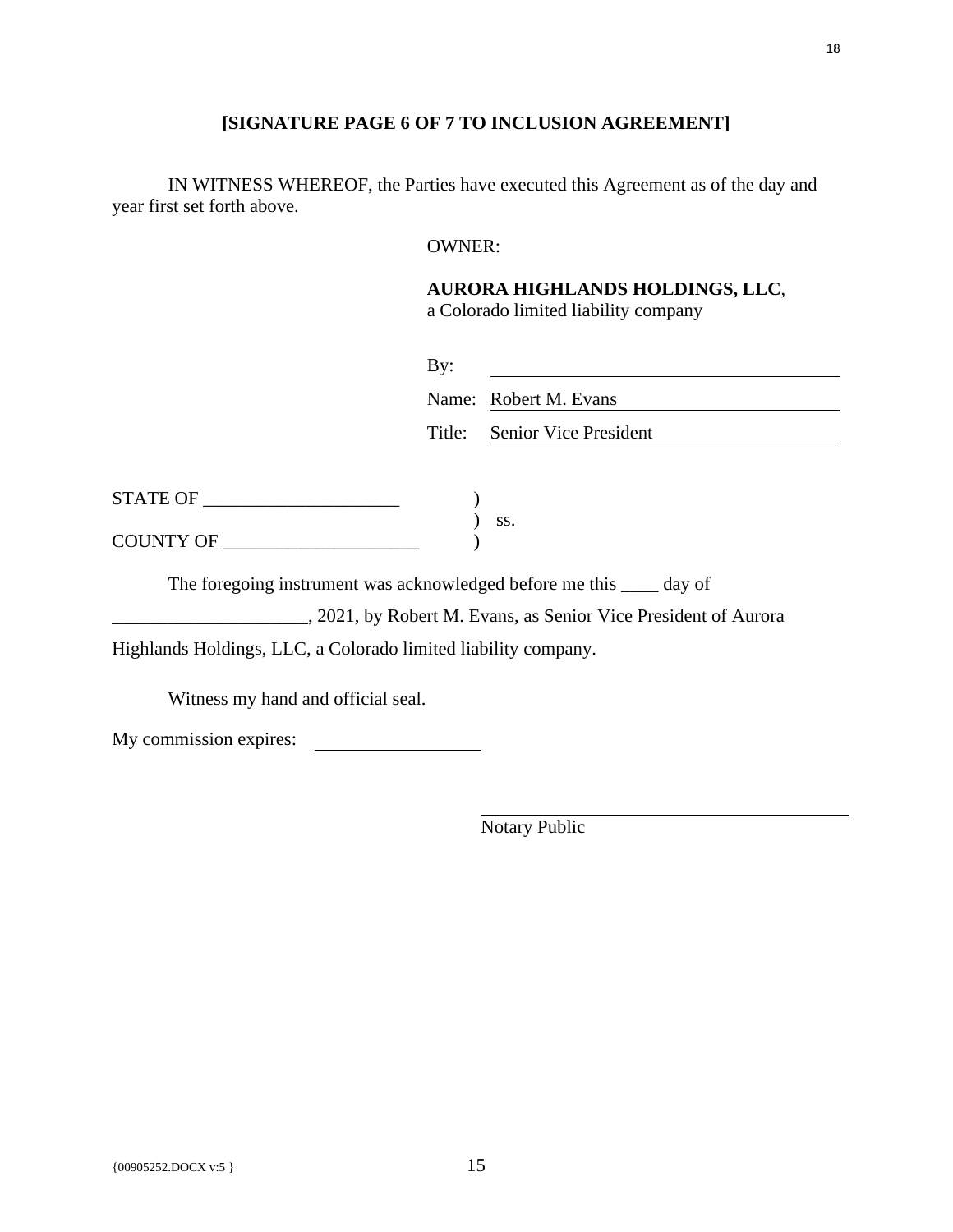## **[SIGNATURE PAGE 7 OF 7 TO INCLUSION AGREEMENT]**

IN WITNESS WHEREOF, the Parties have executed this Agreement as of the day and year first set forth above.

### OWNER:

**SJSA INVESTMENTS, LLC**, a Nevada limited liability company

By: H & L Management, Inc., a Nevada Corporation, Manager

| By: |                             |
|-----|-----------------------------|
|     | Name: Lawrence D. Canarelli |
|     | Title: President            |

| STATE OF         |  |
|------------------|--|
|                  |  |
| <b>COUNTY OF</b> |  |

The foregoing instrument was acknowledged before me this \_\_\_\_ day of

2021, by Lawrence D. Canarelli, as President of H & L Management,

) ss.

Inc., Manager of SJSA Investments, LLC, a Nevada limited liability company.

Witness my hand and official seal.

My commission expires: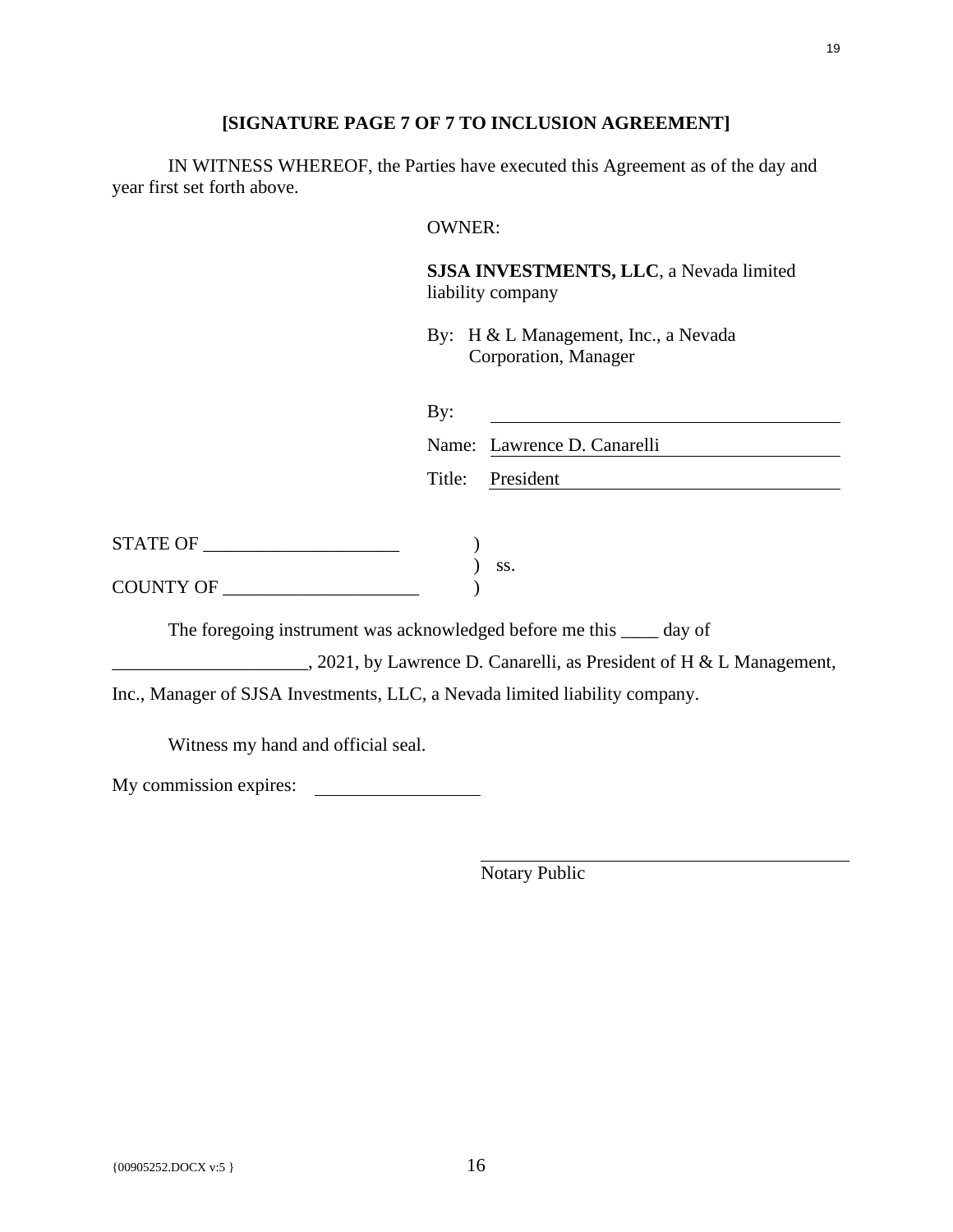### **EXHIBIT I LEGAL DESCRIPTION OF THE PROPERTY**

Real property in the City of Aurora, County of Adams, State of Colorado, described as follows:

A PORTION OF THAT CERTAIN PARCEL OF LAND DESCRIBED IN QUIT CLAIM DEED RECORDED JUNE 20, 1990 IN BOOK 3684, PAGE 942, ALL OF THAT CERTAIN PARCEL OF LAND DESCRIBED IN SPECIAL WARRANTY DEED RECORDED MAY 29, 2007 AT RECEPTION NO. 2007000052071, ALL OF THAT CERTAIN PARCEL OF LAND DESCRIBED IN SPECIAL WARRANTY DEED RECORDED MAY 25, 2005 AT RECEPTION NO. 20050525000553190, ALL OF THAT CERTAIN PARCEL OF LAND DESCRIBED IN SPECIAL WARRANTY DEED RECORDED MAY 31, 2006 AT RECEPTION NO. 2006063100055590, ALL OF THAT CERTAIN PARCEL OF LAND DESCRIBED IN SPECIAL WARRANTY DEED RECORDED MAY 29, 2007 AT RECEPTION NO. 2007000052048, A PORTION OF THAT CERTAIN PARCEL OF LAND DESCRIBED AS PARCEL 2 IN SPECIAL WARRANTY DEED RECORDED AUGUST 29, 1991 IN BOOK 3811, PAGE 316, A PORTION OF THAT CERTAIN PARCEL OF LAND DESCRIBED IN QUIT CLAIM DEED RECORDED OCTOBER 24, 2008 AT RECEPTION NO. 2008000084485, AND ALL OF THAT CERTAIN PARCEL OF LAND DESCRIBED IN SPECIAL WARRANTY DEED RECORDED DECEMBER 26, 2006 AT RECEPTION NO. 2006001012450, ALL THAT CERTAIN PARCEL DESCRIBED AS EXHIBIT "C" IN SPECIAL WARRANTY DEED RECORDED APRIL 17, 2006 AT RECEPTION NO. 2006000386390, A PORTION OF THAT CERTAIN PARCEL OF LAND DESCRIBED IN QUITCLAIM DEED RECORDED APRIL 4, 2016 AT RECEPTION NO. 2016000016651, ALL THAT CERTAIN PARCEL OF LAND DESCRIBED IN SPECIAL WARRANTY DEED RECORDED DECEMBER 23, 2016 AT RECEPTION NO. 2016000112372, ALL THAT CERTAIN PARCEL OF LAND DESCRIBED IN SPECIAL WARRANTY DEED RECORDED SEPTEMBER 3, 1996 AT RECEPTION NO. C0208929, ALL THAT PARCEL DESCRIBED IN SPECIAL WARRANTY DEED RECORDED DECEMBER 18, 1997 AT RECEPTION NO. C0346825, ALL THAT CERTAIN PARCEL DESCRIBED IN RULE AND ORDER RECORDED DECEMBER 13, 1996 IN BOOK 4898, AT PAGE 878, ALL THAT CERTAIN PORTION OF A PARCEL OF LAND DESCRIBED IN EXHIBIT "A" OF RULE AND ORDER RECORDED JULY 19, 1999 IN BOOK 5827, AT PAGE 62, A PORTION OF LOT 1, BLOCK 1, AND TRACT "A" E-470 TOLL PLAZA C SUBDIVISION FILING NO. 2 RECORDED OCTOBER 15, 1998 AT RECEPTION NO. C0456359, AND ALL THOSE CERTAIN PARCELS OF LAND DESCRIBED IN RULE AND ORDER RECORDED DECEMBER 13, 1996 IN BOOK 4898, AT PAGE 895, ALL THAT CERTAIN PARCEL OF LAND DESCRIBED IN SPECIAL WARRANTY DEED RECORDED JANUARY 18, 2001 AT RECEPTION NO. C0752136, ALL THAT CERTAIN PARCEL OF LAND DESCRIBED IN QUITCLAIM DEED RECORDED SEPTEMBER 16, 2016 AT RECEPTION NO. 2016000077508, ALL THAT CERTAIN PARCEL OF LAND DESCRIBED IN SPECIAL WARRANTY DEED RECORDED AUGUST 26, 2016 AT RECEPTION NO. 2016000070909, ALL THAT CERTAIN PARCEL OF LAND DESCRIBED IN SPECIAL WARRANTY DEED RECORDED APRIL 10, 2003 AT RECEPTION NO. C1124121, ALL THAT CERTAIN PARCEL OF LAND DESCRIBED IN SPECIAL WARRANTY DEED RECORDED JUNE 13, 2003 AT RECEPTION NO. C1158214, ALL THAT CERTAIN PARCEL OF LAND DESCRIBED IN SPECIAL WARRANTY DEED RECORDED DECEMBER 9, 2002 AT RECEPTION NO. C1064328, AND ALL OF THAT CERTAIN PARCEL OF LAND DESCRIBED IN SPECIAL WARRANTY DEED RECORDED DECEMBER 2, 2002 AT RECEPTION NO. C1061112, ALL THAT CERTAIN PARCEL OF LAND DESCRIBED IN WARRANTY DEED RECORDED AUGUST 20, 2007 AT RECEPTION NO. 2007000079863, ALL THOSE CERTAIN PARCELS OF LAND DESCRIBED IN WARRANTY DEED RECORDED AUGUST 20, 2007 AT RECEPTION NO. 2007000079864, A PORTION OF THAT CERTAIN PARCEL OF LAND DESCRIBED IN RESOLUTION AND DEED RECORDED JANUARY 17, 1972 IN BOOK 1774, AT PAGE 338, ALL THAT CERTAIN PARCEL OF LAND DESCRIBED IN RESOLUTION AND DEED RECORDED JANUARY 17, 1972 IN BOOK 1774, AT PAGE 336, ALL THAT CERTAIN PARCEL OF LAND DESCRIBED IN RESOLUTION ACCEPTING WARRANTY DEED RECORDED OCTOBER 27, 1983 IN BOOK 2804, AT PAGE 835, ALL THAT CERTAIN PARCEL OF LAND DESCRIBED IN RESOLUTION ACCEPTING WARRANTY DEED RECORDED OCTOBER 27, 1983 IN BOOK 2804, AT PAGE 856, ALL RECORDED IN THE OFFICIAL RECORDS OF THE CLERK AND RECORDER OF ADAMS COUNTY, STATE OF COLORADO, SITUATED IN SECTIONS 19, 20, 29 AND 30 TOWNSHIP 3 SOUTH, RANGE 65 WEST OF THE SIXTH PRINCIPAL MERIDIAN IN SAID COUNTY AND STATE, MORE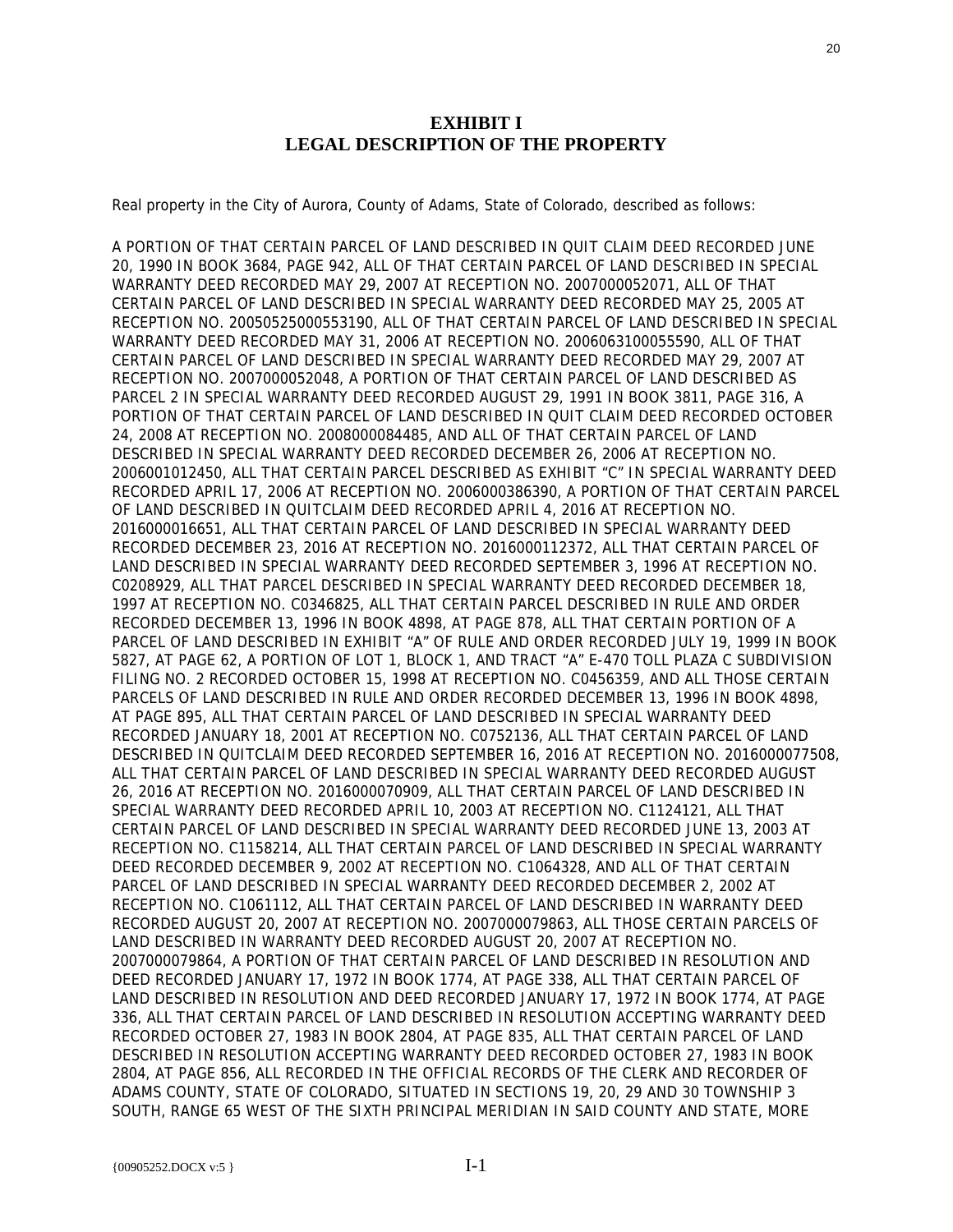BEGINNING AT THE NORTHWEST CORNER OF SAID SECTION 20,

THENCE ALONG THE NORTHERLY LINE OF THE NORTHWEST QUARTER OF SAID SECTION 20, SOUTH 89°53'06" EAST, A DISTANCE OF 1,229.46 FEET TO THE NORTHWEST CORNER OF THAT CERTAIN PARCEL OF LAND DESCRIBED IN RECEPTION NO. 2009000030451, IN SAID OFFICIAL RECORDS;

THENCE ALONG SAID WESTERLY AND SOUTHERLY BOUNDARY OF SAID PARCEL THE FOLLOWING SIX (6) COURSES:

1. SOUTH 00°06'48" WEST, A DISTANCE OF 6.51 FEET;

2. NORTH 89°53'12" WEST, A DISTANCE OF 40.00 FEET;

3. SOUTH 00°06'48" WEST, A DISTANCE OF 40.00 FEET;

4. SOUTH 89°53'12" EAST, A DISTANCE OF 40.00 FEET;

5. NORTH 00°06'48" EAST, A DISTANCE OF 16.50 FEET;

6. SOUTH 89°53'12" EAST, A DISTANCE OF 4,062.60 FEET TO THE EASTERLY LINE OF THE NORTHEAST QUARTER OF SAID SECTION 20;

THENCE ALONG SAID EASTERLY LINE OF THE NORTHEAST QUARTER OF SAID SECTION 20, SOUTH 00°16'15" EAST, A DISTANCE OF 2,594.51 FEET TO THE EAST QUARTER CORNER OF SAID SECTION 20;

THENCE ALONG THE EASTERLY LINE OF THE SOUTHEAST QUARTER OF SAID SECTION 20, SOUTH 00°16'20" EAST, A DISTANCE OF 1,968.19 FEET TO THE NORTHEAST CORNER OF THAT CERTAIN PARCEL OF LAND DESCRIBED IN WARRANTY DEED RECORDED MAY 18, 1966 IN BOOK 1295, AT PAGE 405, IN SAID OFFICIAL RECORDS;

THENCE DEPARTING SAID EASTERLY LINE ALONG THE NORTHERLY, WESTERLY, AND SOUTHERLY LINES OF SAID WARRANTY DEED THE FOLLOWING THREE (3) COURSES:

1. SOUTH 89°29'04" WEST, A DISTANCE OF 660.59 FEET;

2. SOUTH 00°17'12" EAST, A DISTANCE OF 657.40 FEET TO THE SOUTHERLY LINE OF THE SOUTHEAST QUARTER OF SAID SECTION 20;

3. ALONG SAID SOUTHERLY LINE, NORTH 89°23'37" EAST, A DISTANCE OF 660.43 FEET TO THE SOUTHEAST CORNER OF SAID SECTION 20, SAID POINT ALSO BEING THE SOUTHEAST CORNER OF SAID WARRANTY DEED;

THENCE ALONG THE EASTERLY LINE OF THE NORTHEAST QUARTER OF SAID SECTION 29, SOUTH 00°17'04" EAST, A DISTANCE OF 2,670.37 FEET TO THE EAST QUARTER CORNER OF SAID SECTION 29;

THENCE ALONG THE EASTERLY LINE OF THE SOUTHEAST QUARTER OF SAID SECTION 29, SOUTH 00°17'18" EAST, A DISTANCE OF 2,639.98 FEET TO THE NORTHERLY RIGHT-OF-WAY OF EAST 26TH AVENUE AS DESCRIBED IN ROAD PETITION NO. 622 RECORDED SEPTEMBER 13, 1919 IN SAID OFFICIAL RECORDS;

THENCE ALONG THE NORTHERLY RIGHT-OF-WAY OF SAID ROAD PETITION NO. 622 THE FOLLOWING THREE (3) COURSES: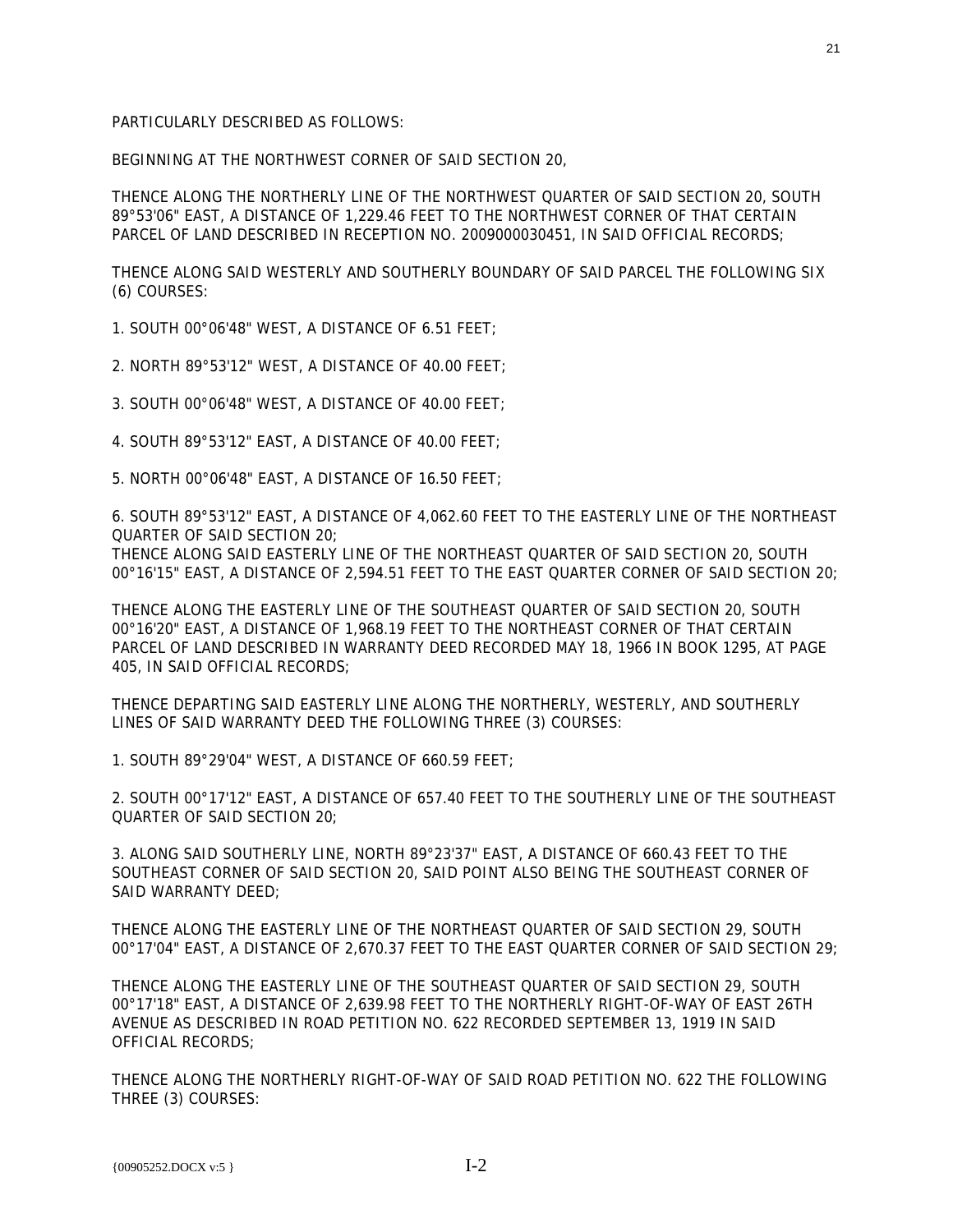1. DEPARTING SAID EASTERLY LINE, SOUTH 89°35'36" WEST, A DISTANCE OF 2,645.80 FEET TO THE WESTERLY LINE OF THE SOUTHEAST QUARTER OF SAID SECTION 29;

2. SOUTH 89°35'42" WEST, A DISTANCE OF 2,645.80 FEET TO THE WESTERLY LINE OF THE SOUTHWEST QUARTER OF SAID SECTION 29;

3. SOUTH 89°37'56" WEST, A DISTANCE OF 2,653.21 FEET TO THE WESTERLY LINE OF THE SOUTHEAST QUARTER OF SAID SECTION 30;

THENCE ALONG SAID WESTERLY LINE, NORTH 00°17'46" EAST, A DISTANCE OF 10.00 FEET TO THE SOUTHEAST CORNER OF "PARCEL E" AS DEPICTED IN JUDGMENT AND DECREE ADOPTING BOUNDARY AGREEMENT AND SETTLEMENT RECORDED ON JUNE 8, 2006 AT RECEPTION NO. 20060608000586570, IN SAID OFFICIAL RECORDS;

THENCE ALONG THE SOUTHERLY AND WESTERLY BOUNDARIES OF SAID JUDGMENT AND DECREE ADOPTING BOUNDARY AGREEMENT AND SETTLEMENT THE FOLLOWING TWO (2) COURSES:

1. SOUTH 89°37'52" WEST, A DISTANCE OF 139.88 FEET;

2. NORTH 01°37'32" EAST, A DISTANCE OF 1,289.33 FEET TO THE SOUTHERLY BOUNDARY OF SAID SPECIAL WARRANTY DEED RECORDED AT RECEPTION NO. 2016000112372;

THENCE ALONG THE EASTERLY, SOUTHERLY AND WESTERLY BOUNDARY OF SAID SPECIAL WARRANTY DEED RECORDED AT RECEPTION NO. 2016000112372 THE FOLLOWING FIFTEEN (15) COURSES:

- 1. SOUTH 89°31'40" WEST, A DISTANCE OF 1,077.24 FEET;
- 2. SOUTH 00°12'05" EAST, A DISTANCE OF 564.79 FEET;
- 3. SOUTH 89°09'03" WEST, A DISTANCE OF 125.70 FEET;
- 4. SOUTH 00°12'47" EAST, A DISTANCE OF 720.77 FEET;
- 5. SOUTH 89°37'52" WEST, A DISTANCE OF 440.64 FEET;
- 6. NORTH 00°21'42" WEST, A DISTANCE OF 30.00 FEET;
- 7. SOUTH 89°37'52" WEST, A DISTANCE OF 227.90 FEET;
- 8. NORTH 00°12'22" WEST, A DISTANCE OF 592.59 FEET;
- 9. SOUTH 89°34'46" WEST, A DISTANCE OF 310.85 FEET;

10. NORTH 00°13'54" WEST, A DISTANCE OF 8.00 FEET;

11. SOUTH 89°31'40" WEST, A DISTANCE OF 275.10 FEET TO THE BEGINNING OF A NON-TANGENT CURVE CONCAVE EASTERLY HAVING A RADIUS OF 1,090.92 FEET, THE RADIUS POINT OF SAID CURVE BEARS NORTH 82°58'32" EAST;

12. NORTHERLY ALONG SAID CURVE THROUGH A CENTRAL ANGLE OF 7°01'42", AN ARC LENGTH OF 133.82 FEET;

13. TANGENT TO SAID CURVE, NORTH 00°00'15" EAST, A DISTANCE OF 41.93 FEET;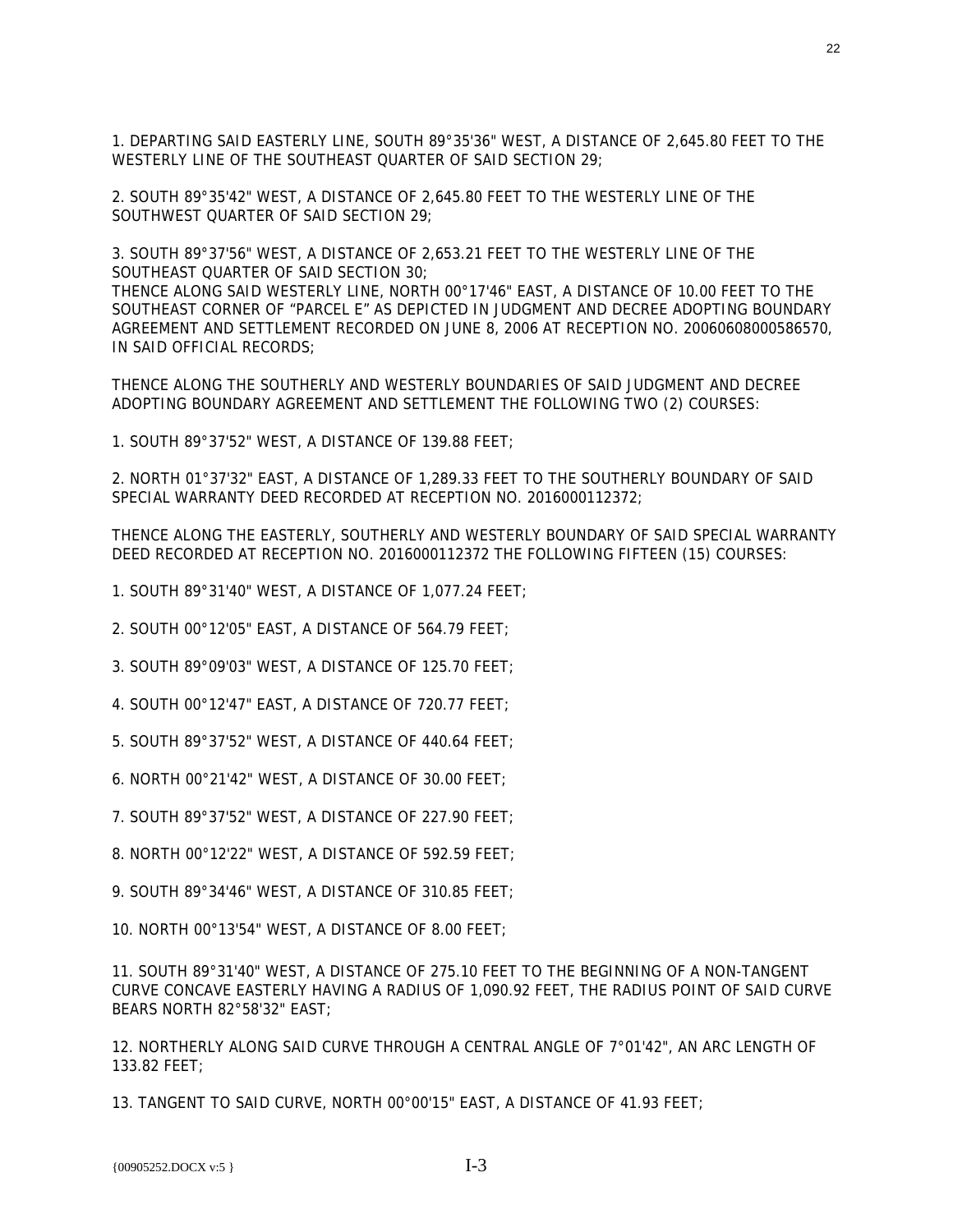14. SOUTH 89°46'06" WEST, A DISTANCE OF 20.29 FEET TO THE EASTERLY RIGHT-OF-WAY OF GUN CLUB ROAD AS DESCRIBED IN DEED RECORDED OCTOBER 27, 1983 IN BOOK 2804, AT PAGE 822;

15. ALONG SAID EASTERLY RIGHT-OF-WAY, NORTH 00°13'45" WEST, A DISTANCE OF 4,451.16 FEET TO THE NORTHERLY LINE OF GOVERNMENT LOT 1 OF SAID SECTION 30, AND THE NORTHWEST CORNER OF THAT CERTAIN PARCEL OF LAND DESCRIBED IN RULE AND ORDER RECORDED DECEMBER 13, 1996 IN BOOK 4898, AT PAGE 878 OF SAID OFFICIAL RECORDS;

THENCE ALONG SAID NORTHERLY LINE, NORTH 89°20'52" EAST, A DISTANCE OF 10.00 FEET TO THE EASTERLY RIGHT-OF-WAY OF GUN CLUB ROAD AS DESCRIBED IN RESOLUTION AND DEED RECORDED JANUARY 17, 1972 IN BOOK 1774, AT PAGE 338, OF SAID OFFICIAL RECORDS, AND THE SOUTHWEST CORNER OF THAT CERTAIN FIRST DESCRIBED PARCEL WITHIN EXHIBIT "A" OF SAID RULE AND ORDER RECORDED AT BOOK 5827, PAGE 62

THENCE ALONG SAID LAST DESCRIBED EASTERLY RIGHT-OF-WAY, AND THAT CERTAIN FIRST DESCRIBED PARCEL OF SAID EXHIBIT "A" NORTH 00°13'47" WEST, A DISTANCE OF 2,647.74 FEET TO THE SOUTHERLY LINE OF GOVERNMENT LOT 1 OF SAID SECTION 19;

THENCE ALONG SAID LAST DESCRIBED SOUTHERLY LINE, SOUTH 89°13'56" WEST, A DISTANCE OF 40.00 FEET TO THE SOUTHWEST CORNER OF GOVERNMENT LOT 1 OF SAID SECTION 19, AND THE SOUTHWEST CORNER OF THAT CERTAIN PARCEL OF LAND DESCRIBED AS PARCEL "A" OF SAID BARGAIN AND SALE DEED RECORDED AT RECEPTION NO. C0752137, IN SAID OFFICIAL RECORDS;

THENCE ALONG THE WESTERLY LINE OF GOVERNMENT LOT 1, SAID SECTION 19 AND THE WESTERLY BOUNDARY OF THAT CERTAIN PARCEL OF LAND DESCRIBED IN SAID PARCEL "A", NORTH 00°14'11" WEST, A DISTANCE OF 1,027.97 FEET TO THE MOST SOUTHERLY CORNER OF THE SECOND DESCRIBED PARCEL OF EXHIBIT "A" OF SAID RULE AND ORDER RECORDED IN BOOK 5827, AT PAGE 62;

THENCE ALONG THE EASTERLY BOUNDARY OF SAID SECOND DESCRIBED PARCEL THE FOLLOWING SEVEN (7) COURSES:

1. NORTH 04°07'14" EAST, A DISTANCE OF 610.57 FEET TO THE BEGINNING OF A TANGENT CURVE CONCAVE EASTERLY HAVING A RADIUS OF 1,179.96 FEET;

2. THENCE NORTHERLY ALONG SAID CURVE THROUGH A CENTRAL ANGLE OF 10°25'27", AN ARC LENGTH OF 214.68 FEET;

3. TANGENT TO SAID CURVE, NORTH 14°32'41" EAST, A DISTANCE OF 373.00 FEET TO THE BEGINNING OF A TANGENT CURVE CONCAVE WESTERLY HAVING A RADIUS OF 903.25 FEET;

4. NORTHERLY ALONG SAID CURVE THROUGH A CENTRAL ANGLE OF 15°24'22", AN ARC LENGTH OF 242.87 FEET;

5. TANGENT TO SAID CURVE, NORTH 00°51'41" WEST, A DISTANCE OF 45.85 FEET;

6. NORTH 77°42'52" EAST, A DISTANCE OF 430.02 FEET;

7. NORTH 00°51'55" WEST, A DISTANCE OF 70.00 FEET TO THE NORTHERLY LINE OF SAID GOVERNMENT LOT 1, AND THE SOUTHWEST CORNER OF THAT CERTAIN FIRST DESCRIBED PARCEL WITHIN EXHIBIT "A" OF WARRANTY DEED RECORDED SEPTEMBER 6, 2007 AT RECEPTION NO. 2007000085459 OF SAID OFFICIAL RECORDS;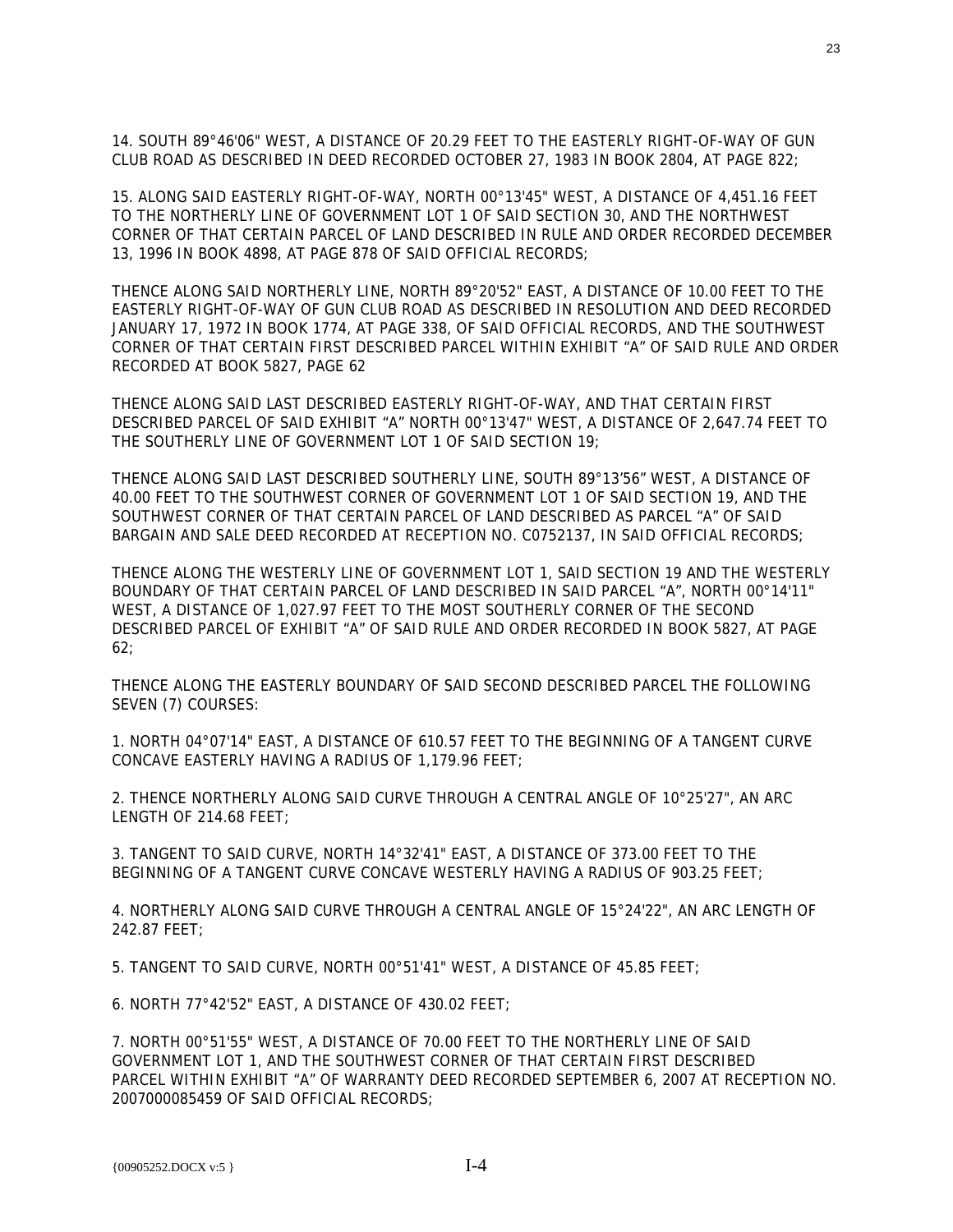THENCE ALONG SAID LAST DESCRIBED NORTHERLY LINE AND THE NORTHERLY LINE OF THE NORTHWEST QUARTER OF SAID SECTION 19, NORTH 89°08'02" EAST, A DISTANCE OF 1,982.85 FEET TO THE NORTH QUARTER CORNER OF SAID SECTION 19;

THENCE ALONG THE NORTHERLY LINE OF THE NORTHEAST QUARTER OF SAID SECTION 19, NORTH 89°08'12" EAST, A DISTANCE OF 2,648.88 FEET TO THE POINT OF BEGINNING.

CONTAINING AN AREA OF 2,497.582 ACRES (108,794,694 SQUARE FEET), MORE OR LESS

DANIEL E. DAVIS, PLS 38256 COLORADO LICENSED PROFESSIONAL LAND SURVEYOR FOR AND ON BEHALF OF AZTEC CONSULTANTS, INC. 300 E. MINERAL AVENUE, SUITE 1 LITTLETON, CO 80122

**LESS AND EXCEPT** all that real property transferred by that certain Special Warranty Deed recorded February 3, 2020 at Reception No. 2020000010648 in the real property records for Adams County, Colorado.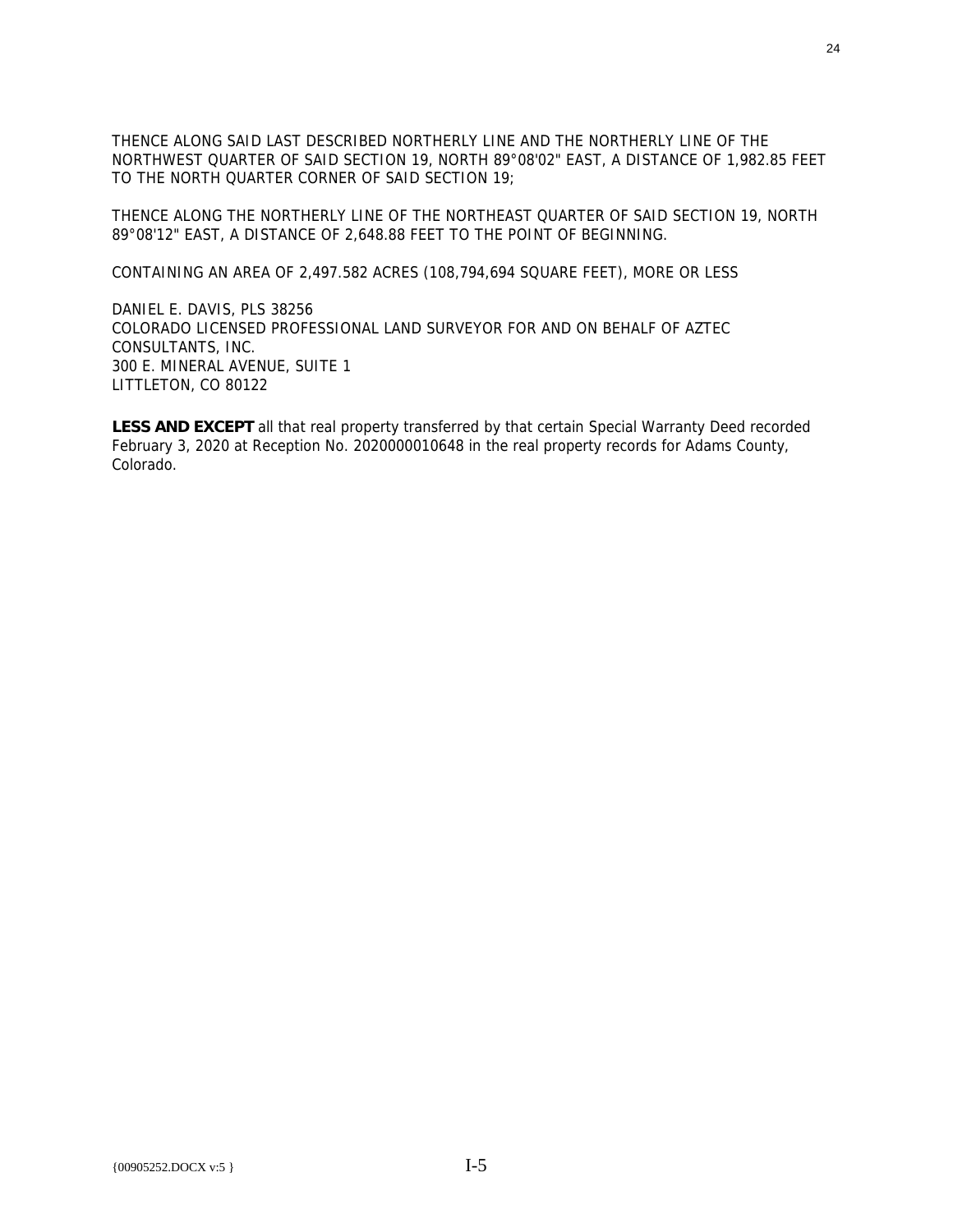## **EXHIBIT II FORM OF PETITION FOR INCLUSION OF PROPERTY PETITION FOR INCLUSION**

In accordance with Section 32-1-401(1)(a), C.R.S., the undersigned, \_\_\_\_\_\_\_\_\_\_\_\_\_\_\_\_\_\_\_\_\_\_\_\_, a \_\_\_\_\_\_\_\_\_\_\_\_\_\_\_\_\_\_\_\_\_\_ (the "**Petitioner**"), does hereby respectfully petition the  $\qquad \qquad$  District  $\qquad \qquad$  [DETERMINE CORRECT CAB DISTRICT AT THE TIME OF PETITION] (the "**District**"), acting by and through its Board of Directors (the "**Board**"), for the inclusion of certain real property into the boundaries of the District, subject to the conditions described herein (the "**Inclusion**").

The Petitioner represents to the District as follows:

21. The land to be included consists of approximately \_\_\_\_ acres, situate in the County of Adams, State of Colorado, and is legally described on Exhibit A attached hereto and incorporated herein by this reference (the "**Property**").

22. The Petitioner is the fee owner of one hundred percent (100%) of the Property and no other person(s), entity or entities own(s) an interest in the Property except as beneficial holder(s) of encumbrances.

23. The Petitioner hereby assents to the inclusion of the Property into the boundaries of the District and to the entry of an Order in the Adams County District Court, including the Property into the boundaries of the District (the "**Order for Inclusion**"). The Petitioner acknowledges that from and after the entry of the Order for Inclusion, the Property shall be liable for taxes, assessments, or other obligations of the District, including its proportionate share of existing bonded indebtedness of the District, subject to the conditions and limitations set forth herein.

24. The Petitioner acknowledges that the District is not required to enlarge or extend its facilities beyond those currently existing and all such enlargements or extensions are undertaken in the exercise of discretion as a governmental function in the interest of public health, safety and welfare.

25. The Petitioner acknowledges that acceptance of this petition by the District does not constitute any assurance from the District that the Property can be served by the District and acknowledges that there shall be no withdrawal of this Petition from consideration by the Board after publication of notice of the hearing therefore, without the Board's consent.

26. The Petitioner agrees that the Board may, in its sole and absolute discretion, require the Petitioner to enter into an Inclusion Agreement prior to Inclusion of the Property into the District.

27. The Petitioner agrees that it will pay, or cause to be paid, the costs incurred by the District for the Inclusion if this Petition is accepted, including the costs of publication of appropriate legal notices and legal fees and costs incurred by the District in connection with the Inclusion of the Property.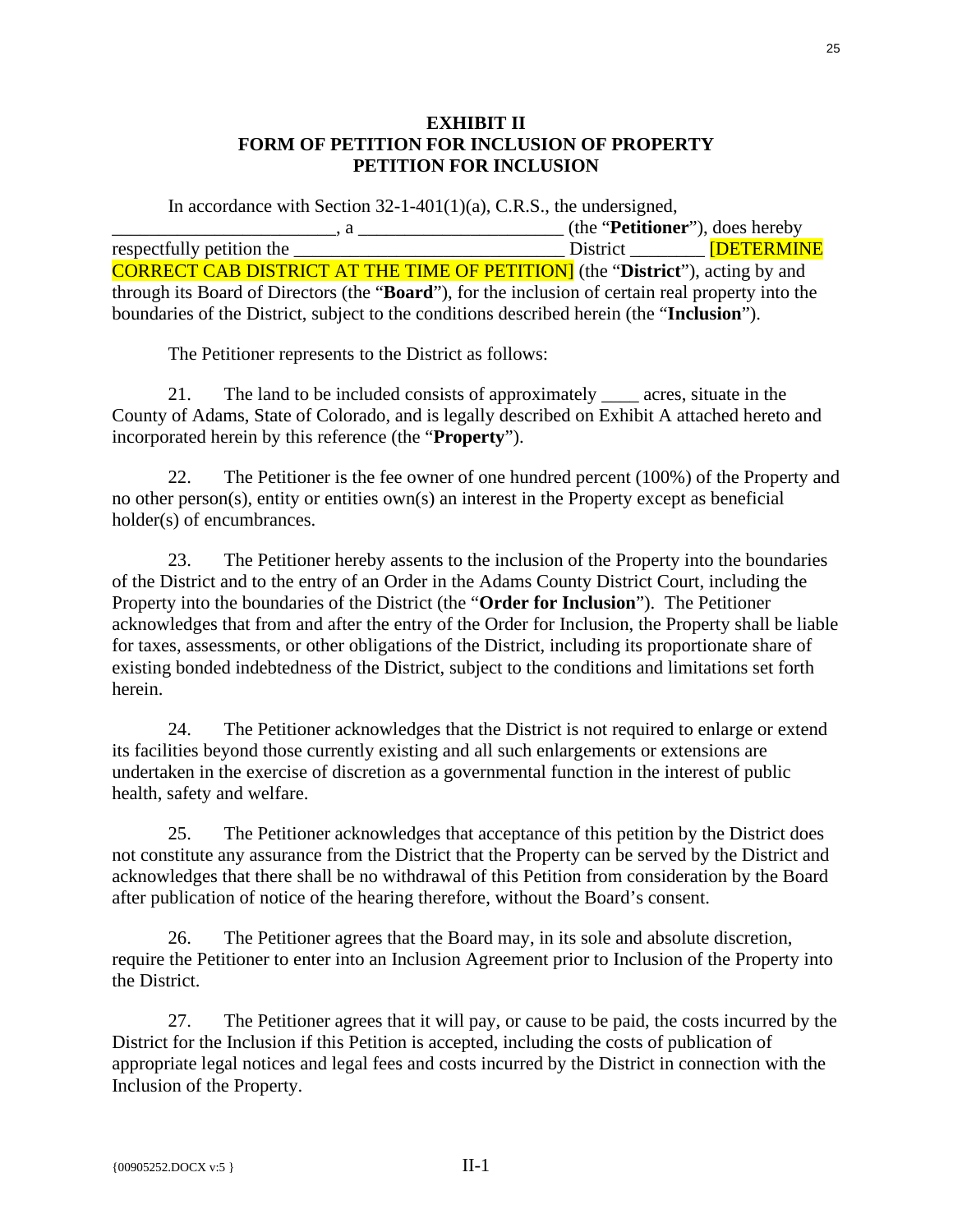The Petitioner hereby requests that the Board approve the Inclusion of the Property into the boundaries of the District, and that the District file a motion for an order to be entered in the District Court, County of Adams, State of Colorado, including the Property into the boundaries of the District such that, as of the effective date of the Order for Inclusion, the Property shall be subject to all of the taxes and charges imposed by the District, and the Property shall be liable for its proportionate share of existing bonded indebtedness of the District.

| Signed this $\_\_\_$ day of $\_\_\_\_\_$ , 20 $\_\_\_\_\$ . |                                                                                  |
|-------------------------------------------------------------|----------------------------------------------------------------------------------|
|                                                             | <b>PETITIONER:</b>                                                               |
|                                                             |                                                                                  |
|                                                             | By: $\qquad \qquad$                                                              |
|                                                             | Its: $\qquad \qquad$<br>Address of Petitioner:                                   |
|                                                             |                                                                                  |
|                                                             |                                                                                  |
|                                                             |                                                                                  |
|                                                             |                                                                                  |
| STATE OF COLORADO                                           | SS.                                                                              |
| COUNTY OF                                                   |                                                                                  |
| $20$ ky $\frac{1}{20}$ .                                    | The foregoing instrument was acknowledged before me this _____ day of _________, |
| Witness my hand and official seal.                          |                                                                                  |
| My commission expires:                                      |                                                                                  |
|                                                             |                                                                                  |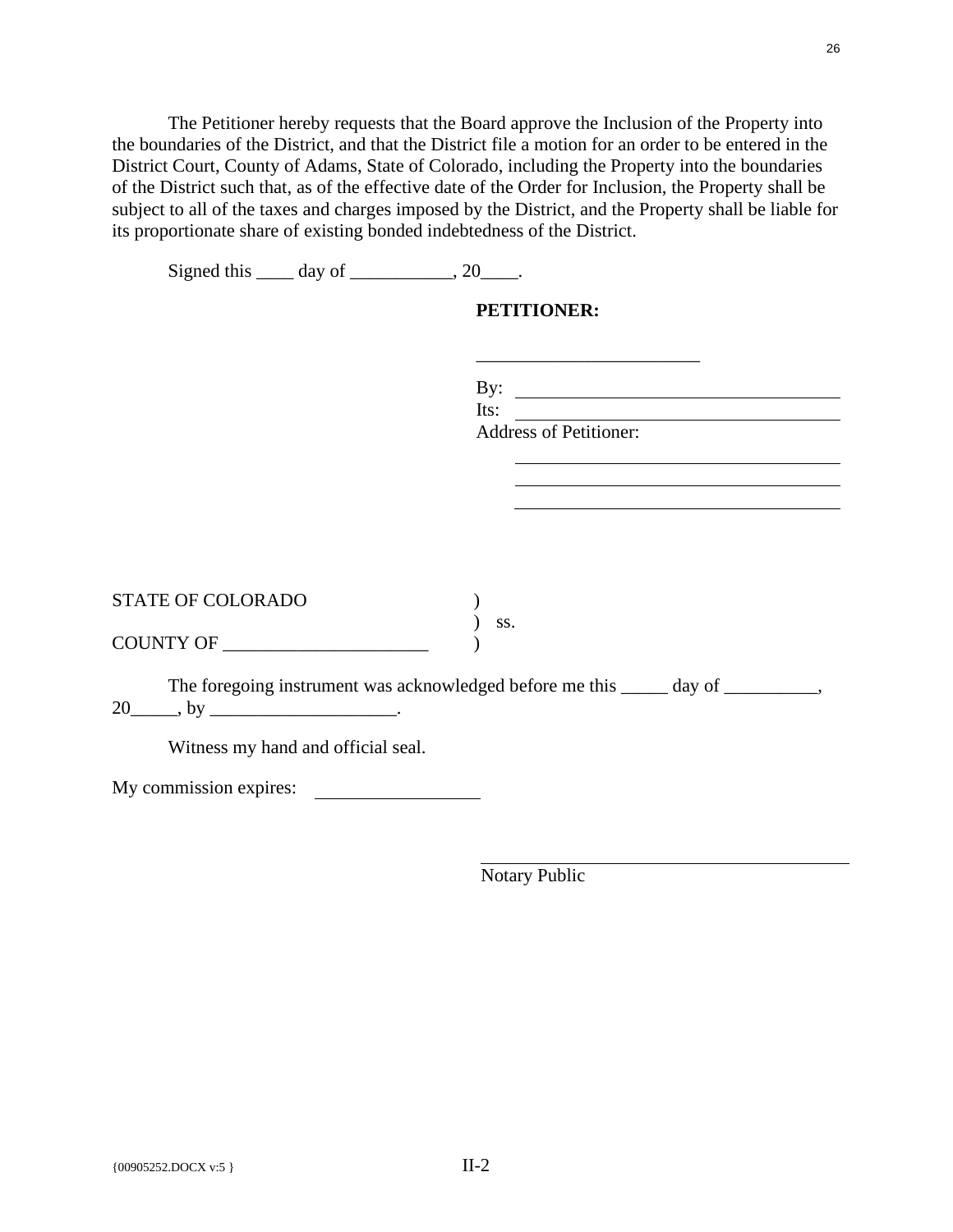# <span id="page-26-0"></span>**AMENDED AND RESTATED INCLUSION AGREEMENT (AURORA TECH CENTER HOLDINGS, LLC/AURORA TECH CENTER DEVELOPMENT, LLC/PROPERTY EAST OF POWHATON)**

THIS **AMENDED AND RESTATED INCLUSION AGREEMENT** ("**Agreement**") is executed and effective as of \_\_\_\_\_\_\_\_\_\_\_\_, 2021, by and **between Aerotropolis Area Coordinating Metropolitan District,** a quasi-municipal corporation and political subdivision of the State of Colorado ("**AACMD**"), and **Aurora Tech Center Holdings, LLC**, a Colorado limited liability company, and **Aurora Tech Center Development**, **LLC**, a Colorado limited liability company (individually the "**Owner**" and collectively, the "**Owners**"). AACMD and the Owners are sometimes referred to herein individually as a "**Party**" and collectively as the "**Parties**."

# **RECITALS**

A. Each Owner either owns, or owns an option to purchase, certain property described on **Exhibit I** attached hereto and incorporated herein by this reference (the "**Property**").

B. The Owners and AACMD entered into that certain Inclusion Agreement on June 29, 2020, and recorded in the records of the Adams Count Clerk and Recorder at Reception No. 2020000059465 (the "**Inclusion Agreement**").

C. The Owners and AACMD intend to amend and restated the terms of the Inclusion Agreement.

D. The Property is within the mixed-used master planned community in the City of Aurora, County of Adams, Colorado (the "**County**"), known as The Aurora Technology and Energy Center (the "**Community**").

E. AACMD and The Aurora Highlands Metropolitan District No. 1 ("**District No. 1**"), The Aurora Highlands Metropolitan District No. 2 ("**District No. 2**"), The Aurora Highlands Metropolitan District No. 3 ("**District No. 3**"), ATEC Metropolitan District No. 1 ("**ATEC No. 1**"), and ATEC Metropolitan District No. 2 ("**ATEC No. 2**" ) entered into that certain The Aurora Highlands Community Authority Board Establishment Agreement dated November 21, 2019, as the same may be amended from time to time (the "**CABEA**") and collectively AACMD, District No. 1, District No. 2, District No. 3, ATEC No. 1 and ATEC No. 2 shall be referred to herein as the "**CAB Districts**."

F. Each of the CAB Districts has been organized pursuant to State law to finance, construct, complete, operate, maintain, repair, replace and provide public improvements and services within or without its boundaries, including, without limitation, sanitation, water, storm drainage, streets, safety protection, park and recreation, transportation, television relay and translation and mosquito control improvements, facilities and services (collectively, the "**Public**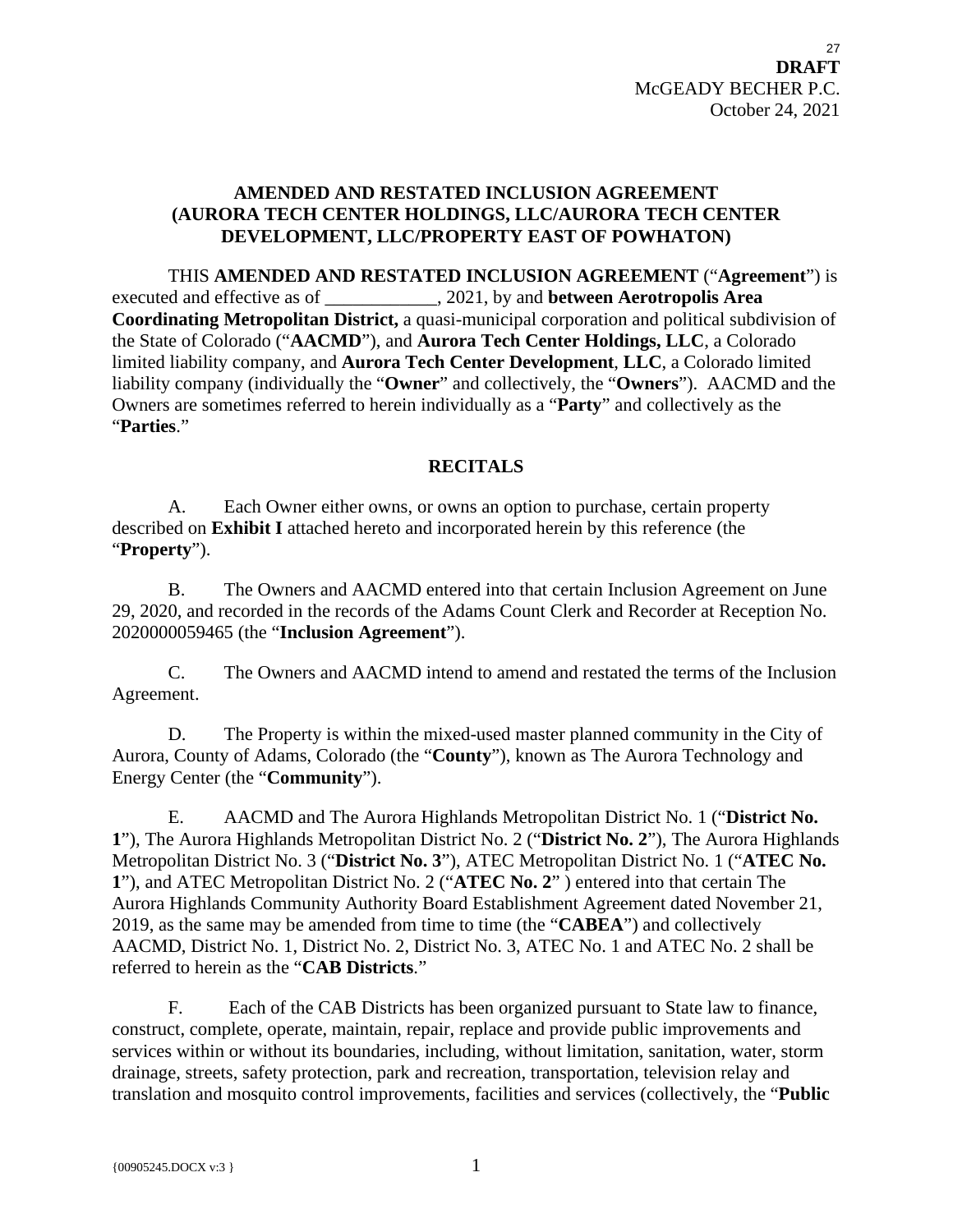**Improvements**") with a Service Plan approved by the City of Aurora as follows (collectively the "**Service Plans**"):

(a) The First Amended and Restated Service Plan for the Aerotropolis Area Coordinating Metropolitan District approved October 16, 2017;

(b) The Consolidated First Amended and Restated Service Plan for The Aurora Highlands Metropolitan District No. 1 approved October 16, 2017;

(c) The Consolidated First Amended and Restated Service Plan for The Aurora Highlands Metropolitan District No. 2 approved October 16, 2017;

(d) The Consolidated First Amended and Restated Service Plan for The Aurora Highlands Metropolitan District No. 3 approved October 16, 2017;

(e) The Service Plan for ATEC Metropolitan District No. 1 approved August 6, 2018; and

(f) The Service Plan for ATEC Metropolitan District No. 2 approved August 6, 2018.

G. The Property has been designated as being within the future inclusion area of the CAB Districts.

H. The Service Plans for each of the CAB Districts contemplate the coordination of services and improvements to serve the Property.

I. Each CAB District has the authority, under the laws of the State, its Service Plan, and its electoral authorization, to issue debt for the purpose of, among other things, financing (or refinancing) the cost of Public Improvements.

J. ATEC No. 1 (the "**Commercial District**"), has entered into a Commercial District Pledge Agreement with the CAB (the "**CD Pledge Agreement**") pursuant to which the Commercial District has pledged to the CAB to impose its Required Debt Service Mill Levy for payment of Bonds to be issued by the CAB to fund Public Improvements and its Required Operating Mill Levy, as defined therein, for funds to operate and maintain the Public Improvements that are not accepted for ownership, operations or maintenance by other entities and to administrate the CAB Districts and the CAB.

K. As of June 29, 2020, the Owner executed that certain PILOT Covenant recorded on June 30, 2020, at Reception No. 2020000059148 in the Adams County records providing for a payment in lieu of taxes charged against certain real and personal property described therein, which real and personal property has been deemed by the County Assessor to be exempt from payment of ad valorem taxes, all as set forth in the PILOT Covenant (the "**Pilot Covenant**").

L. It is the intent of the Parties that the PILOT Covenant be recorded against parcels of the Property upon the inclusion of such parcels of the Property within the Commercial District.

28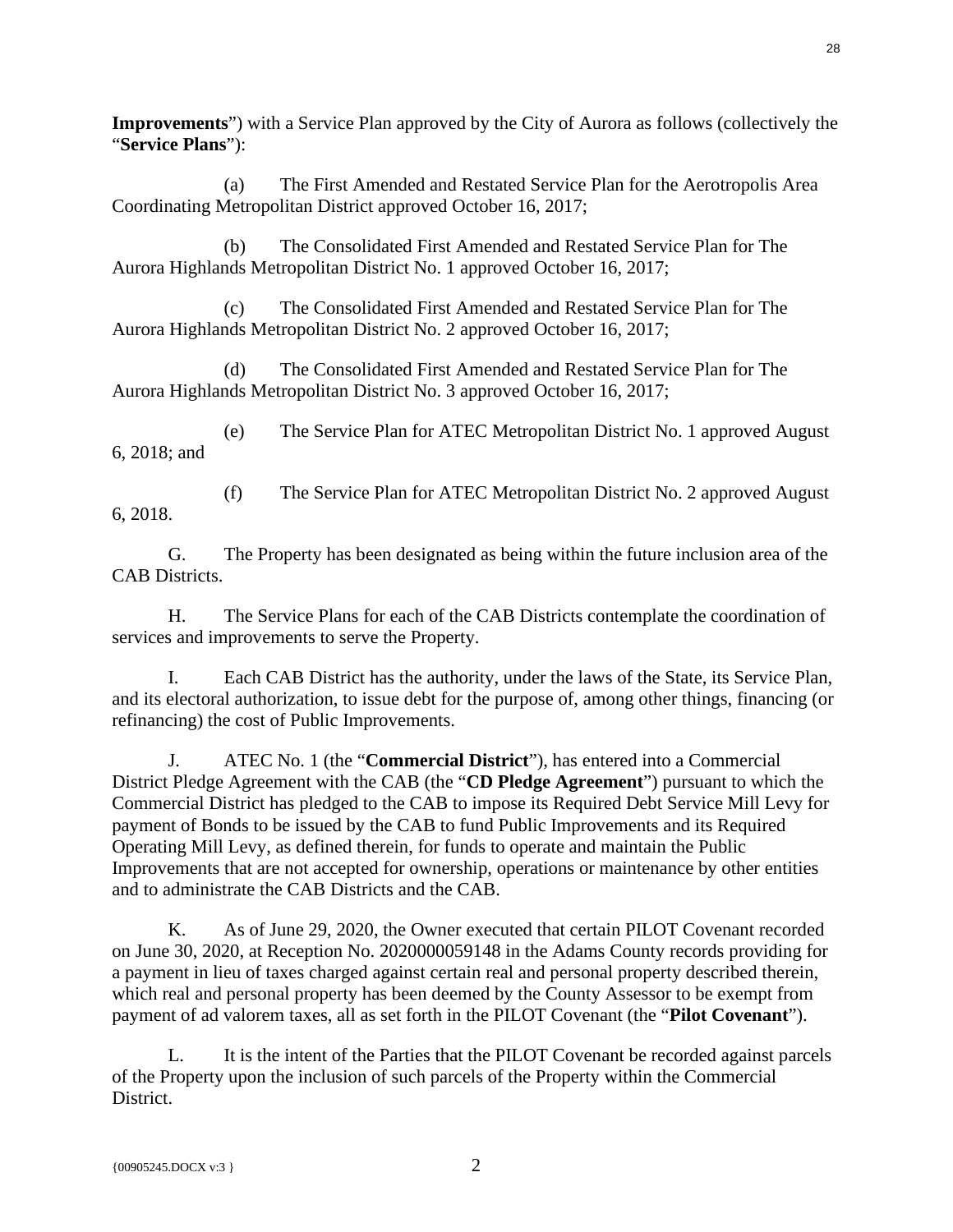M. In recognition of the benefit received by the provision of the Public Improvements, the Owner has agreed to include the Property into the Commercial District upon the occurrence of certain events as more particularly described herein.

N. The Property and all improvements thereon will benefit directly from the construction, existence, operation, maintenance, repair, replacement and provision of the Public Improvements to be financed, in part, by property taxes levied by the applicable CAB District on the portion(s) of the Property included into its boundaries.

O. The Owner has agreed to execute petition(s) to include parcels of the Property at the times specified below (each, a "**Petition**") in the form of **Exhibit II** attached hereto and incorporated herein by reference, within AACMD or the Commercial District, as provided herein.

P. The Owners acknowledge that upon inclusion of a Triggered Parcel (hereinafter defined) into the Commercial District, such Triggered Parcel will be subject to the taxes, fees, rates, tolls and charges of the Commercial District, which revenues are intended to applied to payment of costs of Public Improvements.

Q. The Parties acknowledge that the CAB Districts are each relying on the agreements established in this Agreement in order to ensure revenues are available in order to complete construction and financing of the Public Improvements.

NOW, THEREFORE, in consideration of the Recitals and the mutual promises and covenants herein contained, the receipt and sufficiency of which are hereby acknowledged, AACMD and the Owner hereby agree as follows:

# **COVENANTS AND AGREEMENTS**

(a) Intent of Parties. It is the intent of the Parties that the Property, if nonresidential, will be included into the boundaries of the Commercial District, unless all Parties (including, after the issuance of Bonds to which the CAB has pledged the revenues from the CD Pledge Agreement, such bondholders) agree otherwise.

2. Inclusion Trigger. For the purposes of this Agreement, upon the first to occur of any of the events described in clauses (a)-(b) hereof (each, a "**Trigger**") with respect all or any portion of the Property (the subject property being referred to herein as a "**Triggered Parcel**"):

- (a) The issuance by the City of a building permit for the Triggered Parcel; or
- (b) The transfer of title to the Triggered Parcel to a third party, provided:

(i) The transfer of a Triggered Parcel to a new owner for the purposes of the development of a mixed use project with non-residential and residential units will not constitute a trigger until the residential and non-residential units can be legally described; and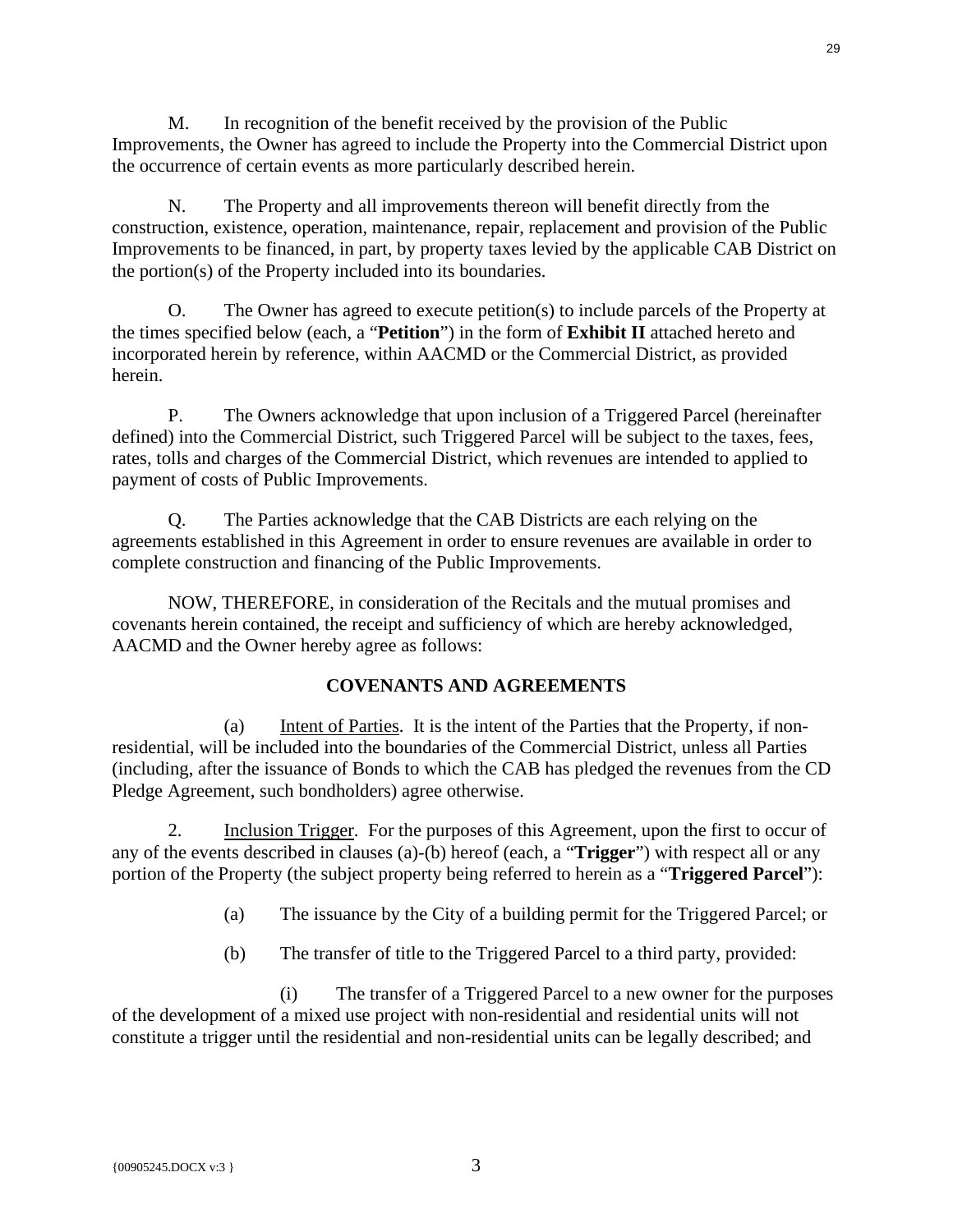(ii) The transfer to an affiliated entity or another Owner (i.e., an entity that is controlled by or under the common control with Owner) shall not be deemed a transfer to a third party for purposes of this subparagraph.

3. Inclusion Into a Commercial District. Upon the occurrence of a Trigger, the Owner and AACMD shall cooperate to effect the inclusion of the Triggered Parcel into the Commercial District as more specifically set forth herein.

(a) The Owner shall execute a Petition requesting the inclusion of the Triggered Parcel into, as applicable, the boundaries of the Commercial District (being referred to herein as the "**Including District**") and, subject to the consent of AACMD, submit the Petition to the Including District within thirty (30) business days of the Trigger.

(b) Pursuant to the terms of the CD Pledge Agreement, the Commercial District has agreed to conduct a public hearing ("**Public Hearing**") in accordance with applicable statutes on any Petition to include property within its boundaries within twenty (20) days of receipt of the same and, if applicable, take all statutorily required actions to return to active status prior to the date of the Public Hearing. If the Board of Directors of the Including District, in its sole discretion, adopts a resolution approving the Petition, the Including District within five (5) business days thereafter shall submit a motion for an order and decree to include the Triggered Parcel ("**Order and Decree**") to the District Court for the County (the "**District Court**") and, within three (3) business days after entry of such Order and Decree, record same in the real property records of the County and shall provide a copy of the recorded Order and Decree to AACMD.

4. Recording of the PILOT on Included Parcels of the Property. The Owner agrees to record the PILOT on any parcel of the Property included within the Commercial District within ten (10) business days of the issuance of the Court Order and Decree including such parcel.

5. Expansion of Definition of Commercial District. The CAB will issue bonds from time to time and will determine, at the time of issuance of such bonds, to pledge for repayment of the bonds revenues from the CD Pledge Agreement (the "Bonds"). It is possible additional metropolitan districts will be organized to serve the property within the boundaries of the CAB service area ("**Additional District**"). Any parcel in the Property may be included into an Additional District (and the Additional District will be included in the definition of the Commercial District) if that Additional District has:

Entered into a Pledge Agreement with the CAB on substantially the same terms as the CD Pledge Agreement if the property in the Additional District is all commercial, and with terms that include the obligation to impose a mill levy no less than 29 mills, subject to the Adjustment defined below, if the property in the Additional District is for a mixed use development with non-residential and residential uses or if the property in the Additional District is for high density residential with fifteen (15) units to the acre or more (the "**AD Pledge Agreement**"); and

(a) The revenues from the AD Pledge Agreement have been pledged by the CAB to repayment of the Bonds outstanding at the time of the inclusion; and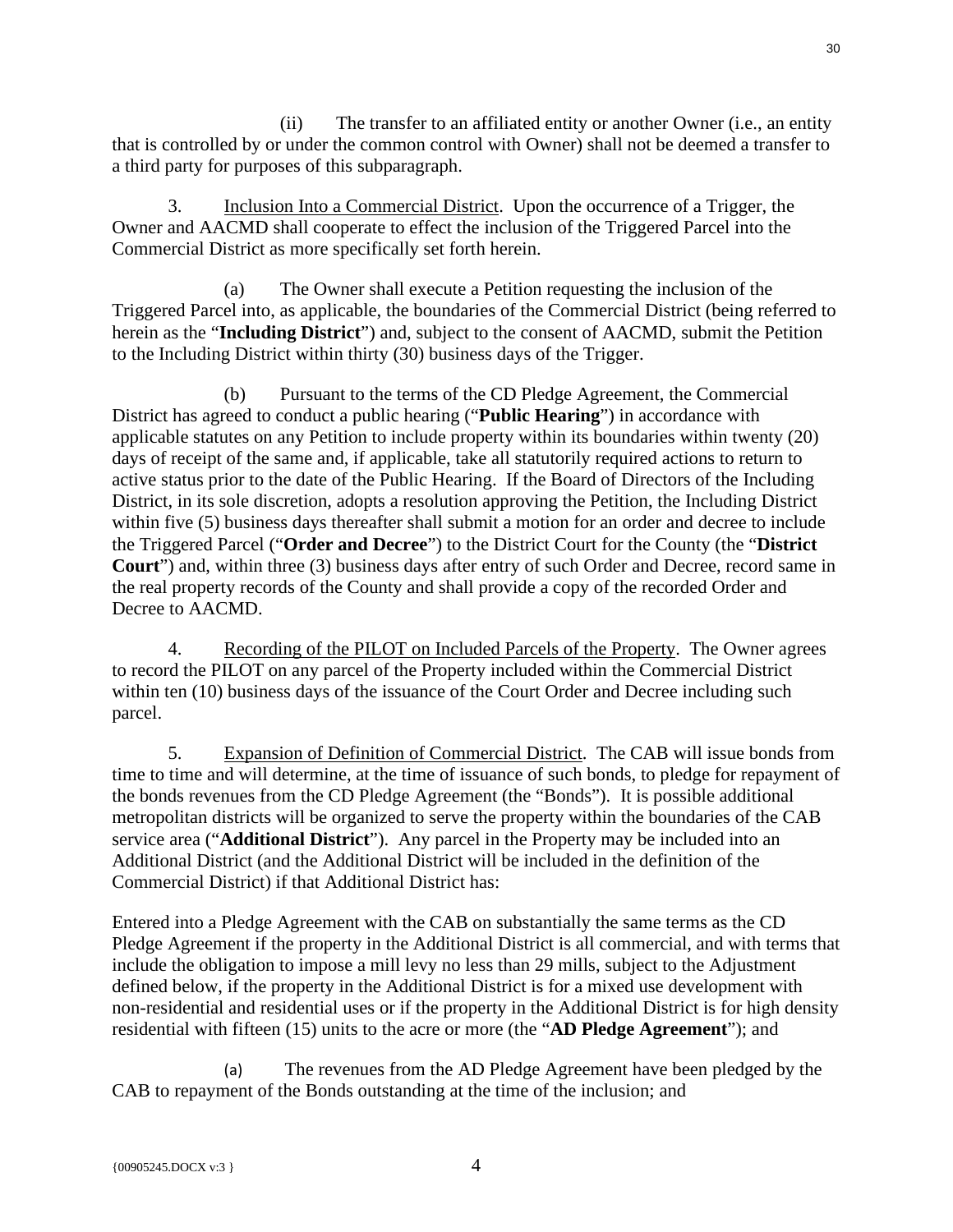(b) In the event there are any changes in the method of calculating assessed valuation or any constitutionally mandated tax credit, cut or abatement, the 29 mill levy referenced above shall be increased or decreased to reflect such changes, such increases or decreases to be determined by the CAB Board in good faith (such determination to be binding and final) so that to the extent possible, the actual tax revenues generated by such mill levy, as so adjusted, are neither diminished nor enhanced as a result of such changes (the "Adjustment"). For purposes of the foregoing, a change in the ratio of assessed valuation to actual valuation shall be deemed to be a change in the method of calculating assessed valuation.

6. Additional Covenant of Owner. In the event that a closing to a third party pursuant to Section 2(a) above is scheduled to occur prior to the recording of the Order and Decree, the Owner shall either: (a) obtain the written consent of the third party buyer to the recording of the Order and Decree post-closing; or (b) delay the closing until such time as the Order and Decree are recorded.

7. Modifications of this Agreement. No amendments or modifications shall be made to this Agreement, except in writing signed by both Parties.

8. Recordation/Covenants Run with the Land. The covenants, terms, conditions, and provisions set forth in this Agreement shall be construed as, and during the term of this Agreement shall remain as, covenants running with the Property. Owners hereby consent to AACMD recording a copy of this Agreement in the real property records of the County to serve as notice to any potential purchasers, lessees or other entities having an interest now or in the future in the Property.

9. Notices. All notices, demands, requests or other communications to be sent by one Party to the others hereunder or required by law shall be in writing and shall be deemed to have been validly given or served by delivery of same in person to the addressee or by courier delivery via nationally recognized overnight courier service or by electronic email transmission or by depositing same in the United States mail, postage prepaid, addressed as follows:

| To AACMD:       | Aerotropolis Area Coordinating Metropolitan District |  |
|-----------------|------------------------------------------------------|--|
|                 | c/o CliftonLarsonAllen LLP                           |  |
|                 | <b>Attention: Denise Denslow</b>                     |  |
|                 | 8390 E Crescent Parkway, Suite 300                   |  |
|                 | Greenwood Village, CO 80111                          |  |
|                 | Email: Denise.Denslow@claconnect.com                 |  |
|                 | Phone: (303) 779-5710                                |  |
| With a copy to: | McGeady Becher P.C.                                  |  |
|                 | 450 E. 17 <sup>th</sup> Ave., Suite 400              |  |
|                 | Denver, CO 80203                                     |  |
|                 | Attn: MaryAnn M. McGeady                             |  |
|                 | Email: legalnotices@specialdistrictlaw.com           |  |
|                 |                                                      |  |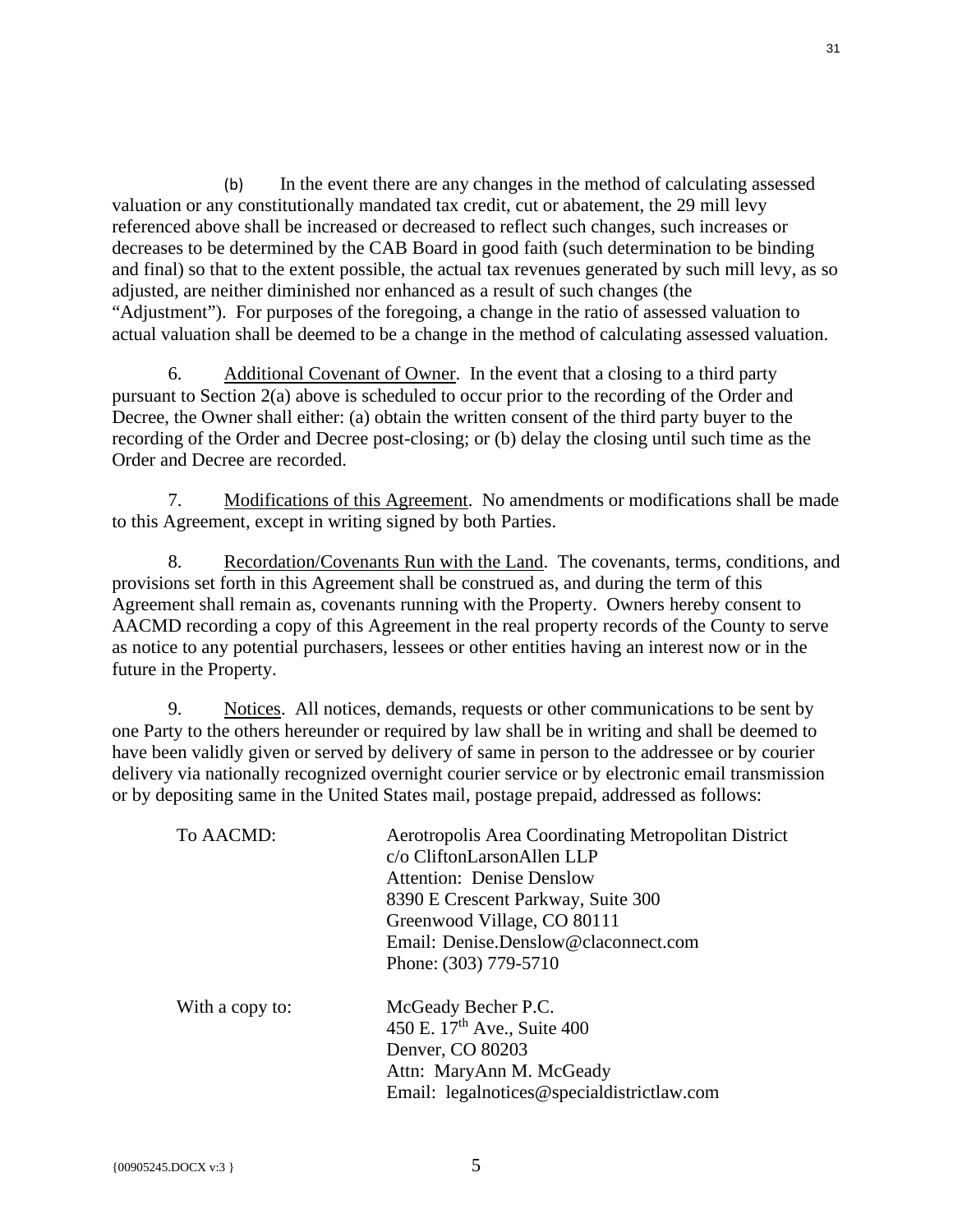|                 | Phone: (303) 592-4380                                                                                                                                                                               |
|-----------------|-----------------------------------------------------------------------------------------------------------------------------------------------------------------------------------------------------|
| To Owner:       | Aurora Tech Center Holdings, LLC<br>c/o Bruin Capital<br>10801 West Charleston Blvd., Suite 170<br>Las Vegas, NV 89135<br>Attn: Jeff Canarelli<br>Email: jeffc@bruincp.com<br>Phone: (702) 736-6434 |
|                 | Aurora Tech Center Development, LLC<br>250 Pilot Rd., Suite 150<br>Las Vegas NV 89119<br>Attn: Carlo G. Ferreira<br>Email: carlo@cgfmgmt.com<br>Phone: (702) 685-7164                               |
| With a copy to: | Fairfield and Woods, P.C.<br>1801 California Street, Suite 2600<br>Denver, CO 80202-2645<br>Attention: Rita Connerly, Esq.<br>E-Mail: rconnerly@fwlaw.com<br>Phone: (303) 894-4411                  |

All notices, demands, requests or other communications shall be effective upon such personal delivery, one (1) business day after deposit with a national recognized overnight carrier or upon electronic confirmation of email transmission or three (3) business days after deposit in the United States mail. By giving the other Parties ten (10) days' written notice in accordance with the provisions hereof, each Party shall have the right from time to time to change its address or contact information.

10. Third Party Beneficiaries. The Parties acknowledge and agree that the CAB and the Trustee for any Bonds issued by the CAB to which the revenues from the CD Pledge Agreement are pledged are third party beneficiaries of this Agreement, and except for the CAB and the Trustee for any Bonds issued by the CAB there are no other third party beneficiaries to this Agreement.

11. Entire Agreement. This Agreement constitutes the entire Agreement between the Parties hereto with respect to the inclusion of the Property into AACMD or the Commercial District pursuant to the terms hereof and sets forth the rights, duties, and obligations of each to the other as of this date. Any prior agreements, promises, negotiations, or representations not expressly set forth in this Agreement shall have no force and effect.

12. Binding Effect. This Agreement shall inure to and be binding on the heirs, executors, administrators, successors, and permitted assigns of the Parties hereto.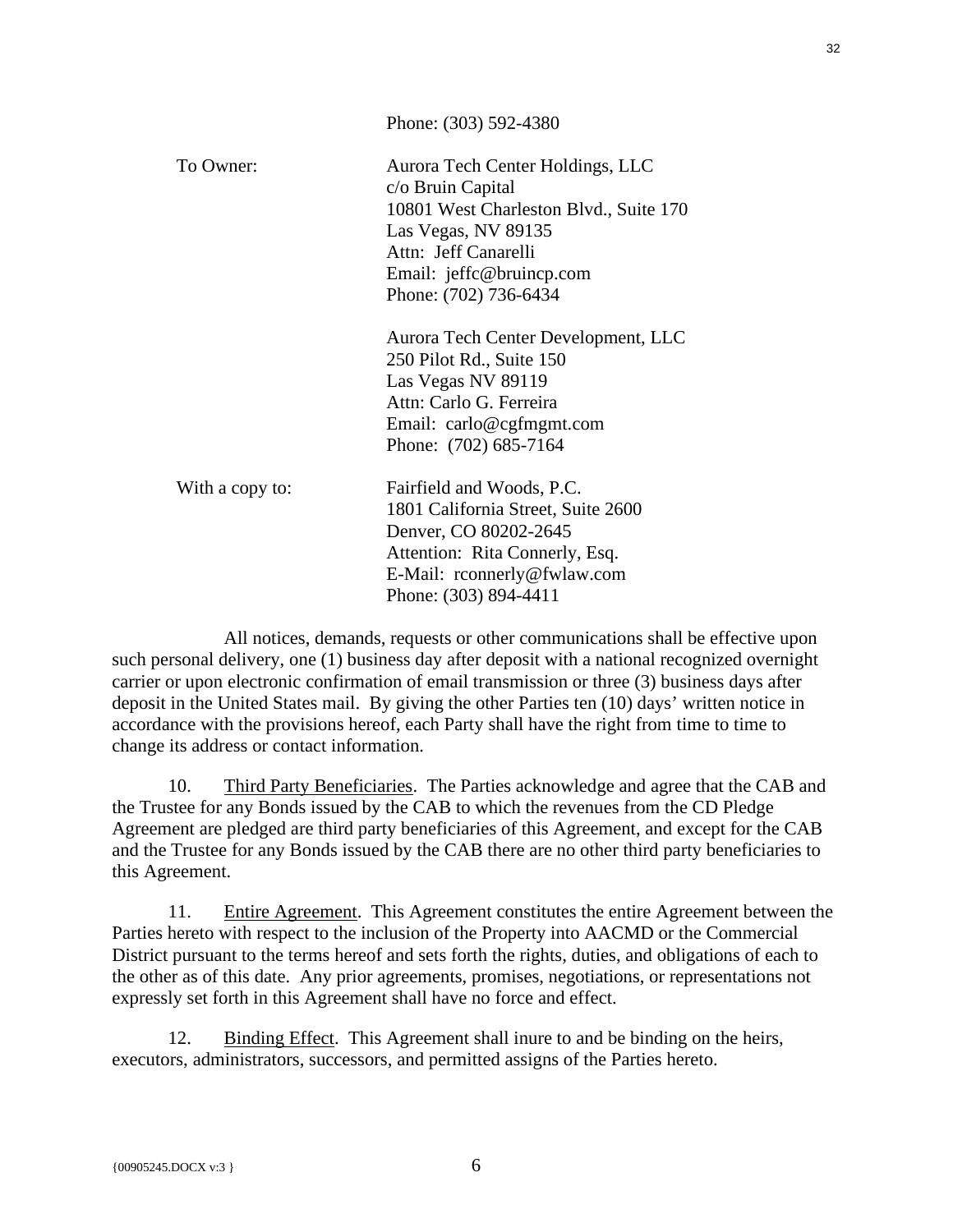13. Waiver. No waiver of any of the provisions of this Agreement shall be deemed to constitute a waiver of any other provisions herein, nor shall such waiver constitute a continuing waiver unless otherwise expressly provided, nor shall the waiver of any default hereunder be deemed a waiver of any subsequent default hereunder.

14. Remedies. The Parties hereto agree and acknowledge that this Agreement may be enforced in law or in equity, by decree of specific performance, a writ of mandamus or damages, or such other legal or equitable relief as may be available subject to the provisions of the statutes of the State of Colorado.

15. Counterparts. This Agreement may be executed in one or more counterparts, each of which shall constitute an original and all of which shall constitute one and the same document.

16. Severability. If any covenant, term, condition, or provision under this Agreement shall, for any reason, be held to be invalid or unenforceable, the invalidity or unenforceability of such covenant, term, condition, or provision shall not affect any other provision contained herein, the intention being that such provisions are severable.

17. Governing Law. This Agreement shall be governed by and construed in accordance with the laws of the State of Colorado. Venue shall be exclusive in the County.

18. Nonliability of Directors, Members, and Employees. No Member or director of the AACMD Board, official, employee, agent or attorney or consultant of the CAB Districts shall be personally liable in the event of default, or breach of this Agreement or for any amount that may become due under the terms of this Agreement.

[*Signature Pages Follow*]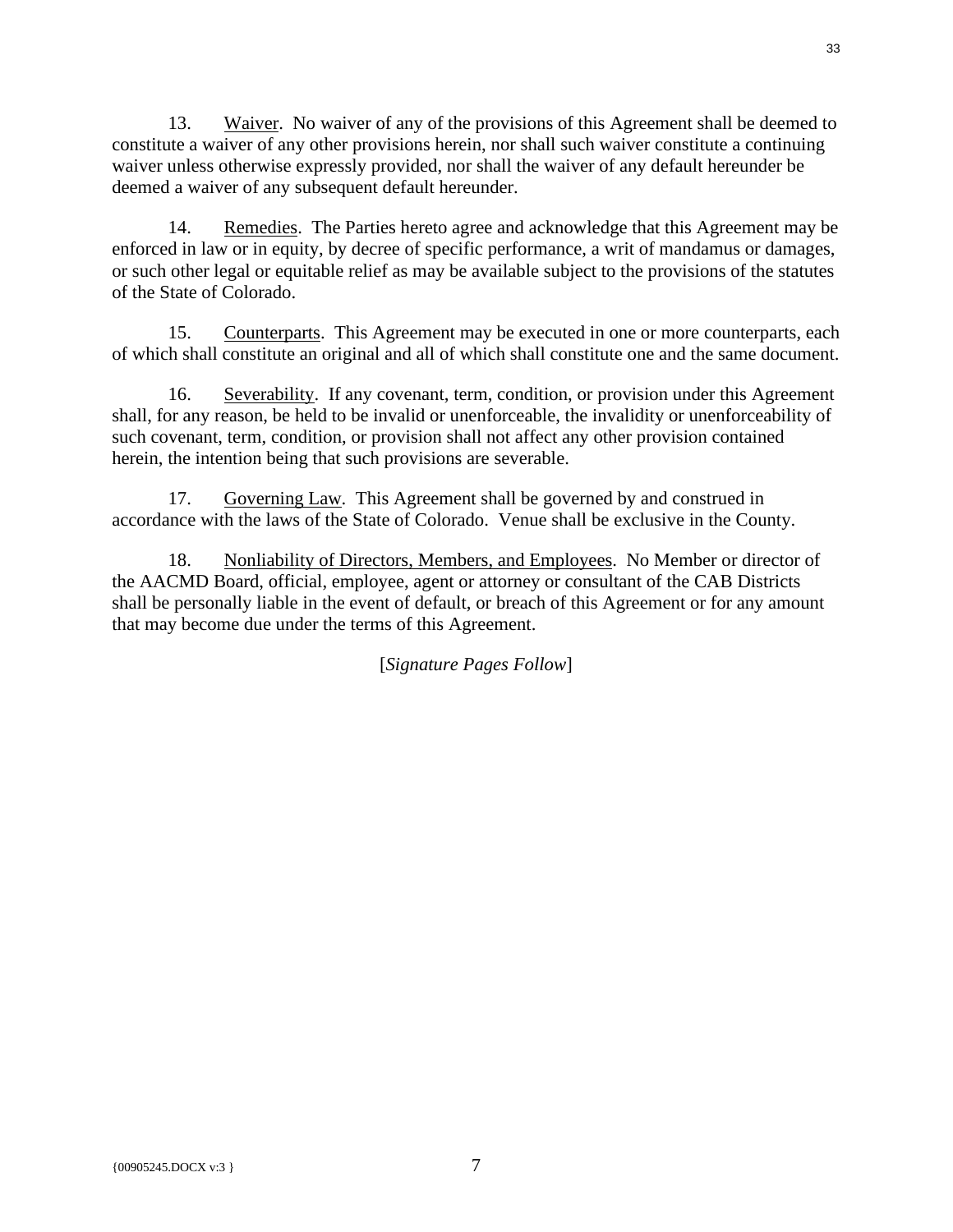## **[SIGNATURE PAGE 1 OF 3 TO INCLUSION AGREEMENT]**

IN WITNESS WHEREOF, the Parties have executed this Agreement as of the day and year first set forth above.

### AACMD:

# **AEROTROPOLIS AREA COORDINATING METROPOLITAN DISTRICT**

| By:                                                                   |           |
|-----------------------------------------------------------------------|-----------|
|                                                                       | President |
| <b>STATE OF COLORADO</b>                                              |           |
|                                                                       | SS.       |
| COUNTY OF                                                             |           |
| The foregoing instrument was acknowledged before me this _____ day of |           |

2021, by Matthew Hopper, as President of Aerotropolis Area

Coordinating Metropolitan District.

Witness my hand and official seal.

My commission expires: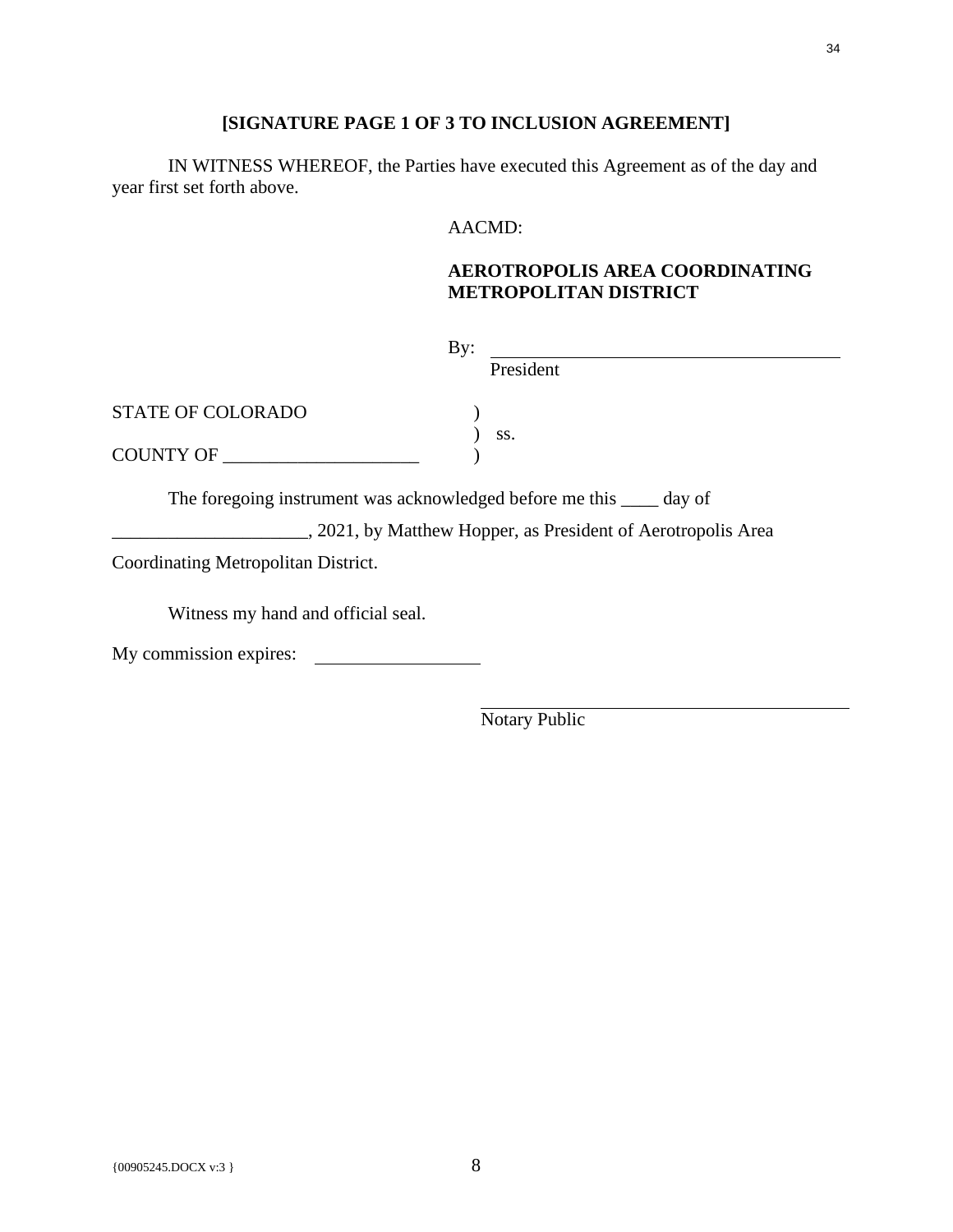### **[SIGNATURE PAGE 2 OF 3 TO INCLUSION AGREEMENT]**

### OWNER:

## **AURORA TECH CENTER HOLDINGS, LLC**,

a Colorado limited liability company

| $\rm\,By:$ |                              |
|------------|------------------------------|
|            | Name: Robert M. Evans        |
|            | Title: Senior Vice President |

| <b>STATE OF</b>  |  |
|------------------|--|
|                  |  |
| <b>COUNTY OF</b> |  |

The foregoing instrument was acknowledged before me this \_\_\_\_ day of \_\_\_\_\_\_\_\_\_\_\_\_\_\_\_\_\_\_\_\_\_, 2021, by Robert M. Evans, as Senior Vice President of Aurora Tech Center Holdings, LLC, a Colorado limited liability company.

Witness my hand and official seal.

My commission expires: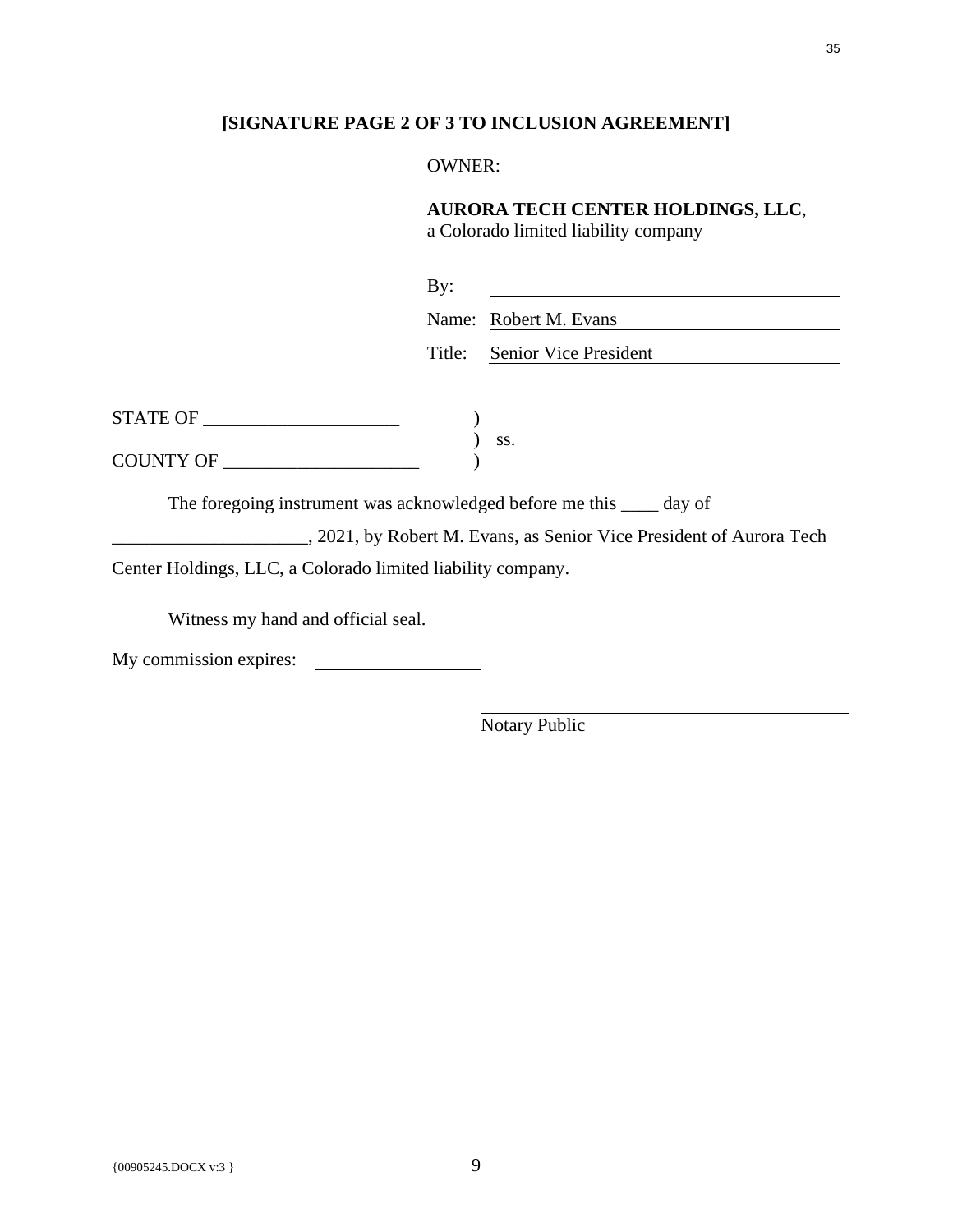### **[SIGNATURE PAGE 3 OF 3 TO INCLUSION AGREEMENT]**

OWNER:

**AURORA TECH CENTER DEVELOPMENT,** 

**LLC**, a Colorado limited liability company

By: CGF Management, Inc., a Nevada Corporation, Manager

By: \_\_\_\_\_\_\_\_\_\_\_\_\_\_\_\_\_\_\_\_\_\_\_\_\_\_\_\_\_

Carlo G. Ferreira, President

| <b>STATE OF</b>  |  |
|------------------|--|
|                  |  |
| <b>COUNTY OF</b> |  |

The foregoing instrument was acknowledged before me this \_\_\_\_ day of

\_\_\_\_\_\_\_\_\_\_\_\_\_\_\_\_\_\_\_\_\_, 2021, by Carlo G. Ferreira, as President of CGF Management, Inc., a

Nevada corporation, Manager of Aurora Tech Center Development, LLC, a Colorado limited liability company.

Witness my hand and official seal.

My commission expires: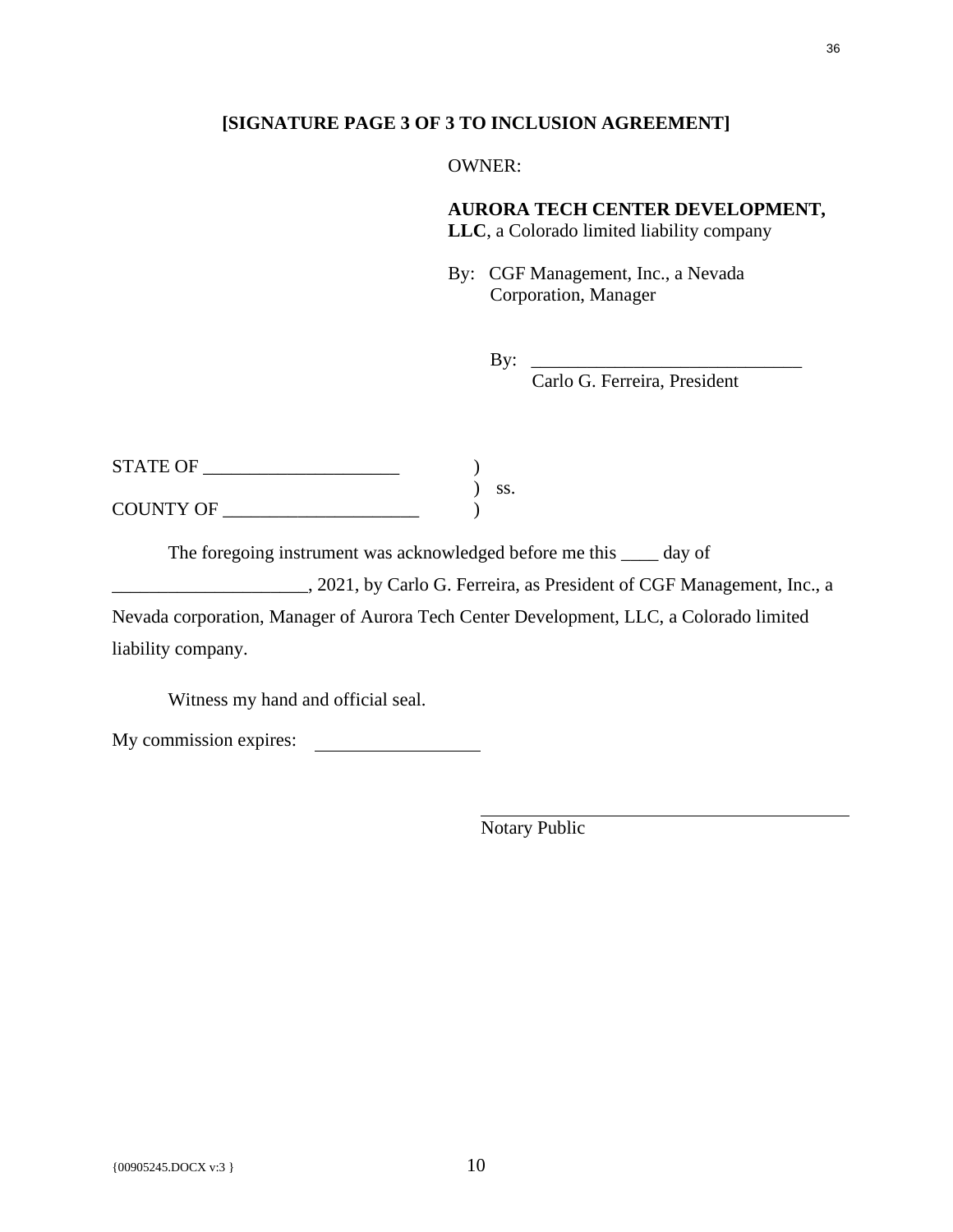## **EXHIBIT I LEGAL DESCRIPTION OF THE PROPERTY**

### **PARCEL 1:**

A parcel of land located in Section 21, Township 3 South, Range 65 West of the 6th Principal Meridian, except the westerly 210.00 feet and the easterly 30.00 feet of said Section 21, Adams County, Colorado, being more particularly described as follows:

Commencing at the Southeast Corner of said Section 21, whence the East Quarter Corner of said Section 21 bears N00°11'03" W a distance of 2649.52 feet;

Thence N00°11'03"E along the easterly line of the Southeast Quarter of said Section 21 a distance of 744.39 feet;

Thence N89°18'30"W a distance of 30.00 feet to the Point of Beginning;

Thence N89°18'30"W a distance of 5044.28 feet;

Thence N00°00'30"E along the easterly line of a parcel of land deeded to Public Service Company of Colorado in Book 798 at Page 210 in Adams County Clerk and Recorder's Office a distance of 4506.44 feet;

Thence S89°51'22"E along the northerly line of said Section 21 a distance of 3147.61 feet;

Thence the following eleven (11) courses along the boundaries of two parcels of land described in Book 3811, Page 286, Reception No. B01020168, recorded August 29, 1991 in the Adams County Clerk and Recorder's Office:

1. S14°51'22"E tangent with the following described curve a distance of 676.29 feet;

2. Thence along the arc of a curve to the right having a central angle of 25°00'00", a radius of 970.00 feet, a chord bearing of S02°21'22"E a distance of 419.89 feet and an arc distance of 423.24 feet;

3. Thence S10°08'38"W tangent with the last described curve a distance of 508.30 feet;

4. Thence N79°51'22"W a distance of 1448.37 feet;

5. Thence S10°08'38"W a distance of 600.00 feet;

6. Thence S79°51'22"E a distance of 1448.37 feet;

7. Thence N10°08'38"E a distance of 550.00 feet;

8. Thence S79°51'22"E a distance of 60.00 feet;

9. Thence N10°08'38"E tangent with the following described curve a distance of 558.31 feet;

10. Thence along the arc of a curve to the left having a central angle of 25°00'00", a radius of 1030.00 feet, a chord bearing of N02°21'22"W a distance of 445.87 feet and an arc distance of 449.42 feet;

11. Thence N14°51'22"W a distance of 660.21 feet;

Thence S89°51'22"E along the northerly line of said Section 21 a distance of 1848.19 feet;

Thence S00°11'03"W along a line 30.00 feet westerly of and parallel with the easterly line of the Northeast Quarter of said Section 21 a distance of 2649.52 feet;

Thence S00°11'03"W along a line 30.00 feet westerly of and parallel with the easterly line of the Southeast Quarter of said Section 21 a distance of 1905.13 feet to the Point of Beginning.

APN #0181900000232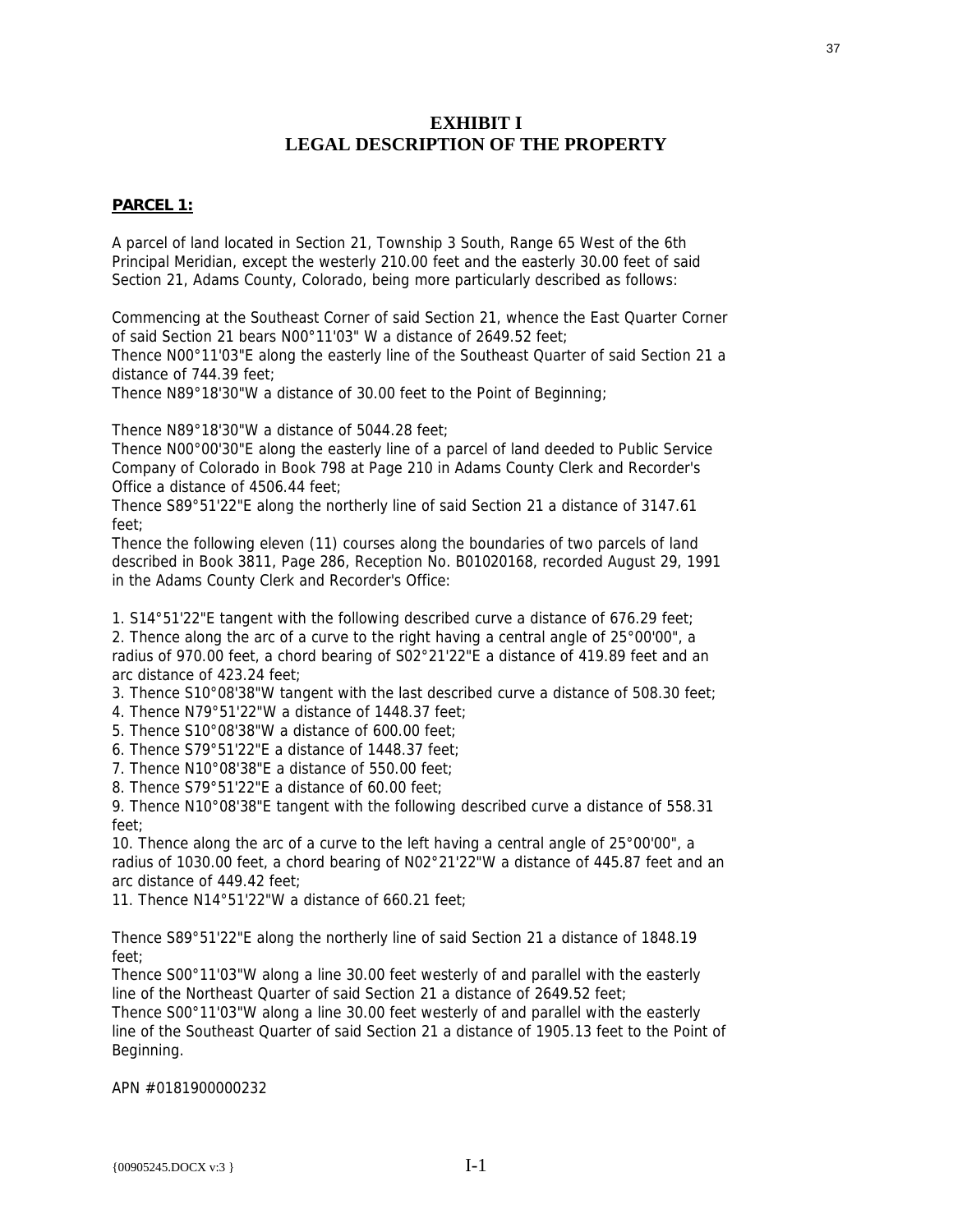### **PARCEL 2:**

Parcel A:

A PARCEL OF LAND LOCATED IN SECTION 28, TOWNSHIP 3 SOUTH, RANGE 65 WEST OF THE 6TH PRINCIPAL MERIDIAN, COUNTY OF ADAMS, STATE OF COLORADO, MORE PARTICULARLY DESCRIBED AS FOLLOWS:

COMMENCING AT THE NORTHEAST CORNER OF SAID SECTION 28; THENCE NORTH 89 DEGREES 18 MINUTES 30 SECONDS WEST ALONG THE NORTHERLY LINE OF SAID SECTION 28 A DISTANCE OF 3467.05 FEET TO THE POINT OF BEGINNING; THENCE SOUTH 00 DEGREES 24 MINUTES 26 SECONDS EAST ALONG A LINE PARALLEL WITH THE EASTERLY LINE OF SAID SECTION 28 A DISTANCE OF 5300.62 FEET; THENCE NORTH 89 DEGREES 37 MINUTES 52 SECONDS WEST ALONG THE NORTHERLY LINE OF COUNTY ROAD NO. 26 ACCORDING TO BOOK 5 AT PAGE 504 OF THE COUNTY COMMISSIONER'S ROAD BOOK OF ADAMS COUNTY A DISTANCE OF 1642.20 FEET; THENCE THE FOLLOWING 2 COURSES ALONG THE EASTERLY LINE OF PARCEL OF LAND DEEDED TO PUBLIC SERVICE COMPANY OF COLORADO IN BOOK 798 AT PAGE 210 IN THE ADAMS COUNTY CLERK AND RECORDER'S OFFICE:

1) NORTH 00 DEGREES 00 MINUTES 26 SECONDS WEST A DISTANCE OF 2639.83 FEET; 2)THENCE NORTH 00 DEGREES 00 MINUTES 00 SECONDS EAST A DISTANCE OF 2669.46 FEET;

THENCE SOUTH 89 DEGREES 18 MINUTES 30 SECONDS EAST ALONG THE NORTHERLY LINE OF SAID SECTION 28 A DISTANCE OF 1604.94 FEET TO THE POINT OF BEGINNING. EXCEPTING THEREFROM THAT PORTION OF LAND AS CONVEYED IN SPECIAL WARRANTY DEED RECORDED MAY 29, 2007 AT RECEPTION NO. 2007000052063.

Parcel B:

A PARCEL OF LAND LOCATED IN SECTION 28 AND SECTION 21, ALL IN TOWNSHIP 3 SOUTH, RANGE 65 WEST OF THE 6TH PRINCIPAL MERIDIAN, EXCEPT THE EASTERLY 30.00 FEET, THE WESTERLY 210.00 FEET OF SAID SECTION 21, AND THE SOUTHERLY 30.00 FEET OF SAID SECTION 28, COUNTY OF ADAMS, STATE OF COLORADO, BEING MORE PARTICULARLY DESCRIBED AS FOLLOWS;

COMMENCING AT THE NORTHEAST CORNER OF SAID SECTION 28, WHENCE THE EAST QUARTER CORNER OF SAID SECTION 28 BEARS SOUTH 00 DEGREES 24 MINUTES 26 SECONDS EAST A DISTANCE OF 2648.98 FEET; THENCE NORTH 89 DEGREES 18 MINUTES 30 SECONDS WEST ALONG THE NORTHERLY LINE OF SAID SECTION 28 A DISTANCE OF 30.00 FEET TO THE POINT OF BEGINNING;

THENCE SOUTH 00 DEGREES 24 MINUTES 26 SECONDS EAST ALONG A LINE 30.00 FEET WESTERLY OF AND PARALLEL WITH THE EASTERLY LINE OF THE NORTHEAST QUARTER OF SAID SECTION 28 A DISTANCE OF 2648.98 FEET;

THENCE SOUTH 00 DEGREES 24 MINUTES 26 SECONDS EAST ALONG A LINE 30.00 FEET WESTERLY OF AND PARALLEL WITH THE EASTERLY LINE OF THE SOUTHEAST QUARTER OF SAID SECTION 28 A DISTANCE OF 2619.05 FEET;

THENCE NORTH 89 DEGREES 55 MINUTES 11 SECONDS WEST ALONG A LINE 30.00 FEET NORTHERLY OF AND PARALLEL WITH THE SOUTHERLY LINE OF THE SOUTHEAST QUARTER OF SAID SECTION 28 A DISTANCE OF 2626.08 FEET;

THENCE NORTH 89 DEGREES 37 MINUTES 52 SECONDS WEST ALONG A LINE 30.00 FEET NORTHERLY OF AND PARALLEL WITH THE SOUTHERLY LINE OF THE SOUTHWEST QUARTER OF SAID SECTION 28 A DISTANCE OF 810.51 FEET;

THENCE NORTH 00 DEGREES 24 MINUTES 26 SECONDS WEST A DISTANCE OF 5300.62 FEET;

THENCE NORTH 89 DEGREES 18 MINUTES 30 SECONDS WEST ALONG THE SOUTHERLY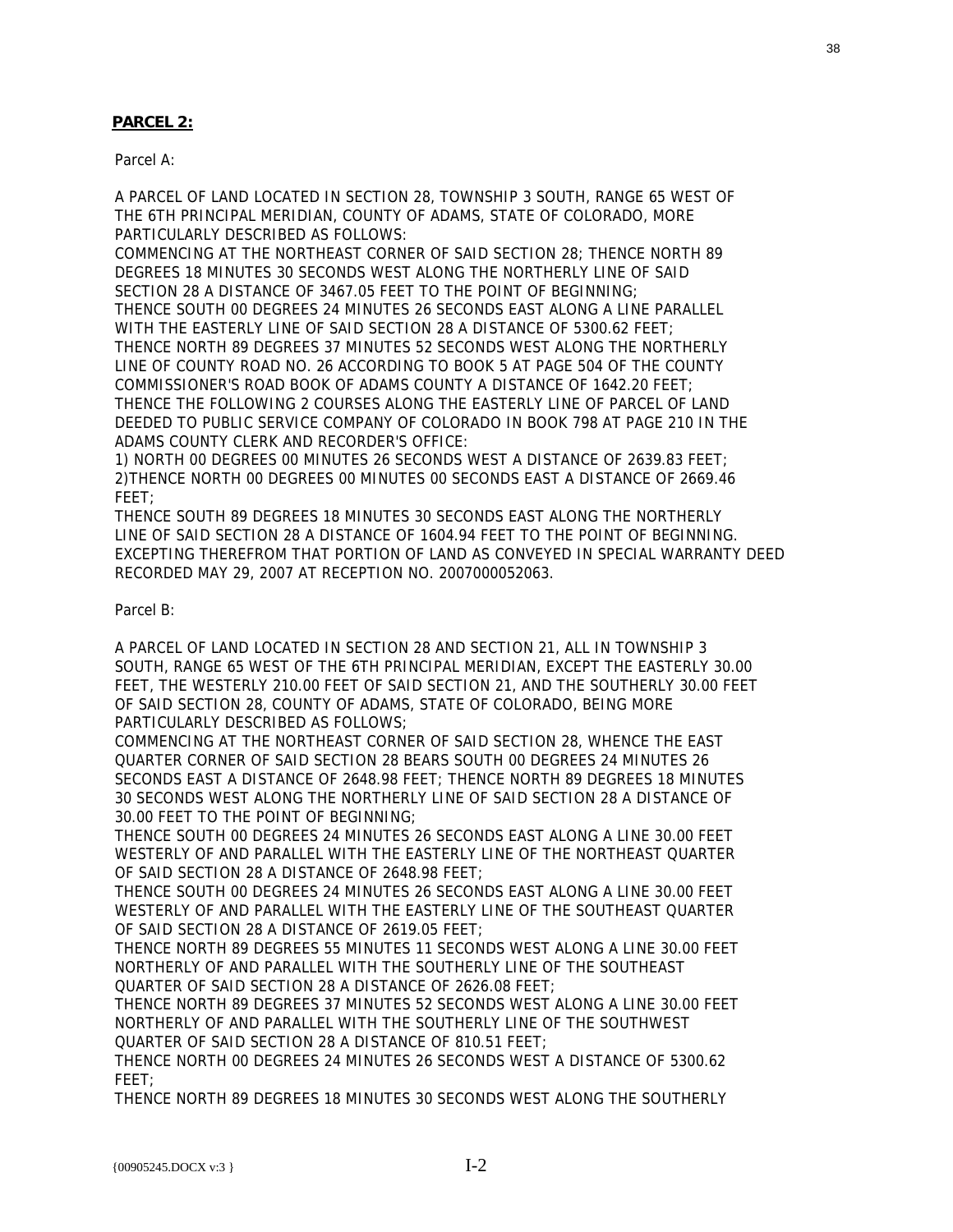LINE OF SAID SECTION 21 A DISTANCE OF 1604.94 FEET;

THENCE NORTH 00 DEGREES 00 MINUTES 30 SECONDS EAST ALONG THE EASTERLY LINE OF A PARCEL OF LAND DEEDED TO PUBLIC SERVICE COMPANY OF COLORADO IN BOOK 798 AT PAGE 210 IN ADAMS COUNTY CLERK AND RECORDER'S OFFICE A DISTANCE OF 744.41 FEET;

THENCE SOUTH 89 DEGREES 18 MINUTES 30 SECONDS EAST A DISTANCE OF 5044.28 FEET;

THENCE SOUTH 00 DEGREES 11 MINUTES 03 SECONDS WEST ALONG A LINE 30.00 FEET WESTERLY OF AND PARALLEL WITH THE EASTERLY LINE OF THE SOUTHEAST QUARTER OF SAID SECTION 21 A DISTANCE OF 744.39 FEET TO THE POINT OF BEGINNING.

EXCEPTING THEREFROM THAT PORTION OF LAND AS CONVEYED IN PERSONAL REPRESENTATIVES DEED RECORDED SEPTEMBER 26, 1994 IN BOOK 4396 AT PAGE 322, AND EXCEPTING THEREFROM THAT PORTION OF LAND AS CONVEYED IN WARRANTY DEED RECORDED MARCH 7, 2003 AT RECEPTION NO. C1107620

AND EXCEPTING THEREFROM THAT PORTION OF LAND AS CONVEYED IN SPECIAL WARRANTY DEED RECORDED MAY 29, 2007 AT RECEPTION NO. 2007000052063.

APN #0181928100003 and APN #0181928200004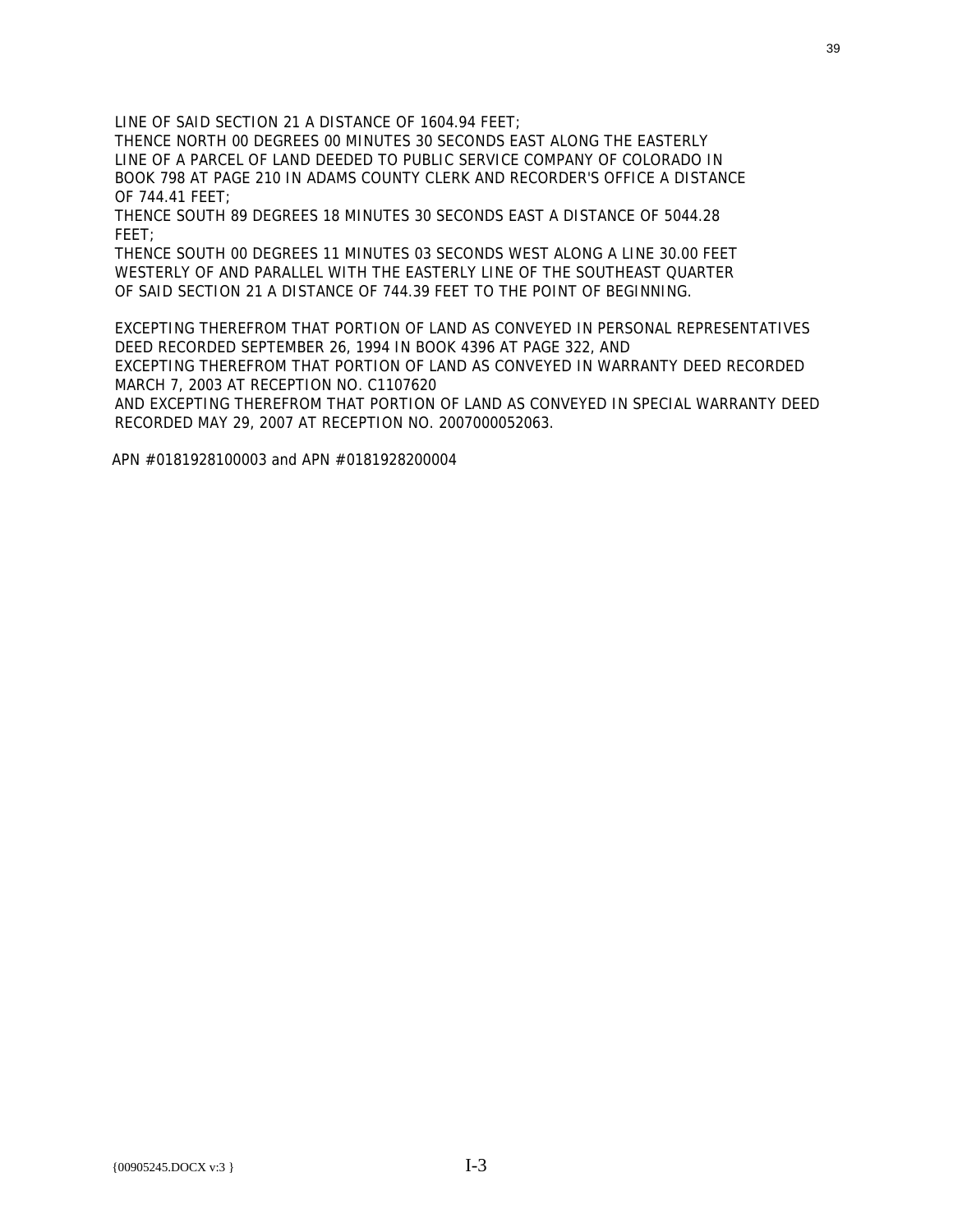# **EXHIBIT II FORM OF PETITION FOR INCLUSION OF PROPERTY PETITION FOR INCLUSION**

In accordance with Section  $32$ -1-401(1)(a), C.R.S., the undersigned, \_\_\_\_\_\_\_\_\_\_\_\_\_\_\_\_\_\_\_\_\_\_\_\_, a \_\_\_\_\_\_\_\_\_\_\_\_\_\_\_\_\_\_\_\_\_\_ (the "**Petitioner**"), does hereby respectfully petition the  $\qquad \qquad$  District  $\qquad \qquad$  [DETERMINE CORRECT CAB DISTRICT AT THE TIME OF PETITION] (the "**District**"), acting by and through its Board of Directors (the "**Board**"), for the inclusion of certain real property into the boundaries of the District, subject to the conditions described herein (the "**Inclusion**").

The Petitioner represents to the District as follows:

19. The land to be included consists of approximately \_\_\_\_ acres, situate in the County of Adams, State of Colorado, and is legally described on Exhibit A attached hereto and incorporated herein by this reference (the "**Property**").

20. The Petitioner is the fee owner of one hundred percent (100%) of the Property and no other person(s), entity or entities own(s) an interest in the Property except as beneficial holder(s) of encumbrances.

21. The Petitioner hereby assents to the inclusion of the Property into the boundaries of the District and to the entry of an Order in the Adams County District Court, including the Property into the boundaries of the District (the "**Order for Inclusion**"). The Petitioner acknowledges that from and after the entry of the Order for Inclusion, the Property shall be liable for taxes, assessments, or other obligations of the District, including its proportionate share of existing bonded indebtedness of the District, subject to the conditions and limitations set forth herein.

22. The Petitioner acknowledges that the District is not required to enlarge or extend its facilities beyond those currently existing and all such enlargements or extensions are undertaken in the exercise of discretion as a governmental function in the interest of public health, safety and welfare.

23. The Petitioner acknowledges that acceptance of this petition by the District does not constitute any assurance from the District that the Property can be served by the District and acknowledges that there shall be no withdrawal of this Petition from consideration by the Board after publication of notice of the hearing therefore, without the Board's consent.

24. The Petitioner agrees that the Board may, in its sole and absolute discretion, require the Petitioner to enter into an Inclusion Agreement prior to Inclusion of the Property into the District.

25. The Petitioner agrees that it will pay, or cause to be paid, the costs incurred by the District for the Inclusion if this Petition is accepted, including the costs of publication of appropriate legal notices and legal fees and costs incurred by the District in connection with the Inclusion of the Property.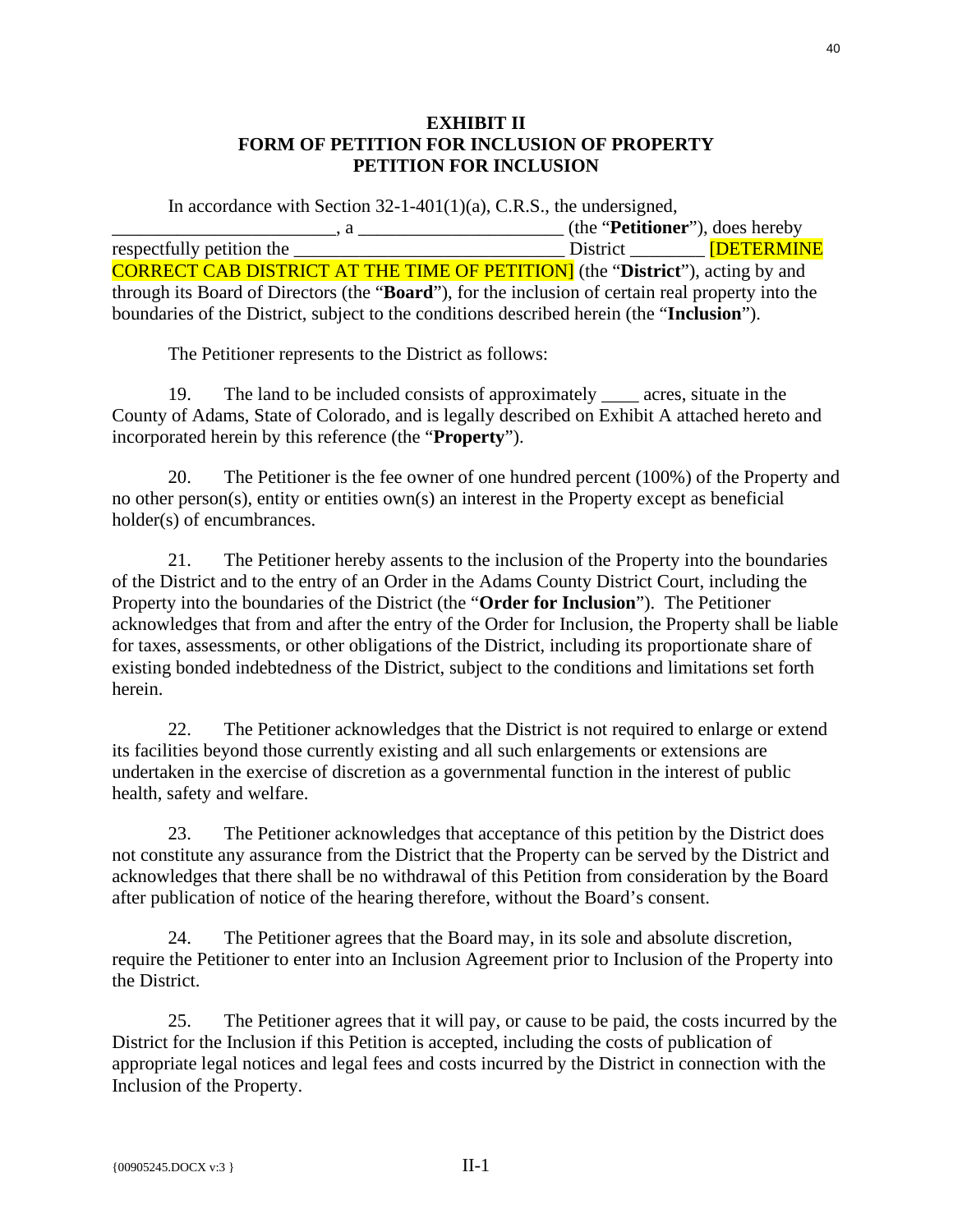The Petitioner hereby requests that the Board approve the Inclusion of the Property into the boundaries of the District, and that the District file a motion for an order to be entered in the District Court, County of Adams, State of Colorado, including the Property into the boundaries of the District such that, as of the effective date of the Order for Inclusion, the Property shall be subject to all of the taxes and charges imposed by the District, and the Property shall be liable for its proportionate share of existing bonded indebtedness of the District.

| Signed this $\_\_\_$ day of $\_\_\_\_\_$ , 20 $\_\_\_\_\$ . |                                                                                  |
|-------------------------------------------------------------|----------------------------------------------------------------------------------|
|                                                             | <b>PETITIONER:</b>                                                               |
|                                                             |                                                                                  |
|                                                             | By: $\qquad \qquad$<br>Its: $\qquad \qquad$                                      |
|                                                             | Address of Petitioner:                                                           |
|                                                             |                                                                                  |
|                                                             |                                                                                  |
|                                                             |                                                                                  |
|                                                             |                                                                                  |
| STATE OF COLORADO                                           | SS.                                                                              |
| COUNTY OF                                                   |                                                                                  |
| $20$ ky $\frac{1}{20}$ .                                    | The foregoing instrument was acknowledged before me this _____ day of _________, |
| Witness my hand and official seal.                          |                                                                                  |
| My commission expires:                                      |                                                                                  |
|                                                             |                                                                                  |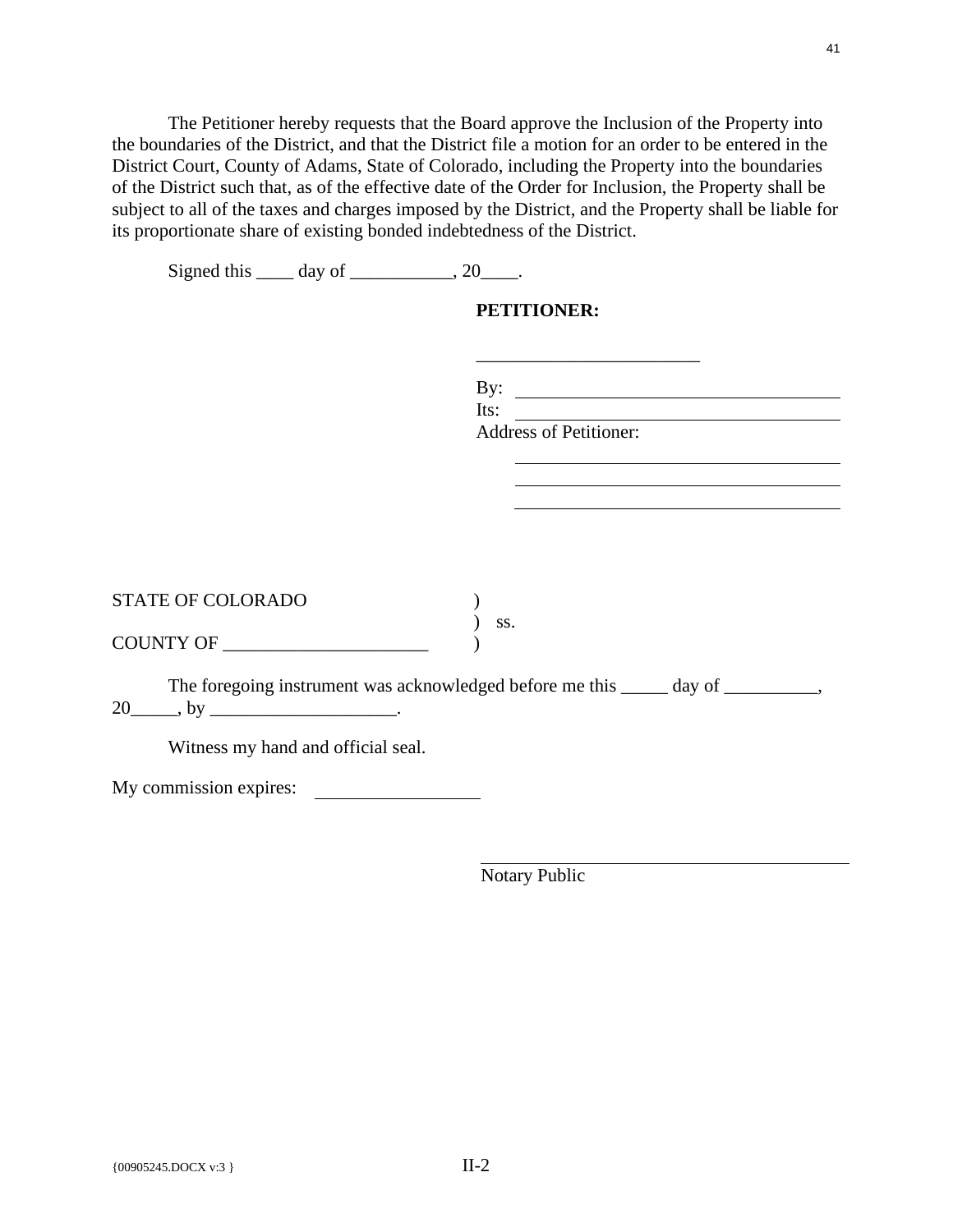# **AMENDED AND RESTATED INCLUSION AGREEMENT (GVR KING COMMERCIAL, LLC/PROPERTY EAST OF POWHATON)**

THIS **AMENDED AND RESTATED INCLUSION AGREEMENT** ("**Agreement**") is executed and effective as of \_\_\_\_\_\_\_\_\_\_\_\_, 2021, by and **between Aerotropolis Area Coordinating Metropolitan District,** a quasi-municipal corporation and political subdivision of the State of Colorado ("**AACMD**"), and **GVR King Commercial LLC**, a Colorado limited liability company, and **Aurora Tech Center Development**, **LLC**, a Colorado limited liability company (individually the "**Owner**" and collectively the "**Owners**"). AACMD and the Owners are sometimes referred to herein individually as a "**Party**" and collectively as the "**Parties**."

## **RECITALS**

A. Each Owner either owns, or owns an option to purchase, certain property described on **Exhibit I** attached hereto and incorporated herein by this reference (the "**Property**").

B. The Owners and AACMD entered into that certain Inclusion Agreement on June 29, 2020, and recorded in the records of the Adams Count Clerk and Recorder at Reception No. 2020000059466 (the "**Inclusion Agreement**").

C. The Owners and AACMD intend to amend and restated the terms of the Inclusion Agreement.

D. The Property is within the mixed-used master planned community in the City of Aurora, County of Adams, Colorado (the "**County**"), known as The Aurora Technology and Energy Center (the "**Community**").

E. AACMD and The Aurora Highlands Metropolitan District No. 1 ("**District No. 1**"), The Aurora Highlands Metropolitan District No. 2 ("**District No. 2**"), The Aurora Highlands Metropolitan District No. 3 ("**District No. 3**"), ATEC Metropolitan District No. 1 ("**ATEC No. 1**"), and ATEC Metropolitan District No. 2 ("**ATEC No. 2**" ) entered into that certain The Aurora Highlands Community Authority Board Establishment Agreement dated November 21, 2019, as the same may be amended from time to time (the "**CABEA**") and collectively AACMD, District No. 1, District No. 2, District No. 3, ATEC No. 1 and ATEC No. 2 shall be referred to herein as the "**CAB Districts**."

F. Each of the CAB Districts has been organized pursuant to State law to finance, construct, complete, operate, maintain, repair, replace and provide public improvements and services within or without its boundaries, including, without limitation, sanitation, water, storm drainage, streets, safety protection, park and recreation, transportation, television relay and translation and mosquito control improvements, facilities and services (collectively, the "**Public Improvements**") with a Service Plan approved by the City of Aurora as follows (collectively the "**Service Plans**"):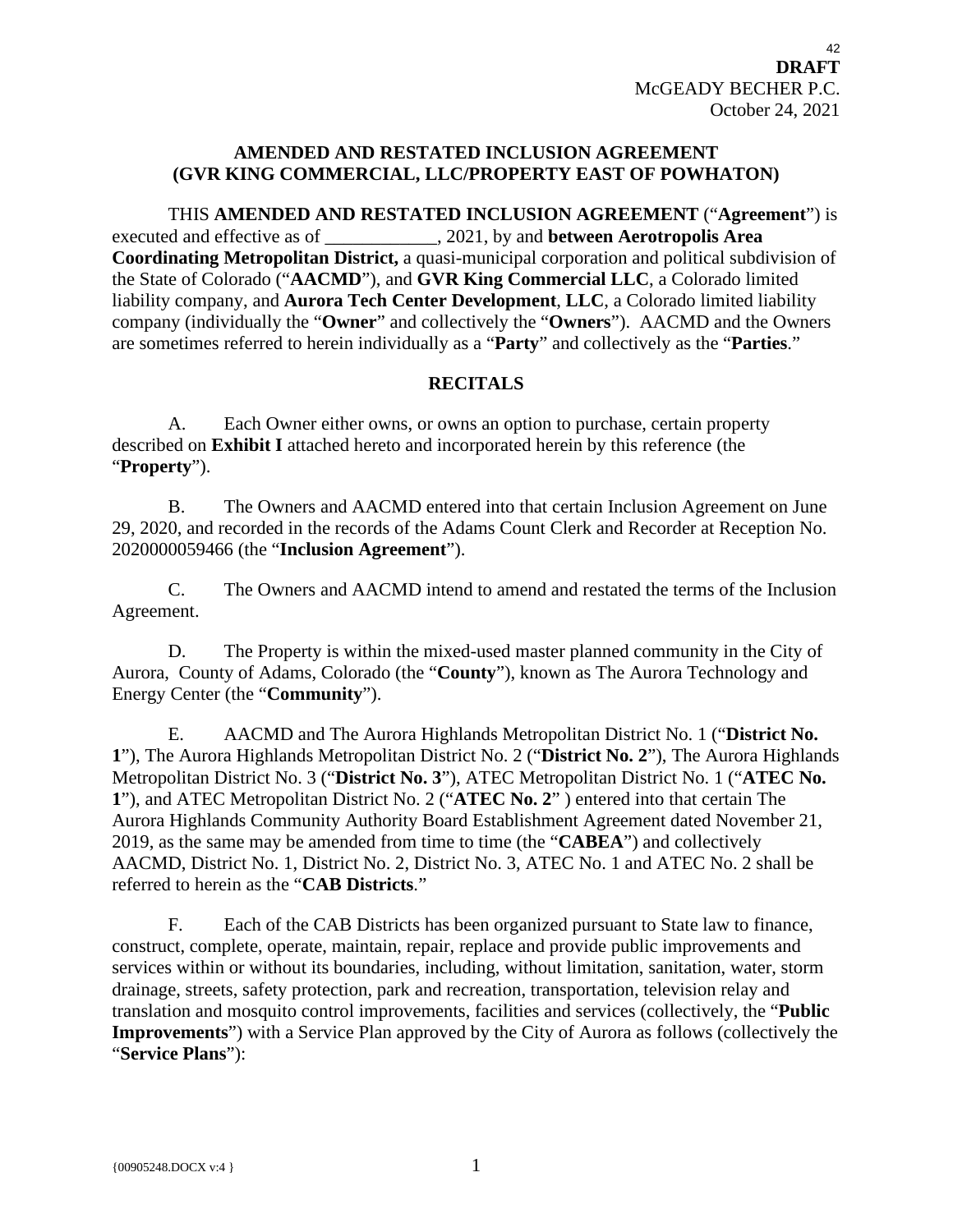(a) The First Amended and Restated Service Plan for the Aerotropolis Area Coordinating Metropolitan District approved October 16, 2017;

(b) The Consolidated First Amended and Restated Service Plan for The Aurora Highlands Metropolitan District No. 1 approved October 16, 2017;

(c) The Consolidated First Amended and Restated Service Plan for The Aurora Highlands Metropolitan District No. 2 approved October 16, 2017;

(d) The Consolidated First Amended and Restated Service Plan for The Aurora Highlands Metropolitan District No. 3 approved October 16, 2017;

(e) The Service Plan for ATEC Metropolitan District No. 1 approved August 6, 2018; and

(f) The Service Plan for ATEC Metropolitan District No. 2 approved August 6, 2018.

G. The Property has been designated as being within the future inclusion area of the CAB Districts.

H. The Service Plans for each of the CAB Districts contemplate the coordination of services and improvements to serve the Property.

I. Each CAB District has the authority, under the laws of the State, its Service Plan, and its electoral authorization, to issue debt for the purpose of, among other things, financing (or refinancing) the cost of Public Improvements.

J. ATEC No. 1 (the "**Commercial District**"), has entered into a Commercial District Pledge Agreement with the CAB (the "**CD Pledge Agreement**") pursuant to which the Commercial District has pledged to the CAB to impose its Required Debt Service Mill Levy for payment of Bonds to be issued by the CAB to fund Public Improvements and its Required Operating Mill Levy, as defined therein, for funds to operate and maintain the Public Improvements that are not accepted for ownership, operations or maintenance by other entities and to administrate the CAB Districts and the CAB.

K. As of June 29, 2020, the Owner executed that certain PILOT Covenant recorded on June 30, 2020, at Reception No. 2020000059148 in the Adams County records providing for a payment in lieu of taxes charged against certain real and personal property described therein, which real and personal property has been deemed by the County Assessor to be exempt from payment of ad valorem taxes, all as set forth in the PILOT Covenant (the "**Pilot Covenant**").

L. It is the intent of the Parties that the PILOT Covenant be recorded against parcels of the Property upon the inclusion of such parcels of the Property within the Commercial District.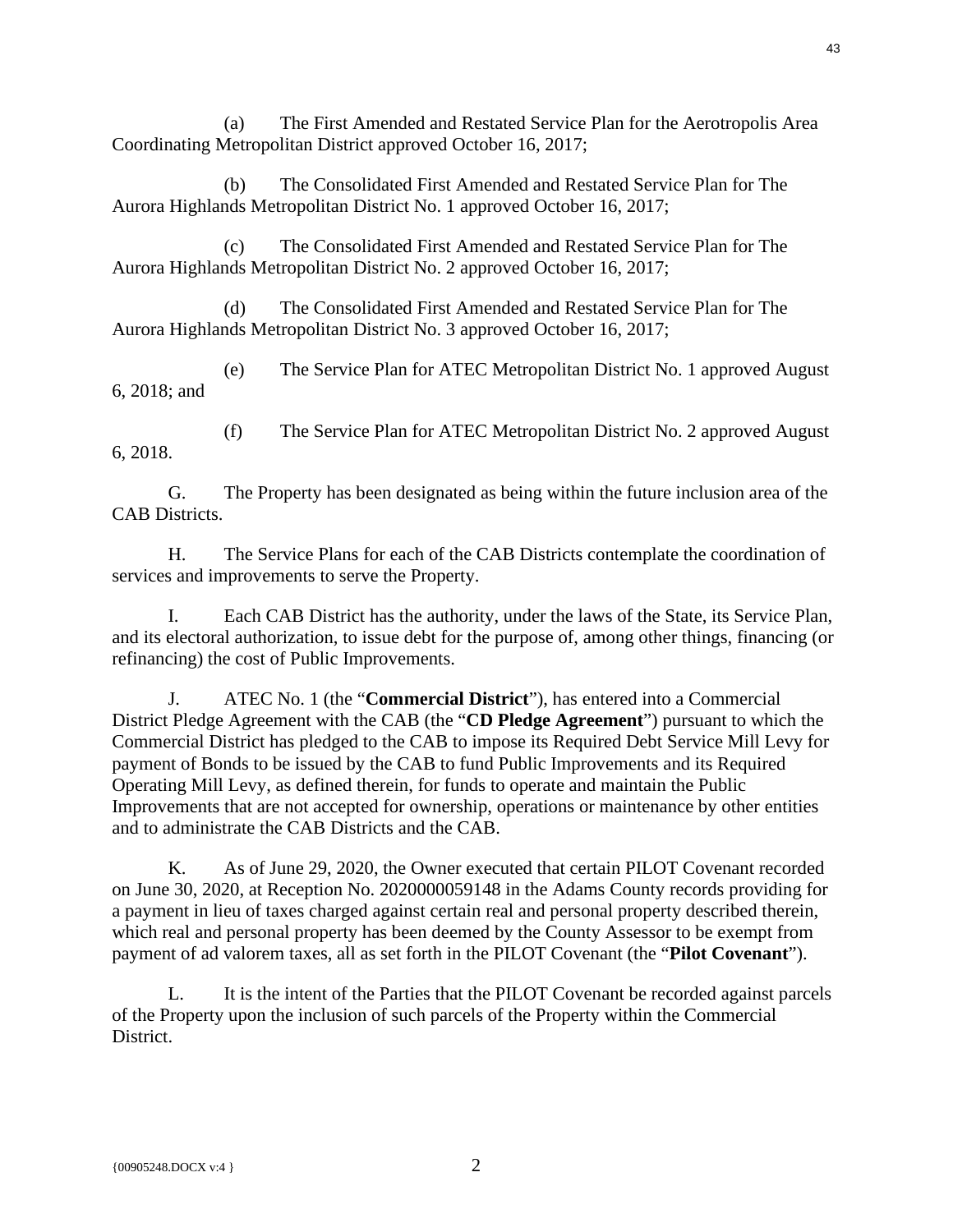M. In recognition of the benefit received by the provision of the Public Improvements, the Owner has agreed to include the Property into the Commercial District upon the occurrence of certain events as more particularly described herein.

N. The Property and all improvements thereon will benefit directly from the construction, existence, operation, maintenance, repair, replacement and provision of the Public Improvements to be financed, in part, by property taxes levied by the applicable CAB District on the portion(s) of the Property included into its boundaries.

O. The Owner has agreed to execute petition(s) to include parcels of the Property at the times specified below (each, a "**Petition**") in the form of **Exhibit II** attached hereto and incorporated herein by reference, within AACMD or the Commercial District, as provided herein.

P. The Owners acknowledge that upon inclusion of a Triggered Parcel (hereinafter defined) into the Commercial District, such Triggered Parcel will be subject to the taxes, fees, rates, tolls and charges of the Commercial District, which revenues are intended to applied to payment of costs of Public Improvements.

Q. The Parties acknowledge that the CAB Districts are each relying on the agreements established in this Agreement in order to ensure revenues are available in order to complete construction and financing of the Public Improvements.

NOW, THEREFORE, in consideration of the Recitals and the mutual promises and covenants herein contained, the receipt and sufficiency of which are hereby acknowledged, AACMD and the Owner hereby agree as follows:

# **COVENANTS AND AGREEMENTS**

1. Intent of Parties. It is the intent of the Parties that the Property, if non-residential, will be included into the boundaries of the Commercial District, unless all Parties (including, after the issuance of Bonds to which the CAB has pledged the revenues from the CD Pledge Agreement, such bondholders) agree otherwise.

2. Inclusion Trigger For the purposes of this Agreement, upon the first to occur of any of the events described in clauses (a)-(b) hereof (each, a "**Trigger**") with respect all or any portion of the Property (the subject property being referred to herein as a "**Triggered Parcel**"):

- (a) The issuance by the City of a building permit for the Triggered Parcel; or
- (b) The transfer of title to the Triggered Parcel to a third party, provided:

(i) The transfer of a Triggered Parcel to a new owner for the purposes of the development of a mixed use project with non-residential and residential units will not constitute a trigger until the residential and non-residential units can be legally described; and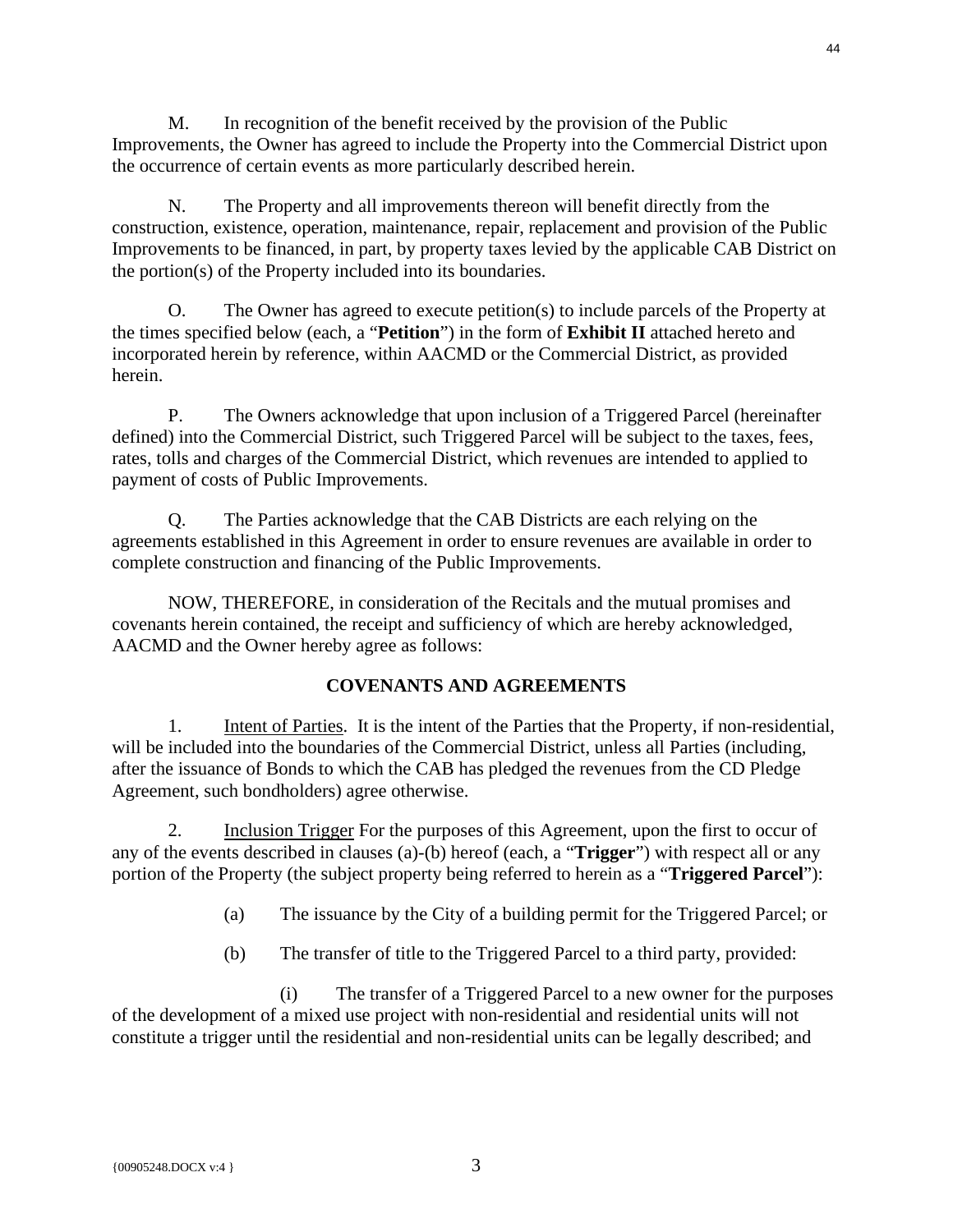(ii) The transfer to an affiliated entity or another Owner (i.e., an entity that is controlled by or under the common control with Owner) shall not be deemed a transfer to a third party for purposes of this subparagraph.

3. Inclusion Into a Commercial District. Upon the occurrence of a Trigger, the Owner and AACMD shall cooperate to effect the inclusion of the Triggered Parcel into the Commercial District as more specifically set forth herein.

(a) The Owner shall execute a Petition requesting the inclusion of the Triggered Parcel into, as applicable, the boundaries of the Commercial District (being referred to herein as the "**Including District**") and, subject to the consent of AACMD, submit the Petition to the Including District within thirty (30) business days of the Trigger.

(b) Pursuant to the terms of the CD Pledge Agreement, the Commercial District has agreed to conduct a public hearing ("**Public Hearing**") in accordance with applicable statutes on any Petition to include property within its boundaries within twenty (20) days of receipt of the same and, if applicable, take all statutorily required actions to return to active status prior to the date of the Public Hearing. If the Board of Directors of the Including District, in its sole discretion, adopts a resolution approving the Petition, the Including District within five (5) business days thereafter shall submit a motion for an order and decree to include the Triggered Parcel ("**Order and Decree**") to the District Court for the County (the "**District Court**") and, within three (3) business days after entry of such Order and Decree, record same in the real property records of the County and shall provide a copy of the recorded Order and Decree to AACMD.

4. Recording of the PILOT on Included Parcels of the Property. The Owner agrees to record the PILOT on any parcel of the Property included within the Commercial District within ten (10) business days of the issuance of the Court Order and Decree including such parcel

5. Expansion of Definition of Commercial District. The CAB will issue bonds from time to time and will determine, at the time of issuance of such bonds, to pledge for repayment of the bonds revenues from the CD Pledge Agreement (the "Bonds"). It is possible additional metropolitan districts will be organized to serve the property within the boundaries of the CAB service area ("**Additional District**"). Any parcel in the Property may be included into an Additional District (and the Additional District will be included in the definition of the Commercial District) if that Additional District has:

Entered into a Pledge Agreement with the CAB on substantially the same terms as the CD Pledge Agreement if the property in the Additional District is all commercial, and with terms that include the obligation to impose a mill levy no less than 29 mills, subject to the Adjustment defined below, if the property in the Additional District is for a mixed use development with non-residential and residential uses or if the property in the Additional District is for high density residential with fifteen (15) units to the acre or more (the "**AD Pledge Agreement**"); and

(a) The revenues from the AD Pledge Agreement have been pledged by the CAB to repayment of the Bonds outstanding at the time of the inclusion; and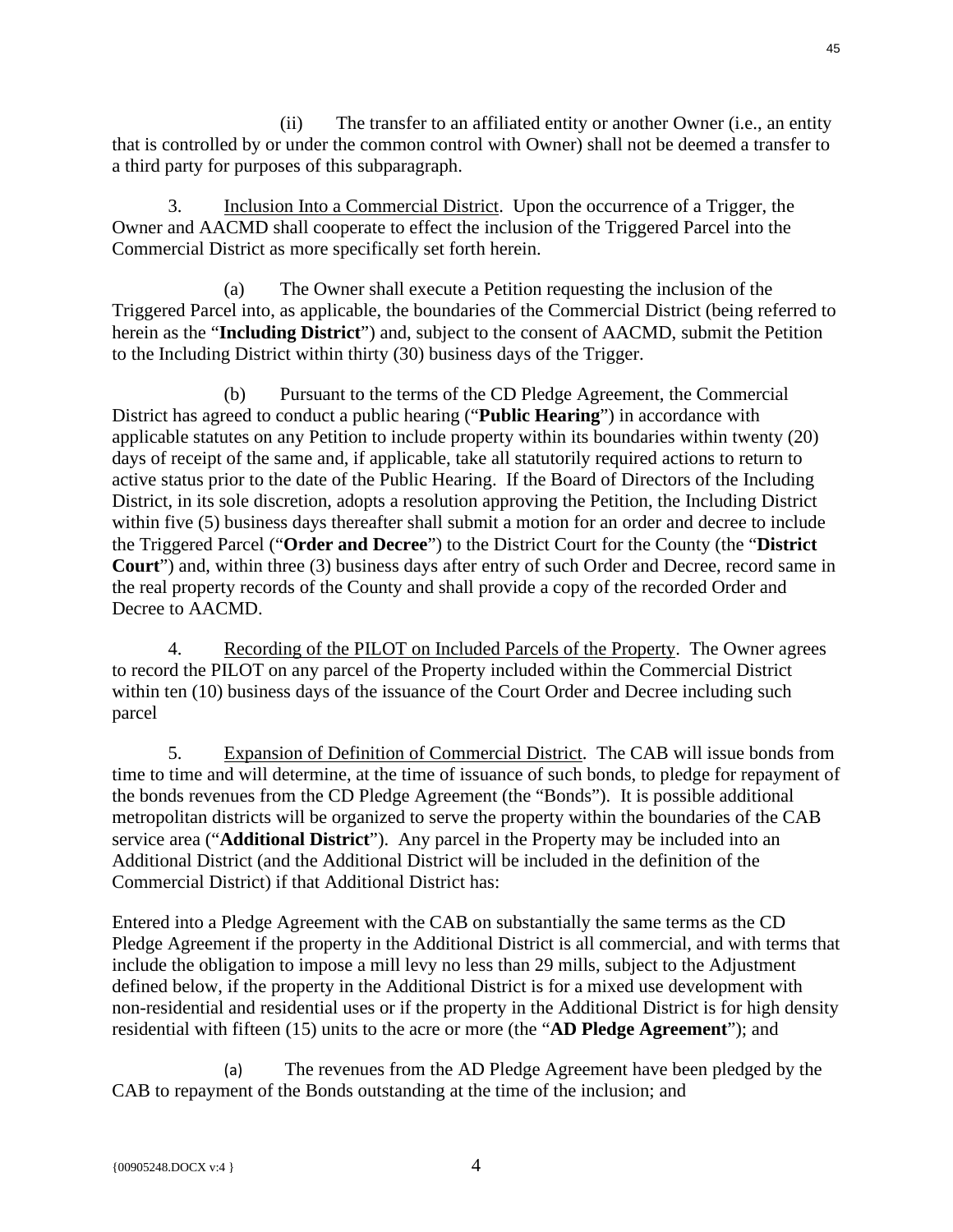(b) In the event there are any changes in the method of calculating assessed valuation or any constitutionally mandated tax credit, cut or abatement, the 29 mill levy referenced above shall be increased or decreased to reflect such changes, such increases or decreases to be determined by the CAB Board in good faith (such determination to be binding and final) so that to the extent possible, the actual tax revenues generated by such mill levy, as so adjusted, are neither diminished nor enhanced as a result of such changes (the "Adjustment"). For purposes of the foregoing, a change in the ratio of assessed valuation to actual valuation shall be deemed to be a change in the method of calculating assessed valuation.

6. Additional Covenant of Owner. In the event that a closing to a third party pursuant to Section 2(a) above is scheduled to occur prior to the recording of the Order and Decree, the Owner shall either: (a) obtain the written consent of the third party buyer to the recording of the Order and Decree post-closing; or (b) delay the closing until such time as the Order and Decree are recorded.

7. Modifications of this Agreement. No amendments or modifications shall be made to this Agreement, except in writing signed by both Parties.

8. Recordation/Covenants Run with the Land. The covenants, terms, conditions, and provisions set forth in this Agreement shall be construed as, and during the term of this Agreement shall remain as, covenants running with the Property. Owners hereby consent to AACMD recording a copy of this Agreement in the real property records of the County to serve as notice to any potential purchasers, lessees or other entities having an interest now or in the future in the Property.

9. Notices. All notices, demands, requests or other communications to be sent by one Party to the others hereunder or required by law shall be in writing and shall be deemed to have been validly given or served by delivery of same in person to the addressee or by courier delivery via nationally recognized overnight courier service or by electronic email transmission or by depositing same in the United States mail, postage prepaid, addressed as follows:

| To AACMD:       | Aerotropolis Area Coordinating Metropolitan District |
|-----------------|------------------------------------------------------|
|                 | c/o CliftonLarsonAllen LLP                           |
|                 | <b>Attention: Denise Denslow</b>                     |
|                 | 8390 E Crescent Parkway, Suite 300                   |
|                 | Greenwood Village, CO 80111                          |
|                 | Email: Denise.Denslow@claconnect.com                 |
|                 | Phone: (303) 779-5710                                |
| With a copy to: | McGeady Becher P.C.                                  |
|                 | 450 E. 17 <sup>th</sup> Ave., Suite 400              |
|                 | Denver, CO 80203                                     |
|                 | Attn: MaryAnn M. McGeady                             |
|                 | Email: legalnotices@specialdistrictlaw.com           |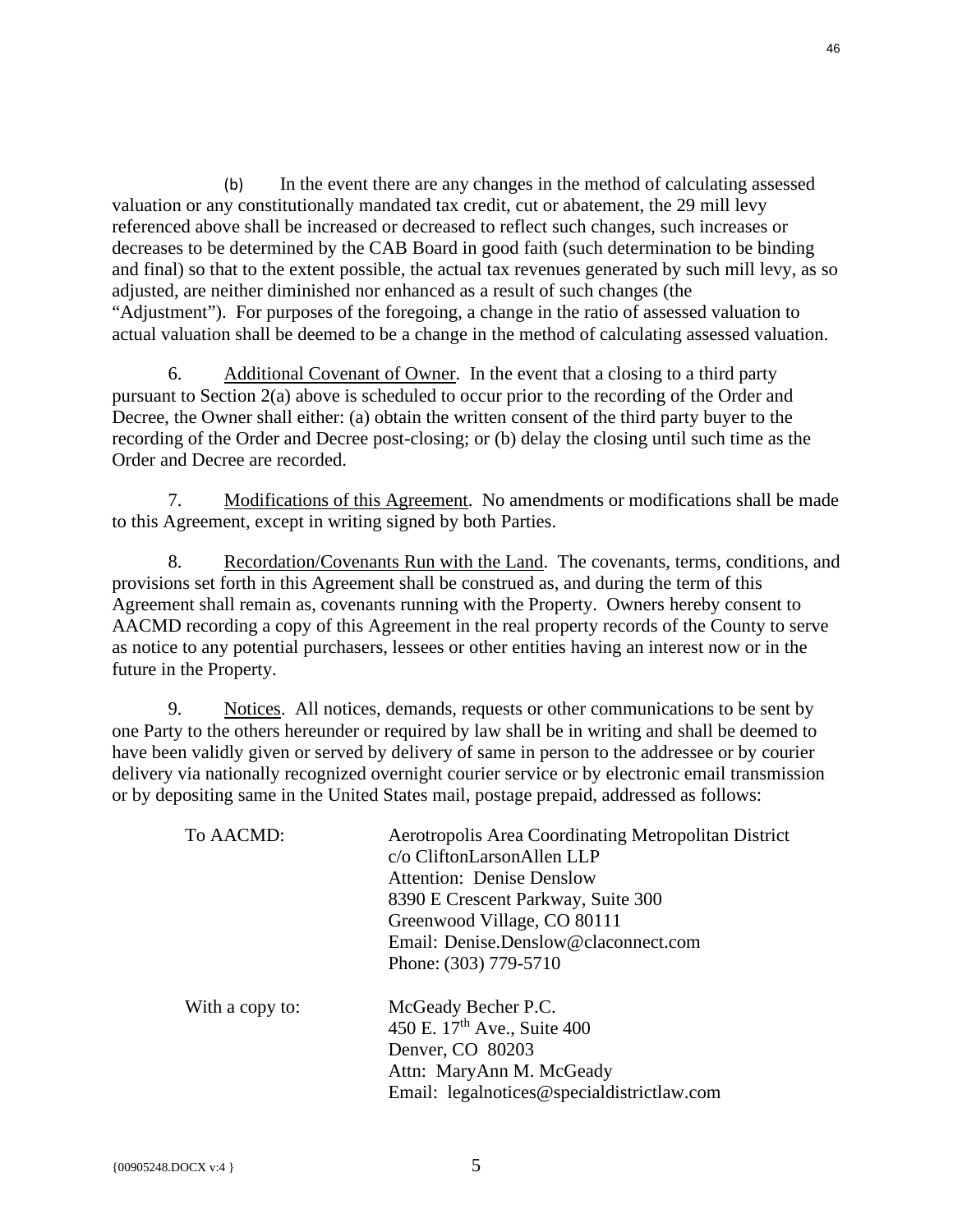|                 | Phone: (303) 592-4380                  |
|-----------------|----------------------------------------|
| To Owner:       | <b>GVR King Commercial LLC</b>         |
|                 | c/o Bruin Capital                      |
|                 | 10801 West Charleston Blvd., Suite 170 |
|                 | Las Vegas, NV 89135                    |
|                 | Attn: Jeff Canarelli                   |
|                 | Email: jeffc@bruincp.com               |
|                 | Phone: (702) 736-6434                  |
|                 | Aurora Tech Center Development, LLC    |
|                 | 250 Pilot Rd., Suite 150               |
|                 | Las Vegas NV 89119                     |
|                 | Attn: Carlo G. Ferreira                |
|                 | Email: carlo@cgfmgmt.com               |
|                 | Phone: (702) 685-7164                  |
| With a copy to: | Fairfield and Woods, P.C.              |
|                 | 1801 California Street, Suite 2600     |
|                 | Denver, CO 80202-2645                  |
|                 | Attention: Rita Connerly, Esq.         |
|                 | E-Mail: rconnerly@fwlaw.com            |
|                 | Phone: (303) 894-4411                  |

All notices, demands, requests or other communications shall be effective upon such personal delivery, one (1) business day after deposit with a national recognized overnight carrier or upon electronic confirmation of email transmission or three (3) business days after deposit in the United States mail. By giving the other Parties ten (10) days' written notice in accordance with the provisions hereof, each Party shall have the right from time to time to change its address or contact information.

10. Third Party Beneficiaries. The Parties acknowledge and agree that the CAB and the Trustee for any Bonds issued by the CAB are third party beneficiaries of this Agreement, and except for the CAB and the Trustee for any Bonds issued by the CAB there are no other third party beneficiaries to this Agreement.

11. Entire Agreement. This Agreement constitutes the entire Agreement between the Parties hereto with respect to the inclusion of the Property into AACMD or the Commercial District pursuant to the terms hereof and sets forth the rights, duties, and obligations of each to the other as of this date. Any prior agreements, promises, negotiations, or representations not expressly set forth in this Agreement shall have no force and effect.

12. Binding Effect. This Agreement shall inure to and be binding on the heirs, executors, administrators, successors, and permitted assigns of the Parties hereto.

13. Waiver. No waiver of any of the provisions of this Agreement shall be deemed to constitute a waiver of any other provisions herein, nor shall such waiver constitute a continuing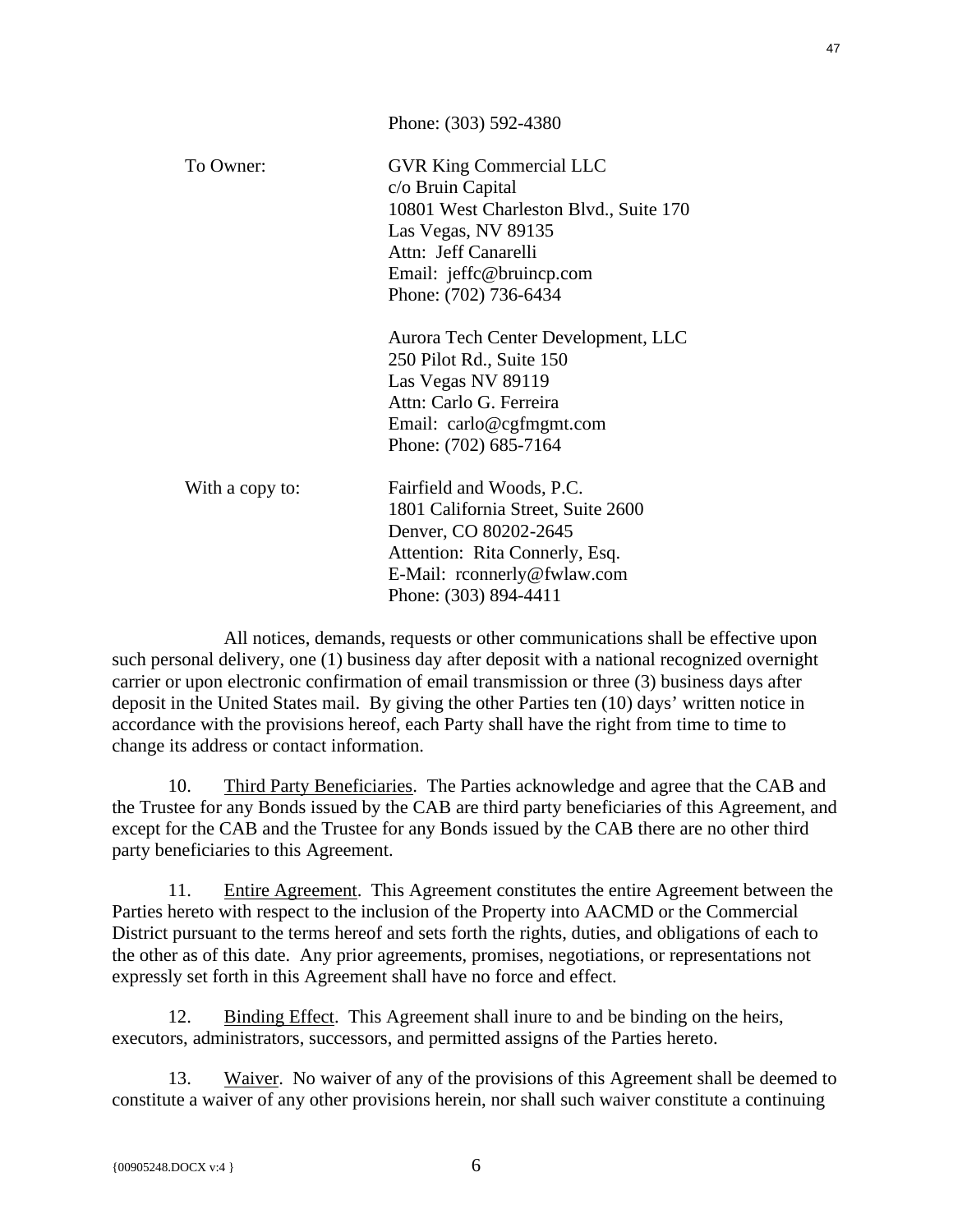waiver unless otherwise expressly provided, nor shall the waiver of any default hereunder be deemed a waiver of any subsequent default hereunder.

14. Remedies. The Parties hereto agree and acknowledge that this Agreement may be enforced in law or in equity, by decree of specific performance, a writ of mandamus or damages, or such other legal or equitable relief as may be available subject to the provisions of the statutes of the State of Colorado.

15. Counterparts. This Agreement may be executed in one or more counterparts, each of which shall constitute an original and all of which shall constitute one and the same document.

16. Severability. If any covenant, term, condition, or provision under this Agreement shall, for any reason, be held to be invalid or unenforceable, the invalidity or unenforceability of such covenant, term, condition, or provision shall not affect any other provision contained herein, the intention being that such provisions are severable.

17. Governing Law. This Agreement shall be governed by and construed in accordance with the laws of the State of Colorado. Venue shall be exclusive in the County.

18. Nonliability of Directors, Members, and Employees. No Member or director of the AACMD Board, official, employee, agent or attorney or consultant of the CAB Districts shall be personally liable in the event of default, or breach of this Agreement or for any amount that may become due under the terms of this Agreement.

[*Signature Pages Follow*]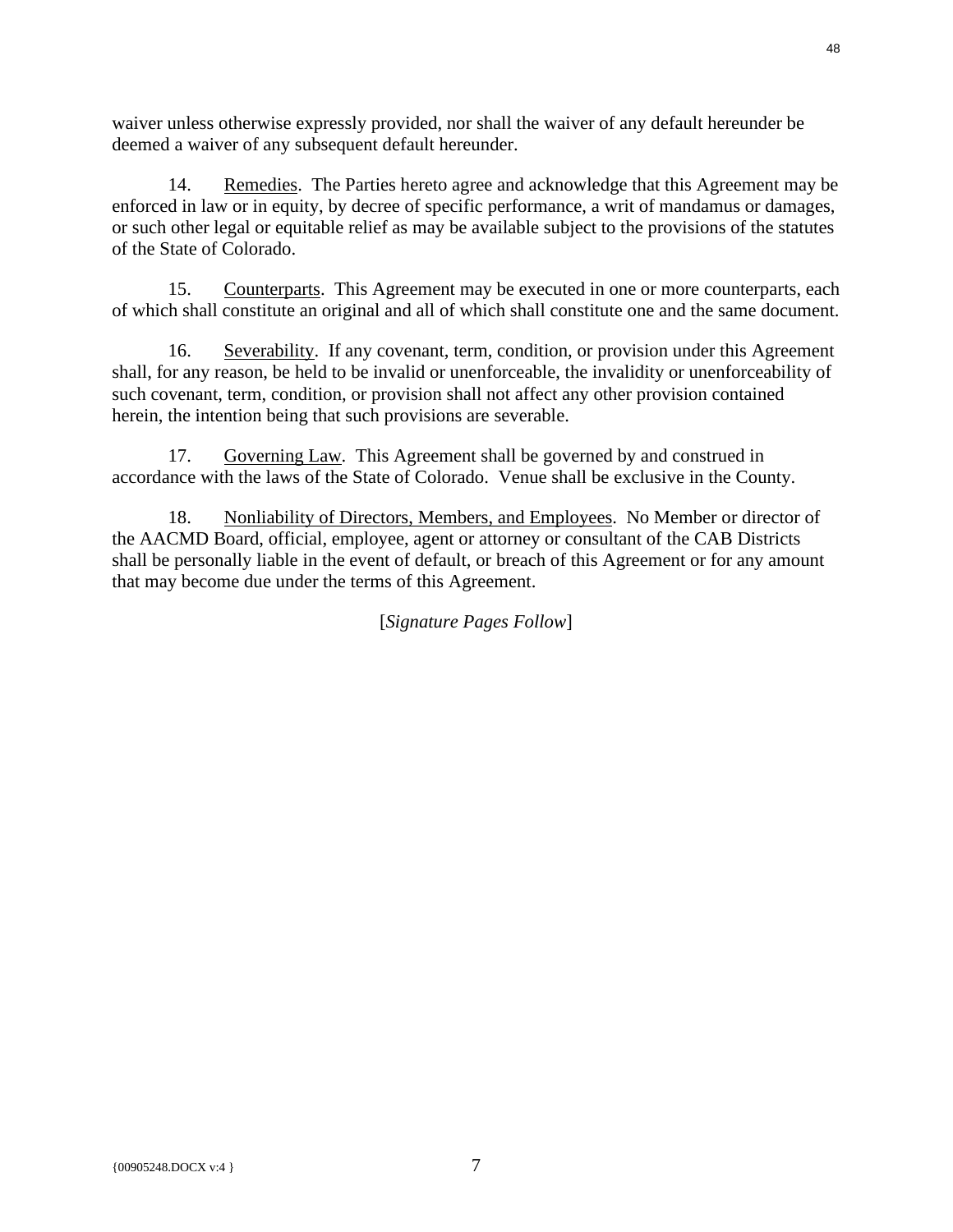# **[SIGNATURE PAGE 1 OF 3 TO INCLUSION AGREEMENT]**

IN WITNESS WHEREOF, the Parties have executed this Agreement as of the day and year first set forth above.

### AACMD:

# **AEROTROPOLIS AREA COORDINATING METROPOLITAN DISTRICT**

| $\rm\,By:$                                                            |           |
|-----------------------------------------------------------------------|-----------|
|                                                                       | President |
| <b>STATE OF COLORADO</b>                                              | SS.       |
| COUNTY OF                                                             |           |
| The foregoing instrument was acknowledged before me this _____ day of |           |

2021, by Matthew Hopper, as President of Aerotropolis Area

Coordinating Metropolitan District.

Witness my hand and official seal.

My commission expires: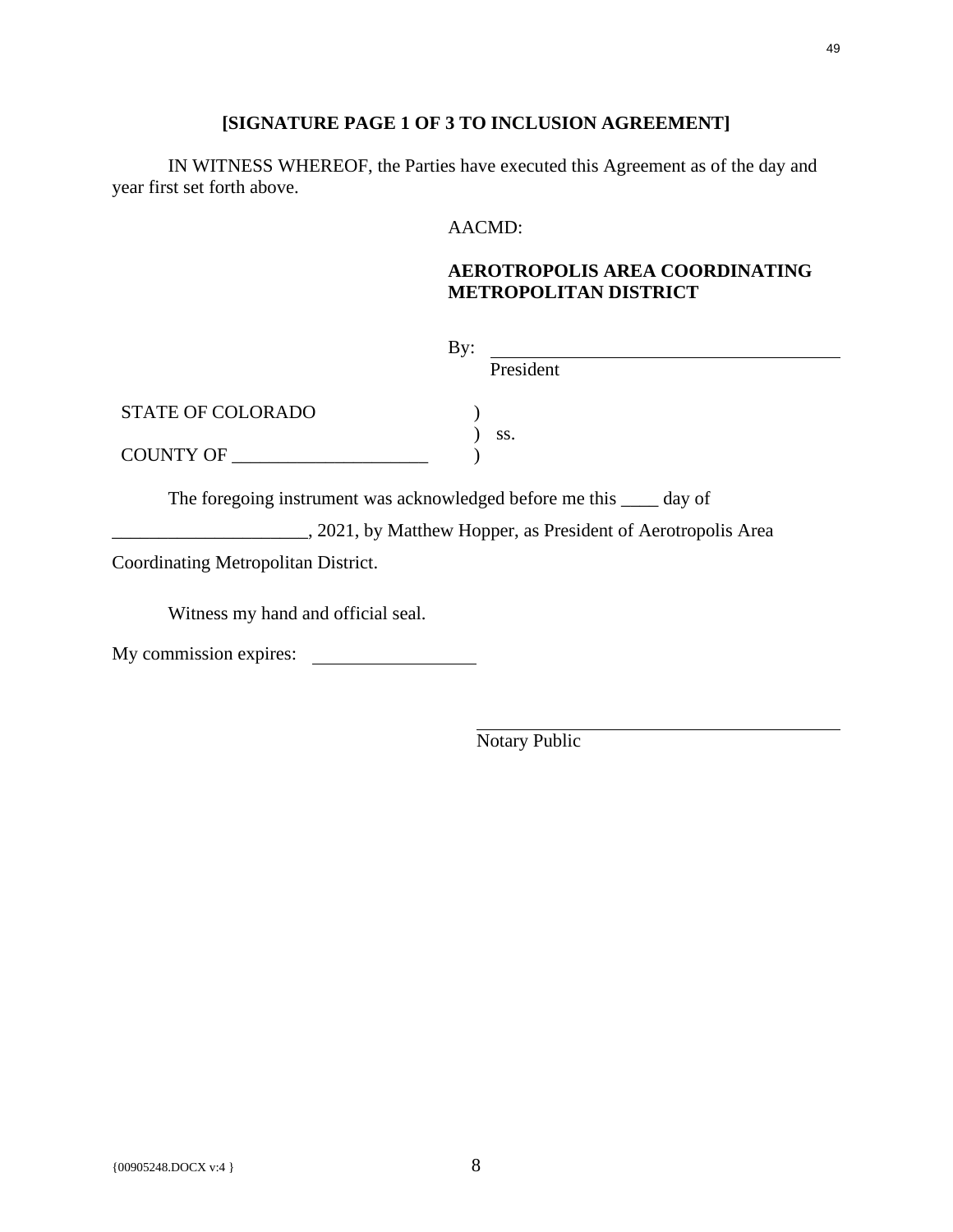# **[SIGNATURE PAGE 2 OF 3 TO INCLUSION AGREEMENT]**

### OWNER:

# **GVR KING COMMERCIAL LLC**, a Colorado

limited liability company

| By: |                              |
|-----|------------------------------|
|     | Name: Robert M. Evans        |
|     | Title: Senior Vice President |

| <b>STATE OF</b>  |  |
|------------------|--|
|                  |  |
| <b>COUNTY OF</b> |  |

The foregoing instrument was acknowledged before me this \_\_\_\_ day of

\_\_\_\_\_\_\_\_\_\_\_\_\_\_\_\_\_\_\_\_\_, 2021, by Robert M. Evans, as Senior Vice President of GVR King

Commercial LLC.

Witness my hand and official seal.

My commission expires: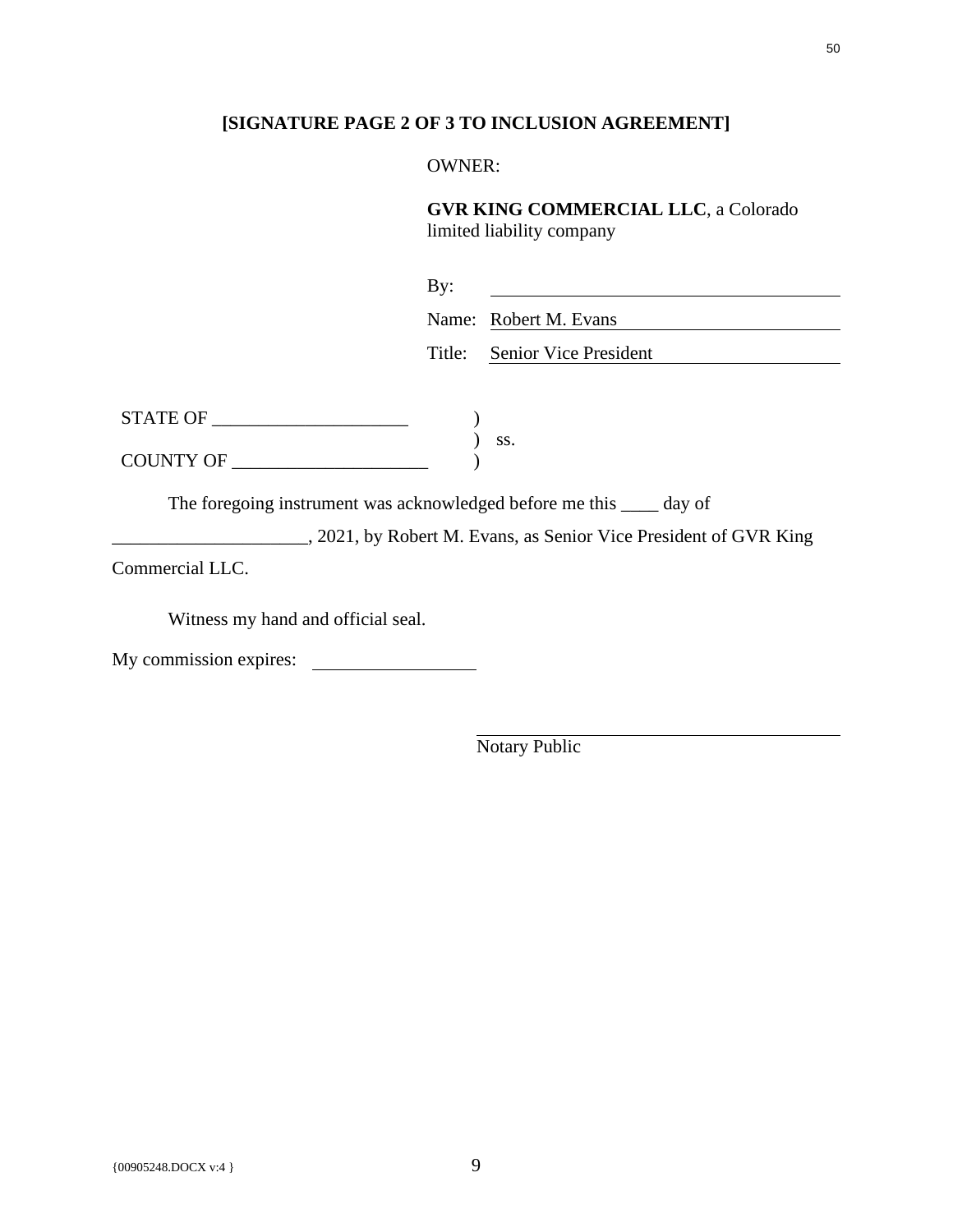### **[SIGNATURE PAGE 3 OF 3 TO INCLUSION AGREEMENT]**

### OWNER:

# **AURORA TECH CENTER DEVELOPMENT,**

**LLC**, a Colorado limited liability company

By: CGF Management, Inc., a Nevada Corporation, Manager

By:  $\Box$ 

Carlo G. Ferreira, President

| <b>STATE OF</b> |  |
|-----------------|--|
|                 |  |
| COUNTY OF       |  |

The foregoing instrument was acknowledged before me this \_\_\_\_ day of

\_\_\_\_\_\_\_\_\_\_\_\_\_\_\_\_\_\_\_\_\_, 2021, by Carlo G. Ferreira, as President of CGF Management, Inc., a

Nevada corporation, Manager of Aurora Tech Center Development, LLC, a Colorado limited liability company.

Witness my hand and official seal.

My commission expires: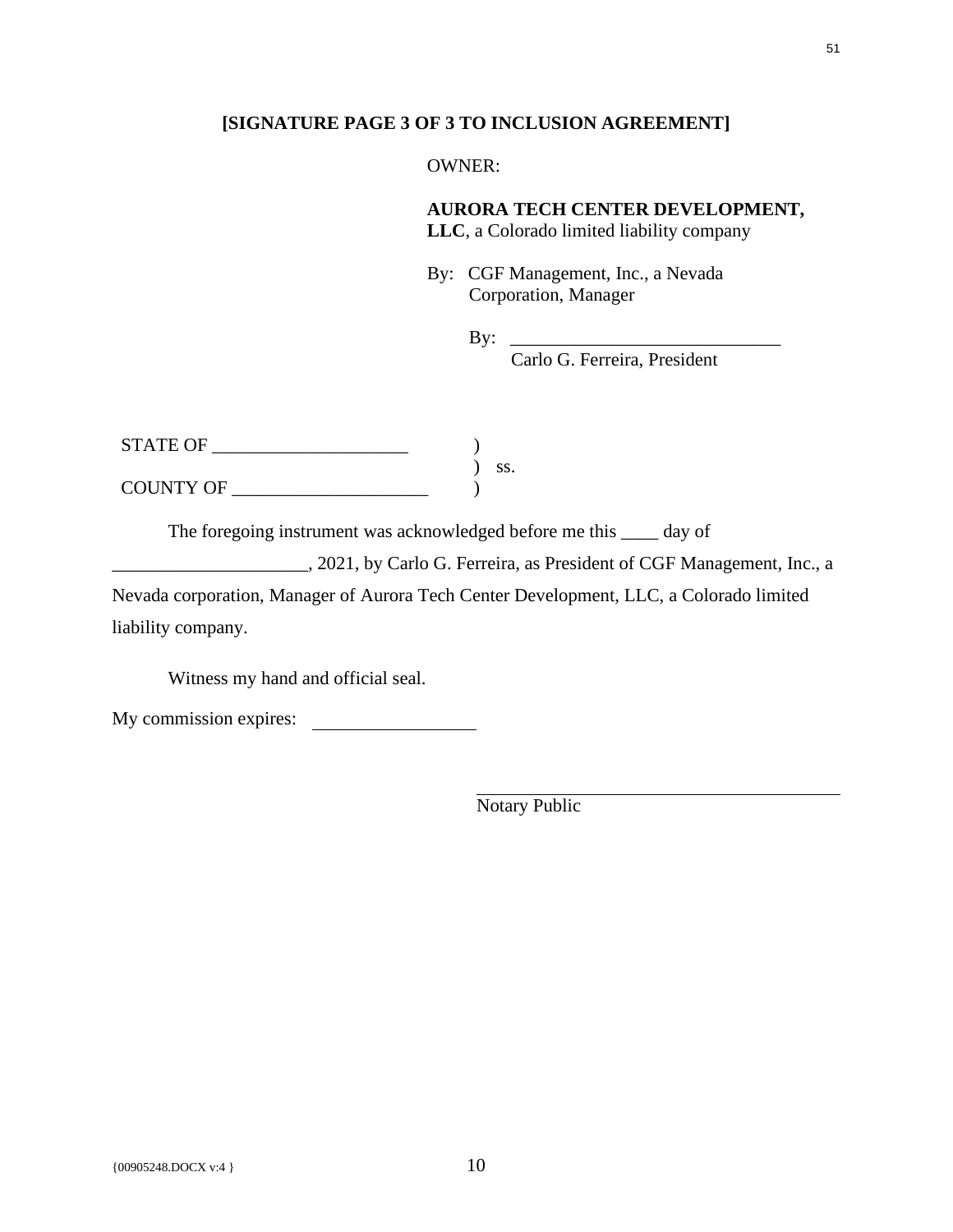### **EXHIBIT I LEGAL DESCRIPTION OF THE PROPERTY**

A PARCEL OF LAND BEING A PORTION OF THE SOUTHWEST QUARTER OF SECTION 21 AND THE WEST HALF OF SECTION 28, ALL IN TOWNSHIP 3 SOUTH, RANGE 65 WEST, OF THE SIXTH PRINCIPAL MERIDIAN, CITY OF AURORA, COUNTY OF ADAMS, STATE OF COLORADO, MORE PARTICULARLY DESCRIBED AS FOLLOWS:

**COMMENCING** AT THE SOUTHWEST CORNER OF SAID SECTION 28, WHENCE THE SOUTH QUARTER CORNER OF SAID SECTION 28 BEARS SOUTH 89°54'42" EAST 2662.68 FEET, AND ALL BEARINGS ARE MADE AS A REFERENCE HEREON;

THENCE, ALONG THE SOUTHERLY LINE OF THE SOUTHWEST QUARTER OF SAID SECTION 28, SOUTH 89°54'42" EAST 210.00 FEET TO THE SOUTHEAST CORNER OF THAT CERTAIN PARCEL OF LAND DESCRIBED IN BOOK 798 AT PAGE 210 OF THE RECORDS OF THE CLERK AND RECORDER OF SAID ADAMS COUNTY;

THENCE, ALONG THE EASTERLY BOUNDARY OF SAID PARCEL OF LAND, NORTH 00°17'17" WEST 30.00 FEET TO THE INTERSECTION OF SAID EASTERLY BOUNDARY AND A LINE PARALLEL WITH AND DISTANT 30.00 FEET NORTHERLY, MEASURED AT RIGHT ANGLES, FROM THE SOUTHERLY LINE OF THE SOUTHWEST QUARTER OF SAID SECTION 28 AND THE **POINT OF BEGINNING**;

THENCE CONTINUING ALONG SAID EASTERLY BOUNDARY THE FOLLOWING 3 COURSES:

1) NORTH 00°17'17" WEST 2,639.71 FEET;

2) NORTH 00°17'01" WEST 2,669.51 FEET;

3) NORTH 00°16'13" WEST 744.41 FEET TO THE NORTHERLY BOUNDARY OF THAT CERTAIN PARCEL OF LAND DESCRIBED IN BOOK 4445 AT PAGE 140 IN SAID RECORDS;

THENCE, ALONG SAID NORTHERLY BOUNDARY, SOUTH 89°35'24" EAST 471.93 FEET;

THENCE, DEPARTING SAID NORTHERLY BOUNDARY, SOUTH 00°31'10" EAST 6051.20 FEET TO SAID PARALLEL LINE;

THENCE, ALONG SAID PARALLEL LINE, NORTH 89°54'42" WEST 496.78 FEET TO THE **POINT OF BEGINNING**.

APN #0181928200002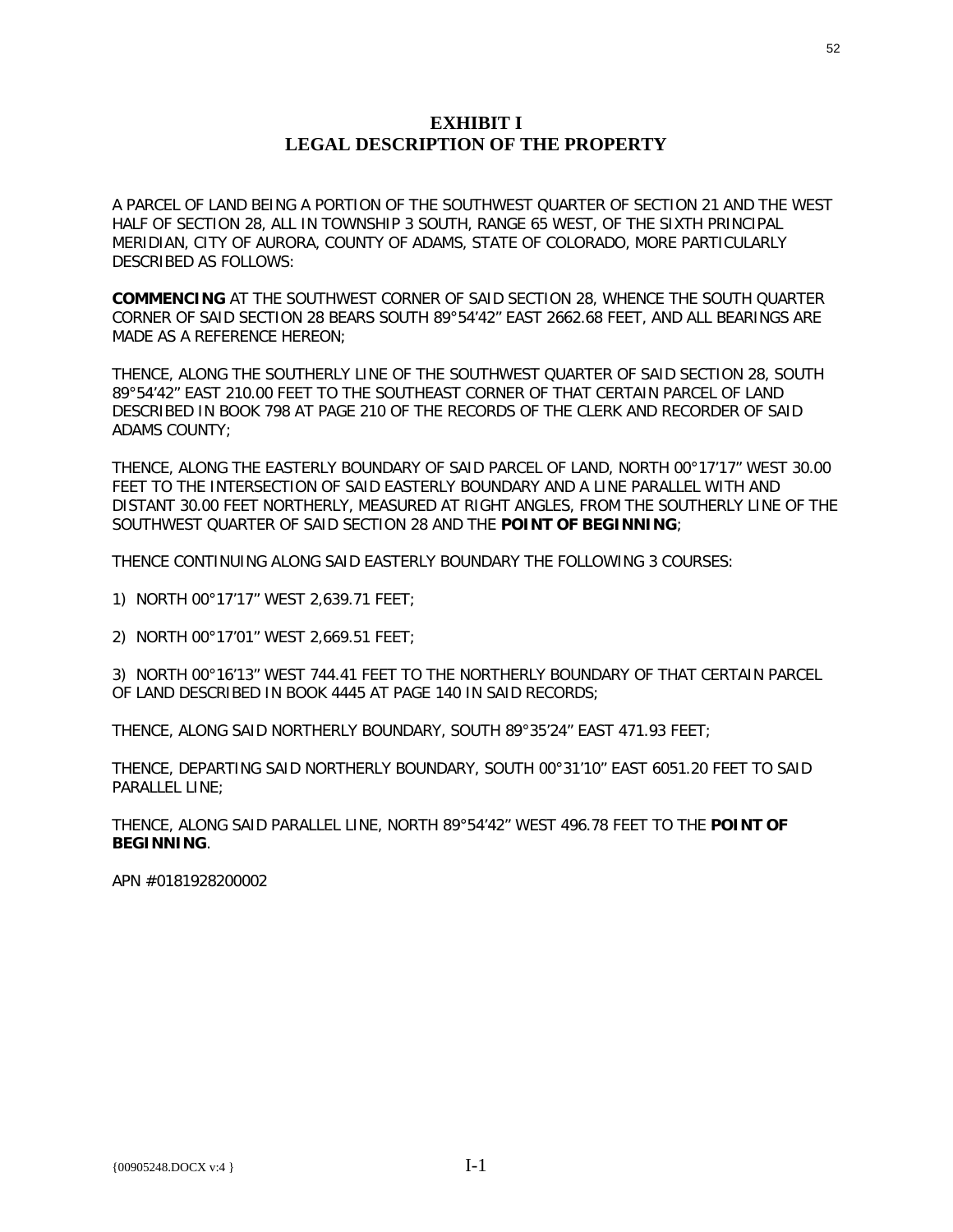# **EXHIBIT II FORM OF PETITION FOR INCLUSION OF PROPERTY PETITION FOR INCLUSION**

In accordance with Section  $32$ -1-401(1)(a), C.R.S., the undersigned, \_\_\_\_\_\_\_\_\_\_\_\_\_\_\_\_\_\_\_\_\_\_\_\_, a \_\_\_\_\_\_\_\_\_\_\_\_\_\_\_\_\_\_\_\_\_\_ (the "**Petitioner**"), does hereby respectfully petition the  $\qquad \qquad$  District  $\qquad \qquad$  [DETERMINE CORRECT CAB DISTRICT AT THE TIME OF PETITION] (the "**District**"), acting by and through its Board of Directors (the "**Board**"), for the inclusion of certain real property into the boundaries of the District, subject to the conditions described herein (the "**Inclusion**").

The Petitioner represents to the District as follows:

19. The land to be included consists of approximately \_\_\_\_ acres, situate in the County of Adams, State of Colorado, and is legally described on Exhibit A attached hereto and incorporated herein by this reference (the "**Property**").

20. The Petitioner is the fee owner of one hundred percent (100%) of the Property and no other person(s), entity or entities own(s) an interest in the Property except as beneficial holder(s) of encumbrances.

21. The Petitioner hereby assents to the inclusion of the Property into the boundaries of the District and to the entry of an Order in the Adams County District Court, including the Property into the boundaries of the District (the "**Order for Inclusion**"). The Petitioner acknowledges that from and after the entry of the Order for Inclusion, the Property shall be liable for taxes, assessments, or other obligations of the District, including its proportionate share of existing bonded indebtedness of the District, subject to the conditions and limitations set forth herein.

22. The Petitioner acknowledges that the District is not required to enlarge or extend its facilities beyond those currently existing and all such enlargements or extensions are undertaken in the exercise of discretion as a governmental function in the interest of public health, safety and welfare.

23. The Petitioner acknowledges that acceptance of this petition by the District does not constitute any assurance from the District that the Property can be served by the District and acknowledges that there shall be no withdrawal of this Petition from consideration by the Board after publication of notice of the hearing therefore, without the Board's consent.

24. The Petitioner agrees that the Board may, in its sole and absolute discretion, require the Petitioner to enter into an Inclusion Agreement prior to Inclusion of the Property into the District.

25. The Petitioner agrees that it will pay, or cause to be paid, the costs incurred by the District for the Inclusion if this Petition is accepted, including the costs of publication of appropriate legal notices and legal fees and costs incurred by the District in connection with the Inclusion of the Property.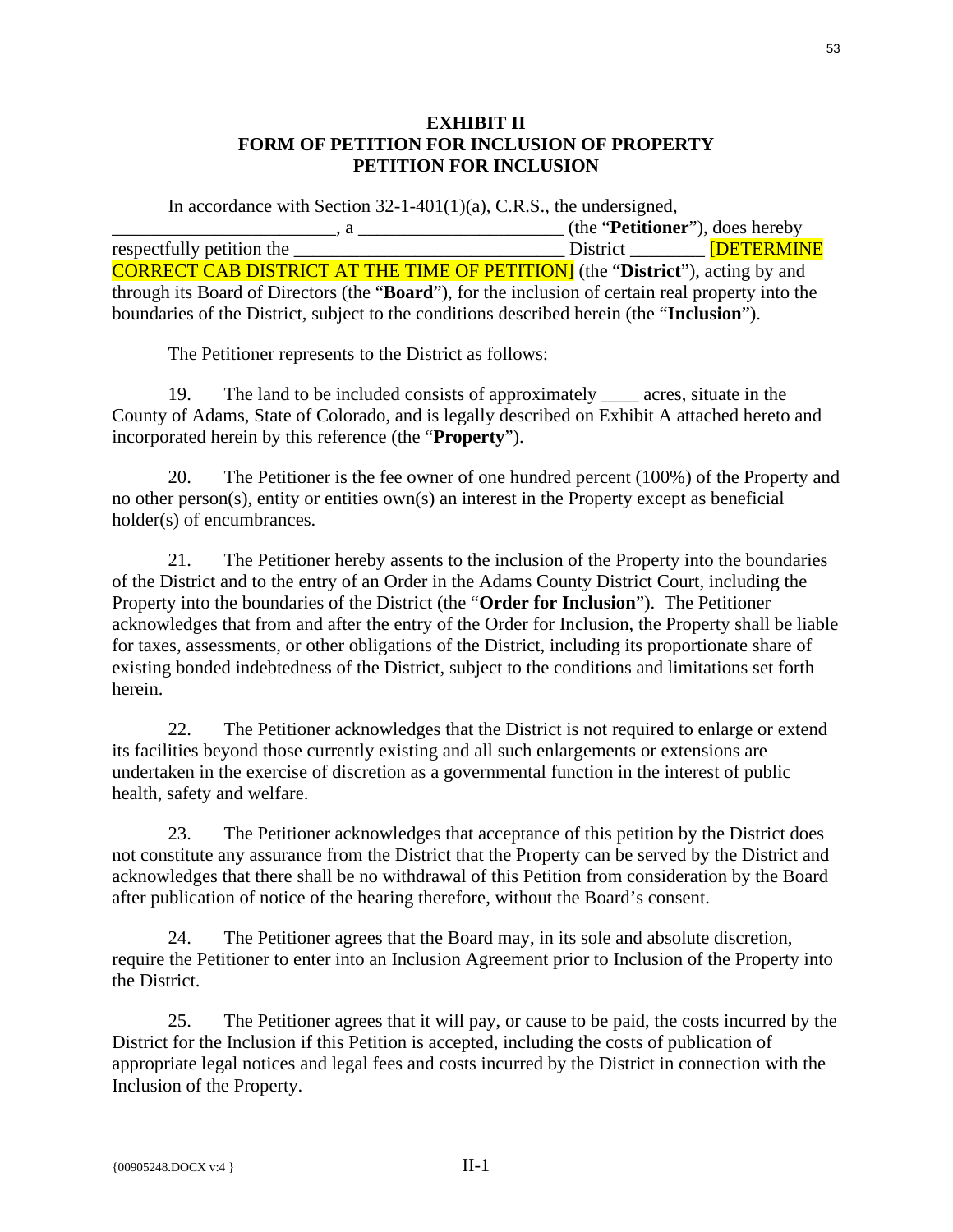The Petitioner hereby requests that the Board approve the Inclusion of the Property into the boundaries of the District, and that the District file a motion for an order to be entered in the District Court, County of Adams, State of Colorado, including the Property into the boundaries of the District such that, as of the effective date of the Order for Inclusion, the Property shall be subject to all of the taxes and charges imposed by the District, and the Property shall be liable for its proportionate share of existing bonded indebtedness of the District.

| Signed this $\_\_\_$ day of $\_\_\_\_\_$ , 20 $\_\_\_\_\$ . |                                                                                  |
|-------------------------------------------------------------|----------------------------------------------------------------------------------|
|                                                             | <b>PETITIONER:</b>                                                               |
|                                                             |                                                                                  |
|                                                             | By: $\qquad \qquad$                                                              |
|                                                             | Its: $\qquad \qquad$                                                             |
|                                                             | Address of Petitioner:                                                           |
|                                                             |                                                                                  |
|                                                             |                                                                                  |
|                                                             |                                                                                  |
|                                                             |                                                                                  |
| STATE OF COLORADO                                           | SS.                                                                              |
| COUNTY OF                                                   |                                                                                  |
|                                                             | The foregoing instrument was acknowledged before me this _____ day of _________, |
| Witness my hand and official seal.                          |                                                                                  |
| My commission expires:                                      |                                                                                  |
|                                                             |                                                                                  |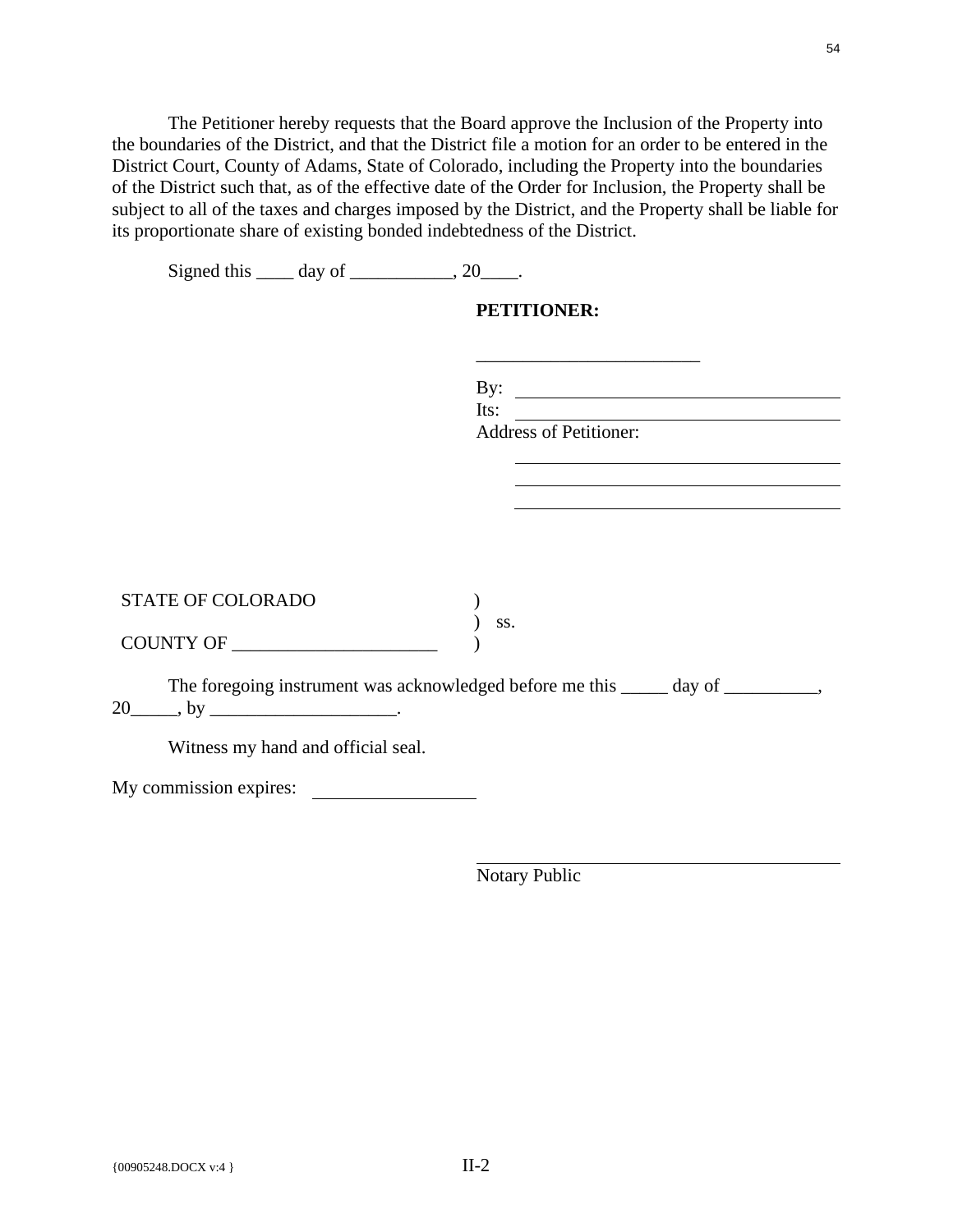### **TERMINATION OF INCLUSION AND EXCLUSION AGREEMENT PARCELS WITHIN SECTION 20**

This **TERMINATION OF INCLUSION AND EXCLUSION AGREEMENT PARCELS WITHIN SECTION 20** (this "**Termination Agreement**") is made and entered into this \_\_\_\_ day of \_\_\_\_\_\_\_\_\_\_\_, 2021 by and between **FIRST CREEK RANCH METROPOLITAN DISTRICT**, a quasi-municipal corporation and political subdivision of the State of Colorado (the "**First Creek**"), **AEROTROPOLIS AREA COORDINATING METROPOLITAN DISTRICT**, a quasi-municipal corporation and political subdivision of the State of Colorado (the "**Coordinating District**" and collectively with First Creek, the "**Districts**") and **AURORA HIGHLANDS, LLC**, a Nevada limited liability company (the "**Property Owner**") (District and Property Owner may individually be referred to herein as a "**Party**" and collectively as the "**Parties**").

## **RECITALS**

A. The Districts and the Property Owner are parties to that certain Inclusion and Exclusion Agreement Parcels Within Section 20 dated July 20, 2018 (the "**Inclusion Exclusion Agreement**").

B. The Parties desire to terminate the Inclusion Exclusion Agreement.

NOW, THEREFORE, for and in consideration of the promises and mutual covenants hereinafter set forth, the Parties agree as follows:

### **COVENANTS AND AGREEMENTS**

1. Termination. The Parties agree that the Inclusion Exclusion Agreement is terminated and is of no further force or effect, as of the effective date of this Termination Agreement.

2. Representations. Each Party represents that it has not transferred, assigned, or granted to any other party any rights or obligations under the Inclusion Exclusion Agreement.

3. Release. The Parties hereby release each other from any and all liabilities, obligations, or duties that may have arisen or have been contemplated by the Inclusion Exclusion Agreement. Each Party agrees not to make any claim against the other Party with respect to the Inclusion Exclusion Agreement or the performance or non-performance of any covenant or condition contained within or contemplated by the Inclusion Exclusion Agreement.

4. Binding Effect. This Termination Agreement may be executed in counterparts, each of which when so executed and delivered shall be deemed to be an original, and all of which counterparts, taken together, shall constitute but one and the same agreement.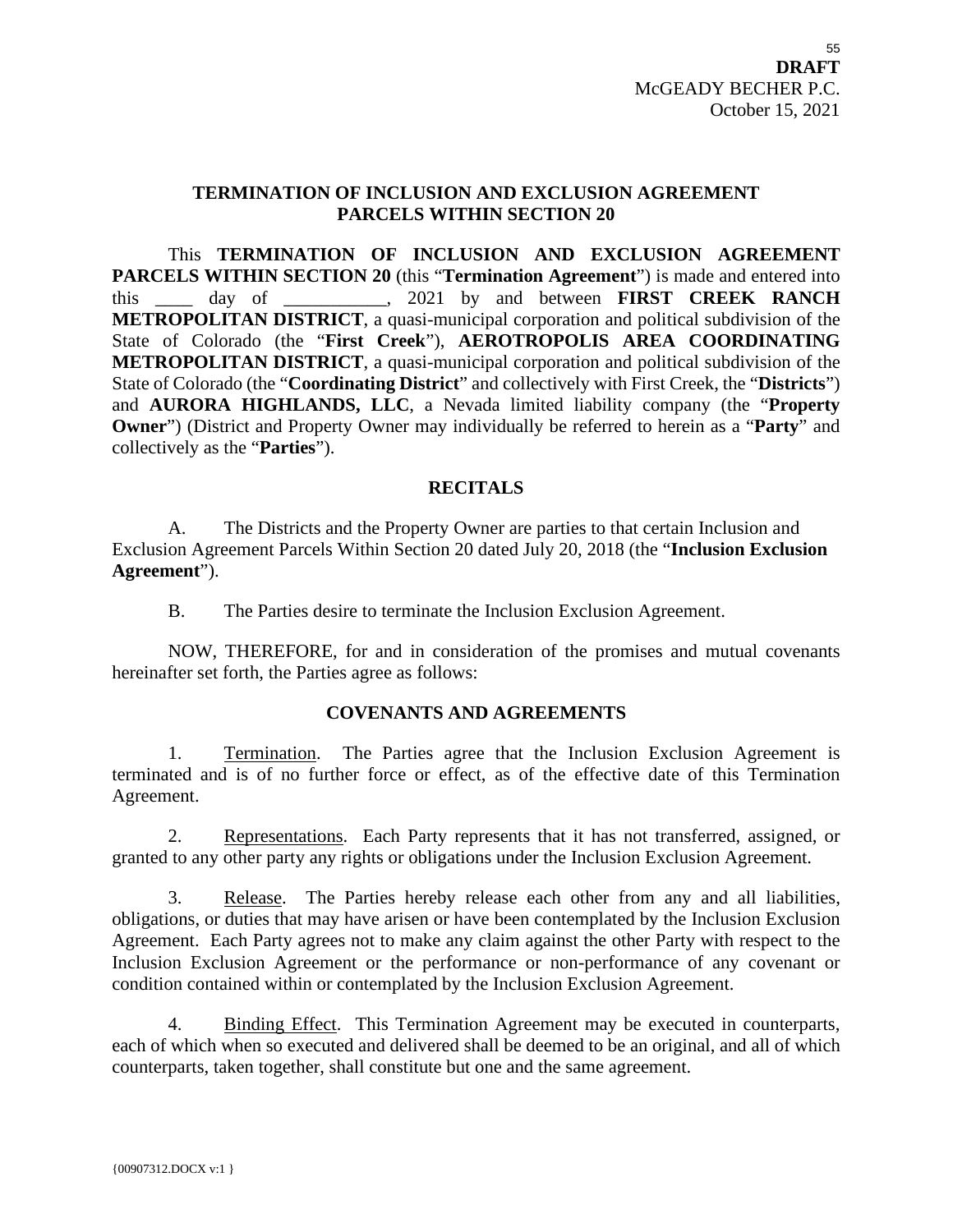IN WITNESS WHEREOF, the Parties have executed this Termination Agreement as of the date first set forth above.

> **AEROTROPOLIS AREA COORDINATING METROPOLITAN DISTRICT,** a quasi-municipal corporation and political subdivision of the State of Colorado

| $\rm\,By:$                                                            |                                                              |  |
|-----------------------------------------------------------------------|--------------------------------------------------------------|--|
|                                                                       | President                                                    |  |
|                                                                       |                                                              |  |
|                                                                       |                                                              |  |
| <b>STATE OF COLORADO</b>                                              |                                                              |  |
|                                                                       | SS.                                                          |  |
| COUNTY OF                                                             |                                                              |  |
|                                                                       |                                                              |  |
| The foregoing instrument was acknowledged before me this _____ day of |                                                              |  |
|                                                                       | , 2020, by Matthew Hopper, as President of Aerotropolis Area |  |
| Coordinating Metropolitan District.                                   |                                                              |  |
|                                                                       |                                                              |  |
| Witness my hand and official seal.                                    |                                                              |  |
| My commission expires:                                                |                                                              |  |
|                                                                       |                                                              |  |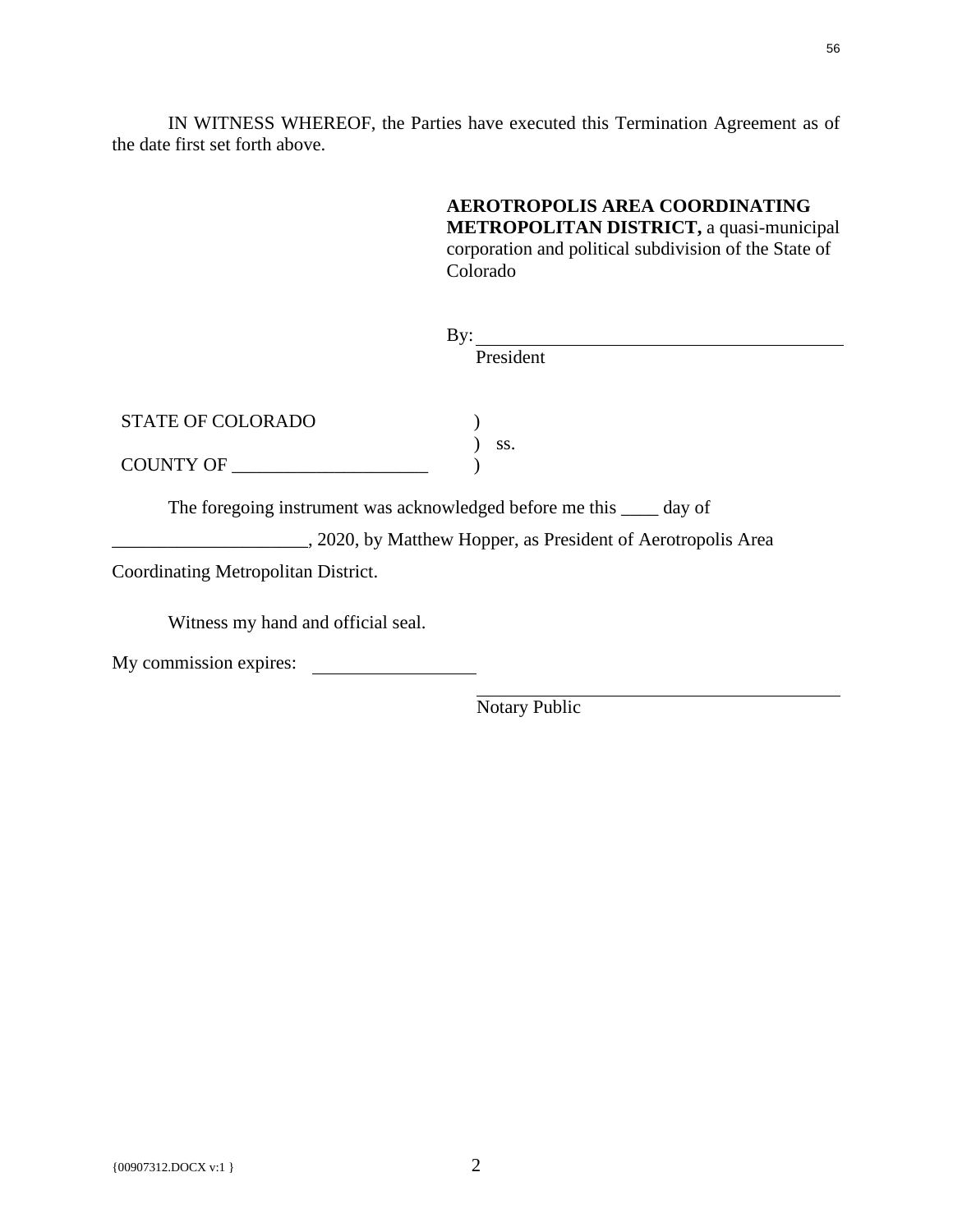|                                    | <b>FIRST CREEK RANCH METROPOLITAN</b><br><b>DISTRICT</b> , a quasi-municipal corporation and<br>political subdivision of the State of Colorado |  |
|------------------------------------|------------------------------------------------------------------------------------------------------------------------------------------------|--|
|                                    | By:                                                                                                                                            |  |
|                                    | Name:                                                                                                                                          |  |
|                                    | Its:<br><u> 1989 - Johann Barbara, martin a bhaile an t-</u>                                                                                   |  |
|                                    |                                                                                                                                                |  |
| <b>STATE OF COLORADO</b>           |                                                                                                                                                |  |
| COUNTY OF                          | SS.                                                                                                                                            |  |
|                                    | The foregoing instrument was acknowledged before me this _____ day of                                                                          |  |
|                                    | , 2020, by Matthew Hopper, as President of First Creek Ranch                                                                                   |  |
| Metropolitan District.             |                                                                                                                                                |  |
| Witness my hand and official seal. |                                                                                                                                                |  |
| My commission expires:             |                                                                                                                                                |  |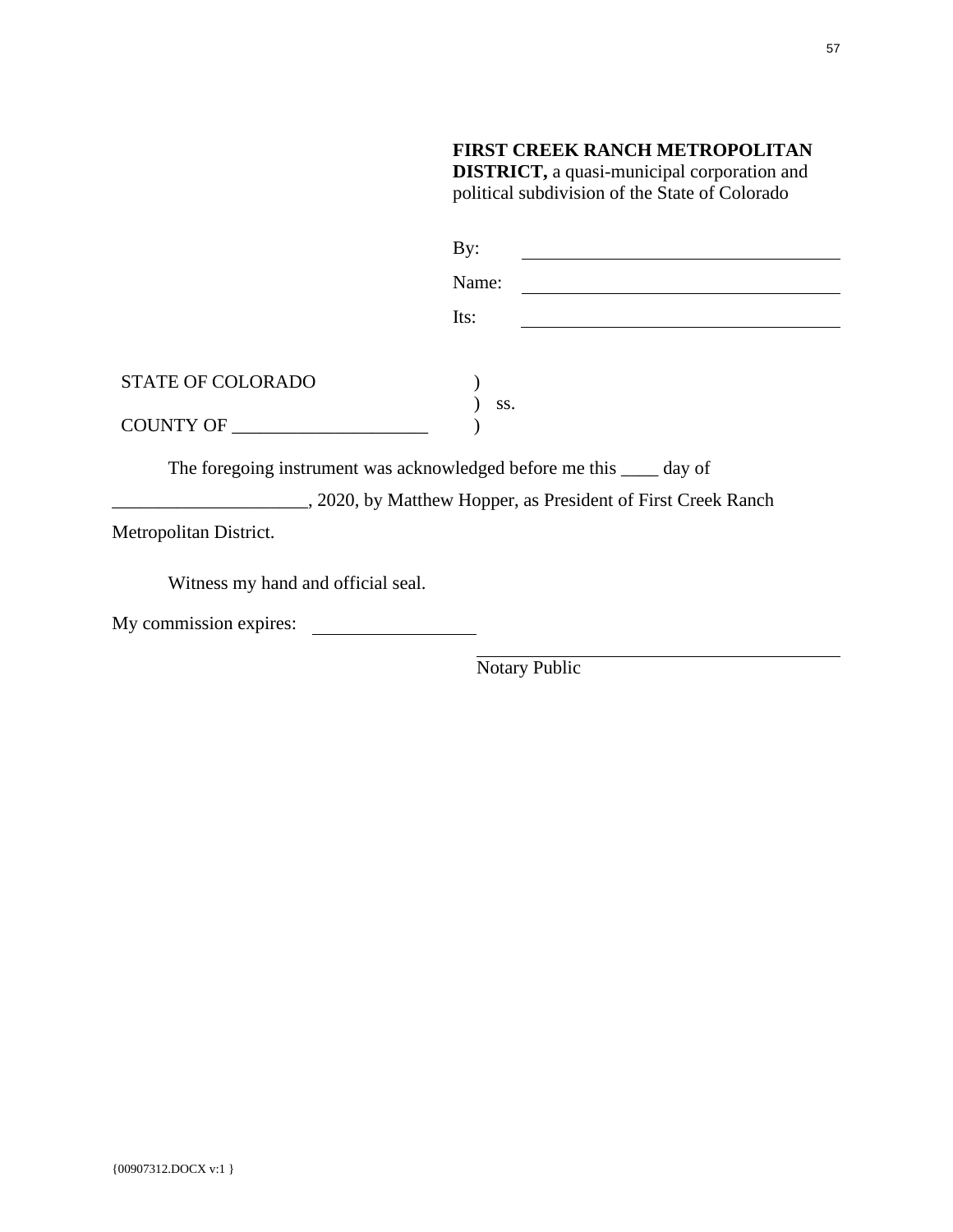# **AURORA HIGHLANDS, LLC,** a Nevada limited liability company

|                                                                                                                                                   | By:   |  |
|---------------------------------------------------------------------------------------------------------------------------------------------------|-------|--|
|                                                                                                                                                   | Name: |  |
|                                                                                                                                                   | Its:  |  |
|                                                                                                                                                   |       |  |
| <b>STATE OF</b>                                                                                                                                   | SS.   |  |
| COUNTY OF _________                                                                                                                               |       |  |
| The foregoing instrument was acknowledged before me this _____ day of _________,<br>2021, by Carlo Ferreira, as Manager of Aurora Highlands, LLC. |       |  |
| Witness my hand and official seal.                                                                                                                |       |  |

My commission expires: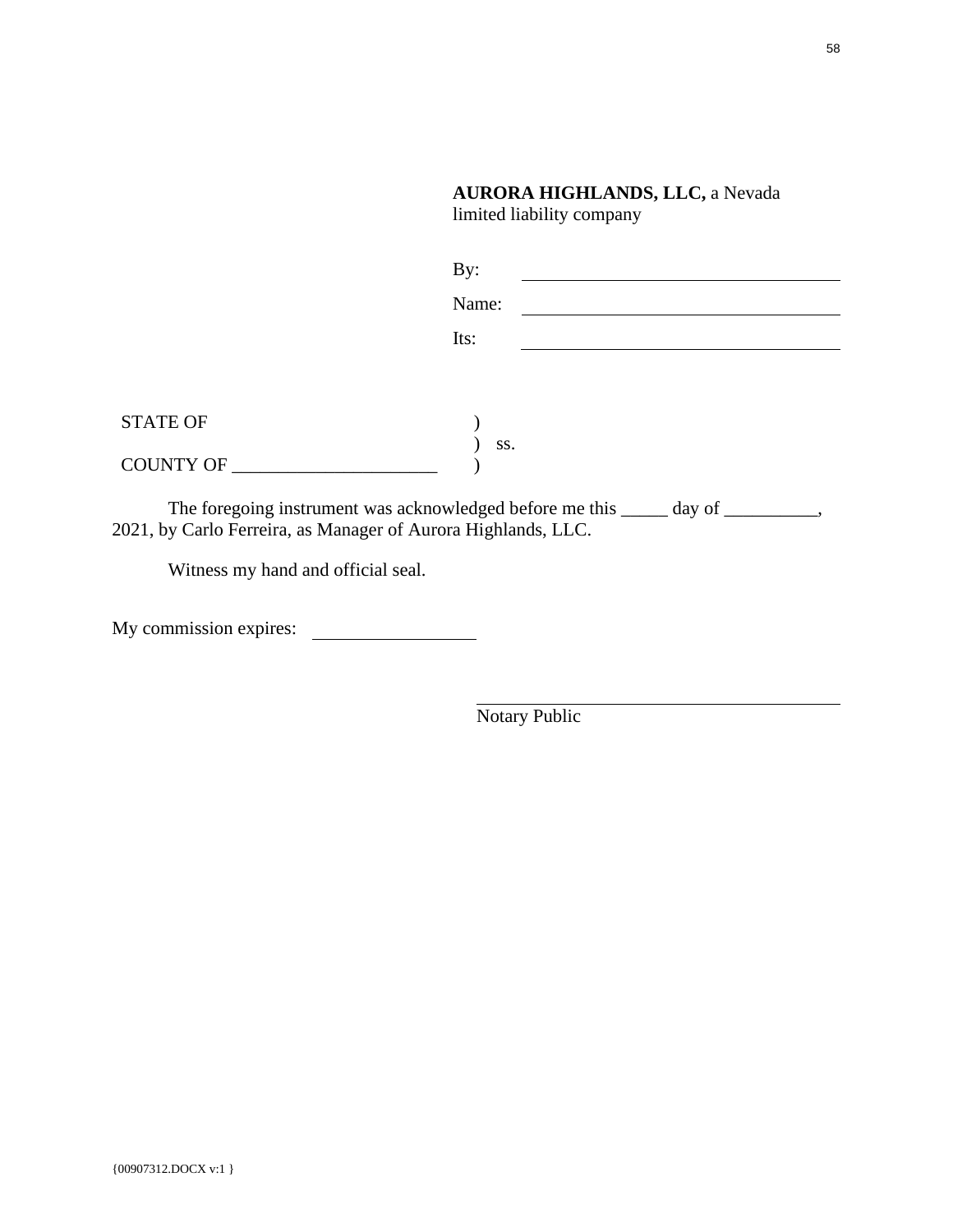### **AMENDED AND RESTATED MILL LEVY ALLOCATION POLICY AGREEMENT**

This **AMENDED AND RESTATED MILL LEVY ALLOCATION POLICY AGREEMENT** (this "Agreement") is entered into and effective as of December \_\_\_, 2021 (the "Effective Date"), by and among **THE AURORA HIGHLANDS COMMUNITY AUTHORITY BOARD** (the "Authority"); **THE AURORA HIGHLANDS METROPOLITAN DISTRICT NO. 1** ("District No. 1"); **THE AURORA HIGHLANDS METROPOLITAN DISTRICT NO. 2** ("District No. 2"); **THE AURORA HIGHLANDS METROPOLITAN DISTRICT NO. 3** ("District No. 3"); **THE AEROTROPOLIS AREA COORDINATING METROPOLITAN DISTRICT** (the "Coordinating District"); **ATEC METROPOLITAN DISTRICT NO. 1** ("ATEC No. 1"); and **ATEC METROPOLITAN DISTRICT NO. 2** ("ATEC No. 2" and, together with District No. 1, District No. 2, District No. 3, the Coordinating District, and ATEC No. 1, collectively, the "CAB Districts").

Capitalized terms used and not otherwise defined in the recitals below have the respective meanings assigned to such terms in Section 1.04 hereof.

This Agreement amends and restates, in its entirety, the Mill Levy Allocation Policy Agreement dated June 30, 2020 by and among the CAB Districts and the Authority.

### **RECITALS**

WHEREAS, the CAB Districts are quasi-municipal corporations and political subdivisions of the State of Colorado (the "State") duly organized and existing as metropolitan districts under the constitution and laws of the State, including Title 32, Article 1, C.R.S. (the "Special District Act"); and

WHEREAS, the Authority is a public corporation and political subdivision duly organized and existing as a separate legal entity under the constitution and laws of the State, including Title 29, Article 1, Part 2, C.R.S. (the "Act"); and

WHEREAS, the CAB Districts are authorized by the Special District Act to furnish certain public facilities and services; and

WHEREAS, the CAB Districts were created for the purpose of designing, acquiring, constructing, installing, financing, operating and maintaining certain street, traffic and safety controls, water, sanitation, stormwater, parks and recreation, television relay and translation, transportation, and mosquito control, and providing certain services, all in accordance with the Service Plans; and

WHEREAS, the Service Plans for the CAB Districts establish the necessity for, and anticipate one or more intergovernmental agreements among the CAB Districts concerning the financing, construction, operation and maintenance of the public improvements contemplated in the Service Plans and the provision of services in the community to be served by the CAB Districts; and

WHEREAS, pursuant to the State Constitution, Article XIV, Section 18(2)(a), and Section 29-1-203, C.R.S., the Authority and the CAB Districts may cooperate or contract with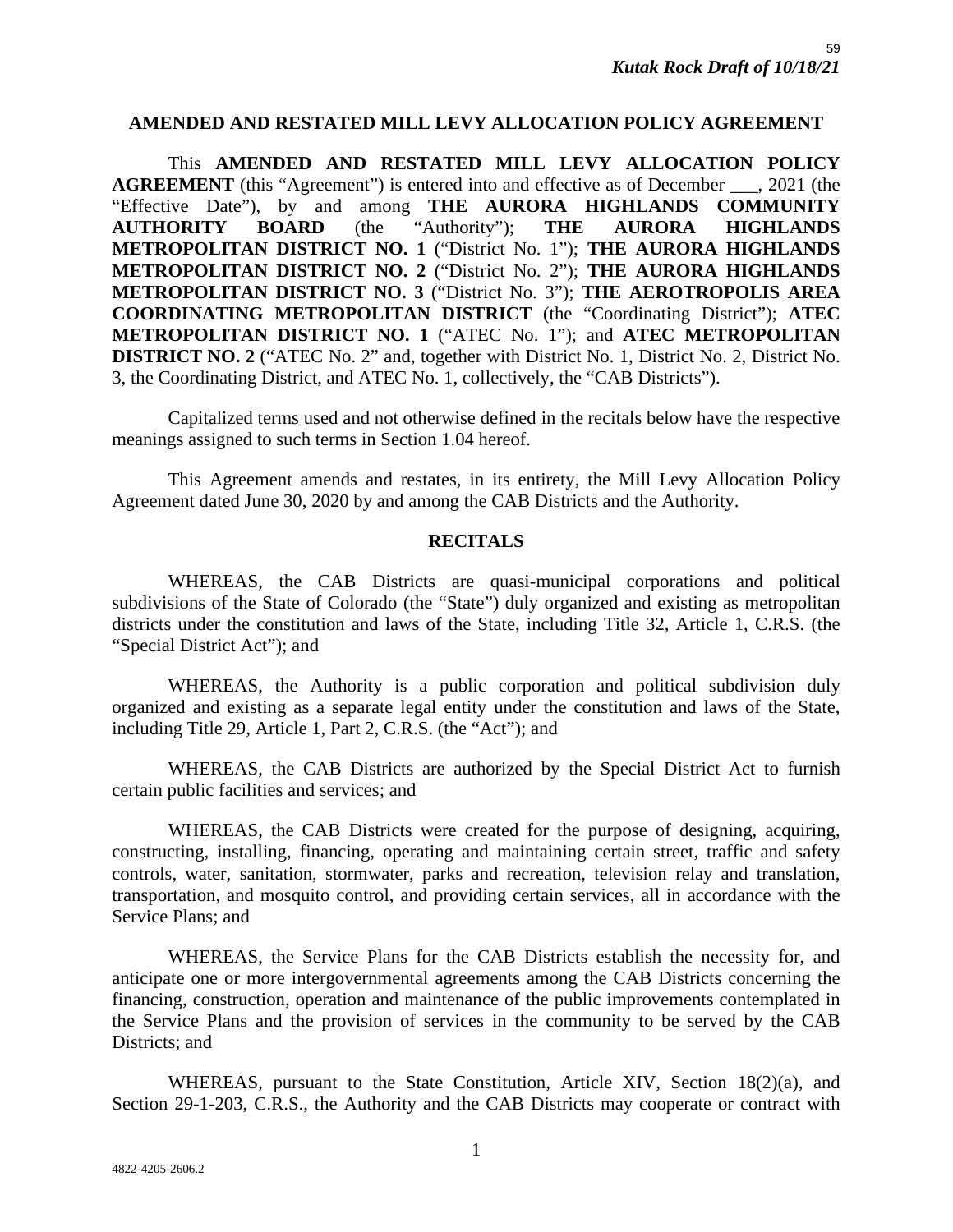each other to provide any function, service or facility lawfully authorized to each, and any such contract may provide for the sharing of costs, the imposition and collection of taxes, and the incurring of debt; and

WHEREAS, the Act provides that any such contract, including contracts among the Authority and the CAB Districts, may be entered into for any period, notwithstanding any provision of law limiting the length of any financial contracts or obligations of governments such as the Authority and the CAB Districts; and

WHEREAS, at elections of the eligible electors of each of the CAB Districts held in accordance with law and pursuant to due notice, a majority of those qualified to vote and voting at such elections, voted in favor of the CAB Districts entering into intergovernmental agreements including, without limitation, the CABEA, the Revenue Pledge Agreements and this Agreement; and

WHEREAS, the Service Plans contemplate that the Public Improvements are to be financed in accordance with general plans of finance described or permitted in the Service Plans, which obligations shall be payable from revenue sources of the CAB Districts, including, without limitation, ad valorem property taxes of the CAB Districts; and

WHEREAS, the CAB Districts and the Authority agree that the Public Improvements will benefit the current and future residents, occupants, taxpayers and property owners in the CAB Districts and the Authority's Service Area in terms of cost, quality, and level of service; and

WHEREAS, the CAB Districts and the Authority agree that the coordinated construction, financing, completion and availability of the Public Improvements within the CAB Districts' and the Authority's Service Area in a timely fashion will promote the health, safety, prosperity, security, and general welfare of the current and future residents, occupants, taxpayers and property owners of the CAB Districts; and

WHEREAS, the CAB Districts established the Authority for the purposes of, *inter alia*, designing, constructing, furnishing, operating and maintaining the Public Improvements and providing the services authorized by the Service Plans; and

WHEREAS, each of the CAB Districts has agreed that the Authority will own operate, maintain, finance and construct the Public Improvements throughout the Service Area benefiting the current and future residents, occupants, taxpayers and property owners of the CAB Districts, and that each of the CAB Districts will contribute to the costs of construction, operation, and maintenance of such Public Improvements from its taxes and fees; and

WHEREAS, the CABEA binds the CAB Districts concerning capital expenditures and operation and maintenance expenses, with the intent that the cost of providing facilities and services to the entire Development will be shared by the current and future residents, occupants, taxpayers, fee payers, and property owners in the CAB Districts' Service Area, both presently and under various circumstances which may occur in the future; and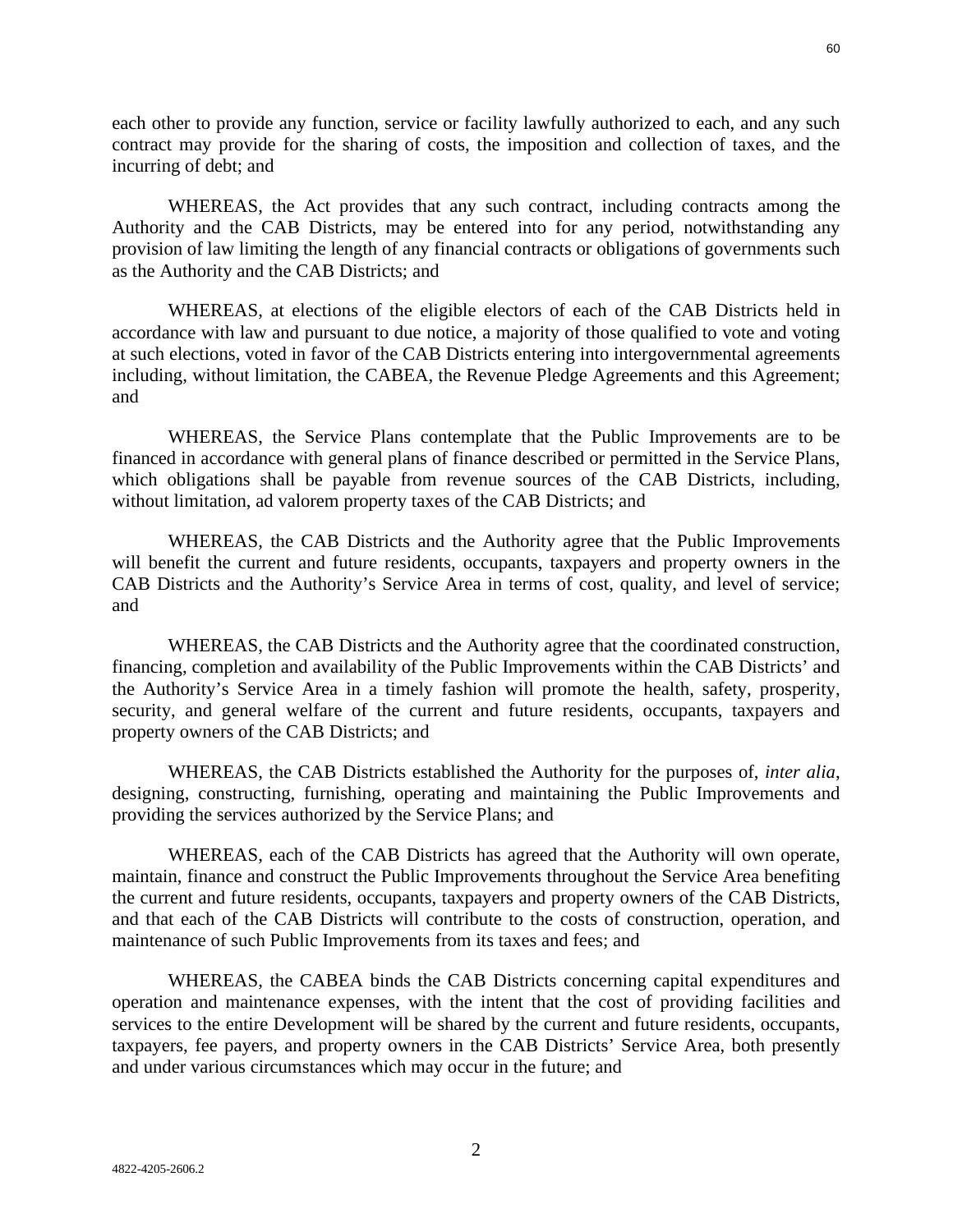61

WHEREAS, under the CABEA, it is the stated intent of the CAB Districts that all Debt shall be issued from time to time by the Authority for the purpose of financing Public Improvements; and

WHEREAS, the amount of Debt issued by the Authority is to be based upon estimates of the capital costs of construction of portions of the Public Improvements as they are and will be needed to complete the Development, plus reserve funds, capitalized interest, legal fees, and any other costs associated with the financing or refinancing of such Debt; and

WHEREAS, the CAB Districts agree that the administrative functions and statutory compliance procedures of the CAB Districts and the provision of services and operation and maintenance of the Public Improvements by the Authority will be financed, primarily, by tax revenue derived from operations mill levies imposed by each of the CAB Districts; and

WHEREAS, the CAB Districts and the Authority desire to enter into this Agreement to evidence the mutual benefits enjoyed by the CAB Districts and the Authority from the provision, operation and maintenance of the Public Improvements, and the fair and equitable nature of the obligations of the CAB Districts and the Authority under the Revenue Pledge Agreements and the CABEA.

NOW THEREFORE, in consideration of the mutual covenants and promises expressed herein, the Districts hereby agree as follows:

### **ARTICLE I**

### **SPECIFIC PROVISIONS**

**Section 1.01. Affirmation of Recitals.** The recitals set forth above are true and correct and are incorporated herein by reference.

**Section 1.02. Interpretation.** In this Agreement, unless the context expressly indicates otherwise, the words defined below shall have the meanings set forth below:

(a) The terms "herein," "hereunder," "hereby," "hereto," "hereof" and any similar terms, refer to this Agreement as a whole and not to any particular article, section, or subdivision hereof; the term "heretofore" means before the date of execution of this Agreement; and the term "hereafter" means after the date of execution of this Agreement.

(b) All definitions, terms, and words shall include both the singular and the plural and, unless otherwise defined herein, all capitalized words or terms shall have the meanings assigned to such terms in Section 1.04 hereof.

(c) Words of the masculine gender include correlative words of the feminine and neuter genders, and words importing the singular number include the plural number and vice versa.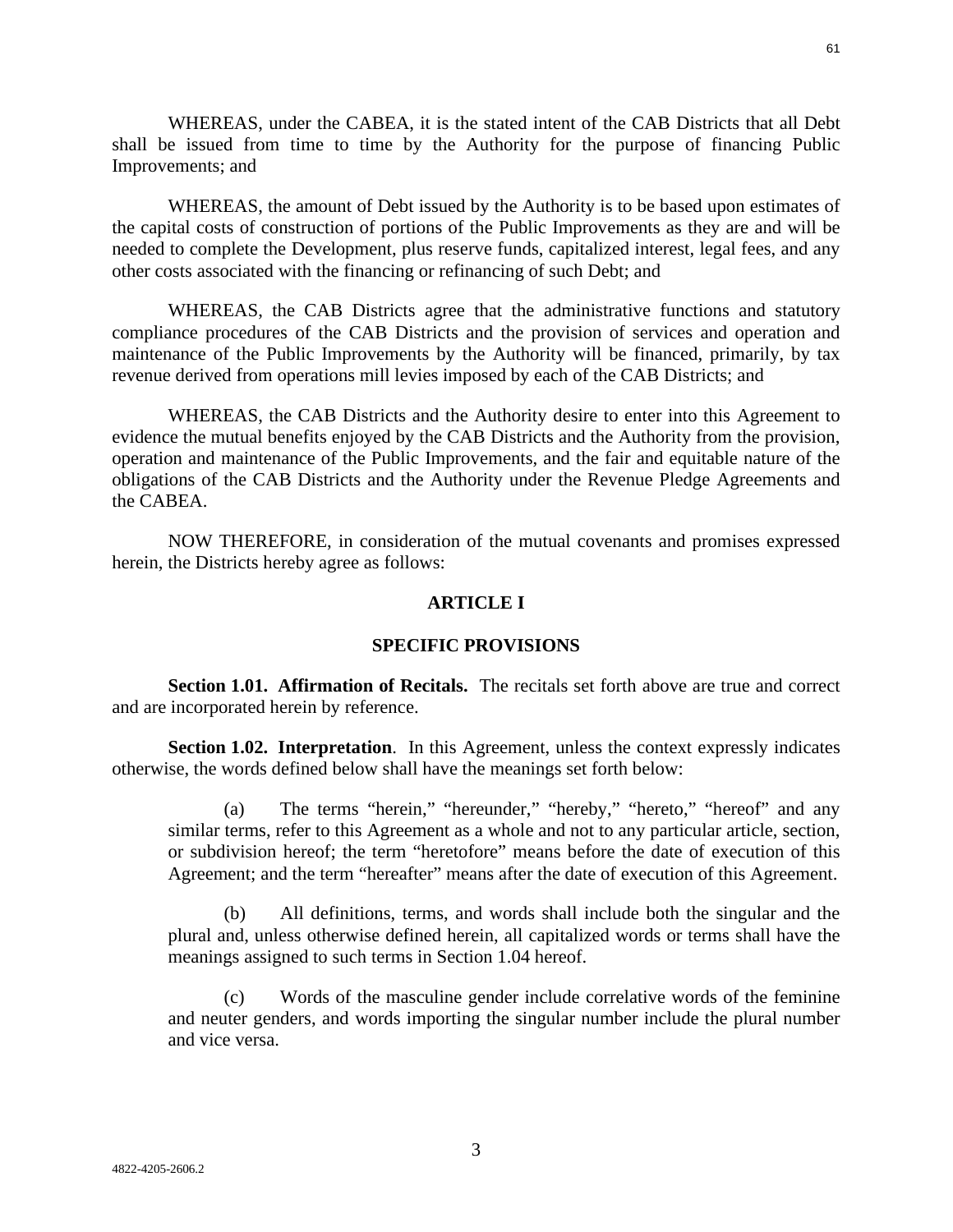(d) The captions or headings of this Agreement are for convenience only, and

in no way define, limit, or describe the scope or intent of any provision, article, or section of this Agreement.

**Section 1.03. Effective Date and Term**. This Agreement shall be effective as of the Effective Date and shall continue to be in full force and effect until such time as

- (a) each CAB District agrees in writing to terminate this Agreement;
- (b) no Debt is Outstanding;

(c) all Public Improvements owned by the Authority or the CAB Districts have been conveyed to another governmental entity; and

(d) all operations and maintenance obligations with respect to such Public Improvements and all other services performed by the Authority and the CAB Districts have been assumed by another governmental entity.

**Section 1.04. Definitions.** As used herein, unless the context expressly indicates otherwise, the words defined below and capitalized throughout the text of this Agreement shall have the respective meanings set forth below:

"*Agreement*" means this Amended and Restated Mill Levy Allocation Policy Agreement.

"*Act*" means Title 29, Article 1, Part 2, C.R.S.

"*ARI Mill Levy*" has the meaning ascribed to such term in the CABEA.

"*ARI Mill Levy Revenues*" has the meaning ascribed to such term in the CABEA.

"*ATEC No. 1*" means ATEC Metropolitan District No. 1, and its successors and assigns.

"*ATEC No. 1 Revenue Pledge Agreement*" means the Revenue Pledge Agreement (ATEC No. 1) dated December . 2021 between the Authority and ATEC No. 1.

"*ATEC No. 1 Pledged Revenue*" has the meaning ascribed to such term in the ATEC No. 1 Revenue Pledge Agreement.

"*ATEC No. 1 Required Debt Service Mill Levy*" has the meaning ascribed to such term in the ATEC No. 1 Revenue Pledge Agreement.

"*ATEC No. 2*" means ATEC Metropolitan District No. 2, and its successors and assigns.

"*ATEC No. 2 Revenue Pledge Agreement*" means the Revenue Pledge Agreement (ATEC No. 2) dated as of December \_\_\_, 2021 between the Authority and ATEC No. 2.

"*ATEC No. 2 Pledged Revenue*" has the meaning ascribed to such term in the ATEC No. 2 Revenue Pledge Agreement.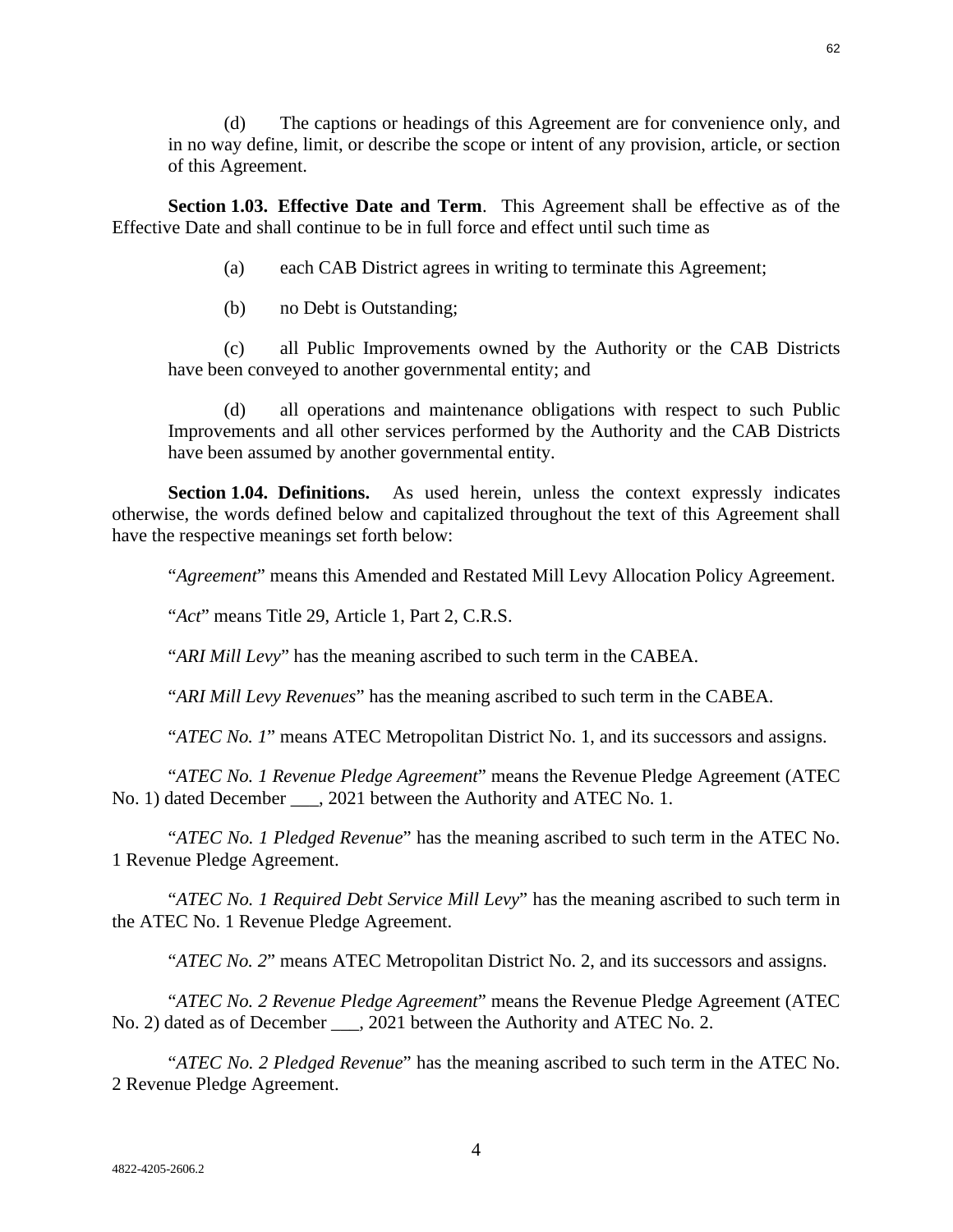"*ATEC No. 2 Required Debt Service Mill Levy*" has the meaning ascribed to such term in the ATEC No. 2 Revenue Pledge Agreement.

"*ATEC No. 2 Required Operations Mill Levy*" has the meaning ascribed to such term in the ATEC No. 2 Revenue Pledge Agreement.

"*Authority*" means The Aurora Highlands Community Authority Board, a public corporation and political subdivision duly organized and existing as a separate legal entity under the constitution and laws of the State, including the Act, and established pursuant to the CABEA.

"*C.R.S.*" means the Colorado Revised Statutes, as amended.

"*CAB Districts*" means, collectively, District No. 1, District No. 2, District No. 3, ATEC No. 1, ATEC No. 2 and the Coordinating District.

"*CABEA*" means The Aurora Highlands Community Authority Board First Amended and Restated Establishment Agreement dated and effective April 10, 2020 by and among the Authority and the CAB Districts, as the same may be further amended, supplemented or restated from time to time in accordance with the provisions thereof.

"*Revenue Pledge Agreement*" or "*Revenue Pledge Agreements*" means, individually or collectively, as the context requires, the: (a) District No. 1 Revenue Pledge Agreement; (b) District No. 2 Revenue Pledge Agreement; (c) District No. 3 Revenue Pledge Agreement; (d) ATEC No. 1 Revenue Pledge Agreement; (e) ATEC No. 2 Revenue Pledge Agreement; and (f) Coordinating District Revenue Pledge Agreement.

"*Coordinating District*" means The Aerotropolis Area Coordinating Metropolitan District, and its successors and assigns.

"*Coordinating District Revenue Pledge Agreement*" means the Revenue Pledge Agreement (Coordinating District) dated as of December \_\_\_, 2021 between the Authority and the Coordinating District.

"*Coordinating District Required Debt Service Mill Levy*" has the meaning ascribed to such term in the Coordinating District Revenue Pledge Agreement.

"*Debt*" means bonds, notes, loans or other obligations issued or incurred by the Authority for the purpose of financing or refinancing Public Improvements, which obligations are payable from ad valorem property taxes of the CAB Districts (*except* for any ARI Mill Levy Revenues) and/or other District revenues, including, but not limited to, fees, rates, tolls, and charges; which bonds, notes, loans or other obligations constitute a multiple fiscal year financial obligation and for the payment of which any one or more of the CAB Districts has promised to impose an ad valorem property tax mill levy (*except* for any ARI Mill Levy).

"*Debt Service Mill Levy*" or "*Debt Service Mill Levies*" means, individually or collectively, as the context requires, the (a) District No. 1 Required Debt Service Mill Levy; (b) District No. 2 Required Debt Service Mill Levy; (c) District No. 3 Required Debt Service Mill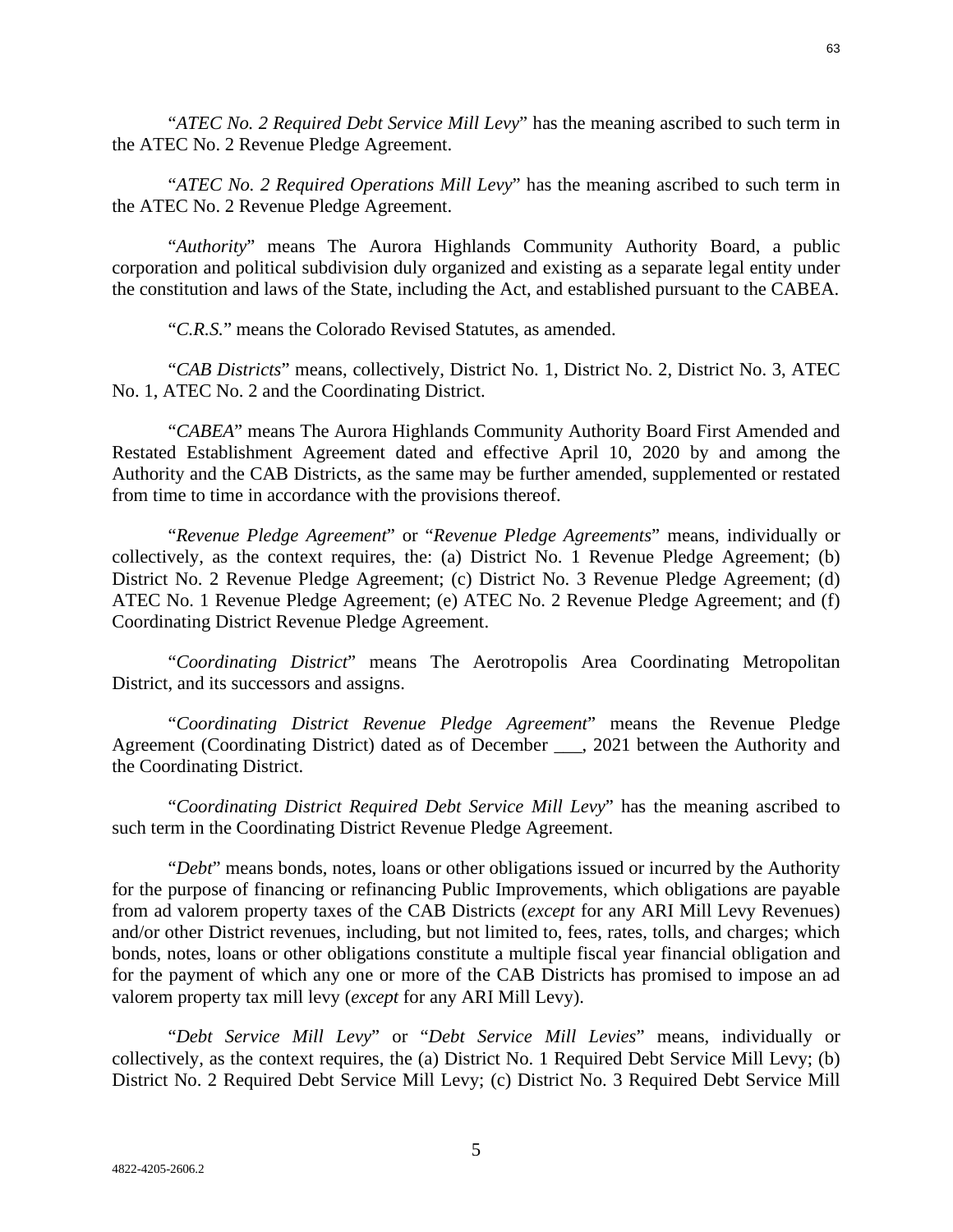Levy; (d) ATEC No. 1 Required Debt Service Mill Levy; (e) ATEC No. 2 Required Debt Service Mill Levy; and (f) Coordinating District Required Debt Service Mill Levy.

 "*Development*" means the approximately 3,920-acre development known as The Aurora Highlands and The Aurora Technology and Energy Center, located in the City of Aurora, Adams County, Colorado, and within the Service Area of the Authority (which Service Area also includes property located within the various CAB Districts) which is anticipated to be developed with single family and multi-family homes, industrial, commercial, retail, health care, and other uses and related amenities, reaching an estimated population of approximately 41,823 people at full build-out.

"*District No. 1*" means The Aurora Highlands Metropolitan District No. 1 (*formerly known as* Green Valley Ranch East Metropolitan District No. 2), its successors and assigns.

"*District No. 1 Pledged Revenue*" has the meaning ascribed to such term in the District No. 1 Revenue Pledge Agreement.

 "*District No. 1 Required Debt Service Mill Levy*" has the meaning ascribed to such term in the District No. 1 Revenue Pledge Agreement.

"*District No. 1 Required Operations Mill Levy*" has the meaning ascribed to such term in the District No. 1 Revenue Pledge Agreement.

"*District No. 1 Revenue Pledge Agreement*" means the Revenue Pledge Agreement ("District No. 1") dated December \_\_\_, 2021 between the Authority and District No. 1.

"*District No. 2*" means The Aurora Highlands Metropolitan District No. 2 (*formerly known as* Green Valley Ranch East Metropolitan District No. 3), and its successors and assigns.

"*District No. 2 Pledged Revenue*" has the meaning ascribed to such term in the District No. 2 Revenue Pledge Agreement.

 "*District No. 2 Required Debt Service Mill Levy*" has the meaning ascribed to such term in the District No. 2 Revenue Pledge Agreement.

"*District No. 2 Required Operations Mill Levy*" has the meaning ascribed to such term in the District No. 2 Revenue Pledge Agreement.

"*District No. 2 Revenue Pledge Agreement*" means the Revenue Pledge Agreement ("District No. 2") dated December \_\_\_, 2021 between the Authority and District No. 2.

"*District No. 3*" means The Aurora Highlands Metropolitan District No. 3 (*formerly known as* Green Valley Ranch East Metropolitan District No. 4), and its successors and assigns.

"*District No. 3 Pledged Revenue*" has the meaning ascribed to such term in the District No. 3 Revenue Pledge Agreement.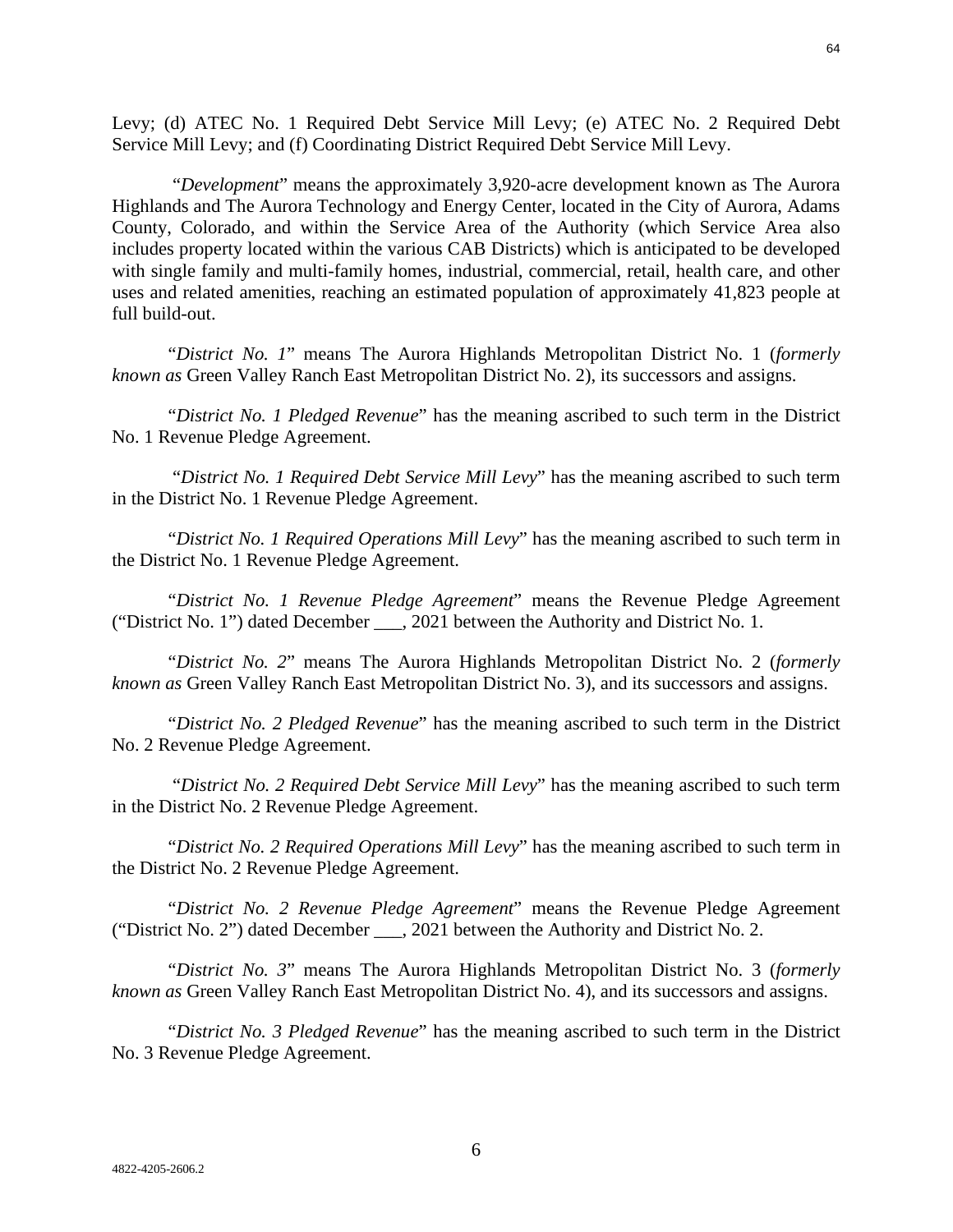65

"*District No. 3 Required Debt Service Mill Levy*" has the meaning ascribed to such term in the District No. 3 Revenue Pledge Agreement.

"*District No. 3 Required Operations Mill Levy*" has the meaning ascribed to such term in the District No. 3 Revenue Pledge Agreement.

"*District No. 3 Revenue Pledge Agreement*" means the Revenue Pledge Agreement (District No. 3) dated December \_\_\_, 2021 between the Authority and District No. 3.

"*Effective Date*" has the meaning assigned to such term in the first paragraph of this Agreement.

"*Gallagher Amendment*" means Colorado Constitution, Article X, Section 3(1)(b).

"*Mill Levy*" or "*Mill Levies*" means, individually or collectively, as the context requires, the Operations Mill Levies and the Debt Service Mill Levies.

"*Operating Costs*" means the costs and expenses from time to time of the Authority relating to: (a) the existence and operation of the Authority and the CAB Districts, including administration, statutory compliance and other general purposes, and (b) the operation and maintenance of the Public Improvements; whether paid or payable by the Authority directly or reimbursed or reimbursable by the Authority in accordance with one or more advance or funding agreements.

"*Operations Mill Levy*" or "*Operations Mill Levies*" means, individually or collectively, as the context requires, the (a) District No. 1 Required Operations Mill Levy; (b) District No. 2 Required Operations Mill Levy; (c) District No. 3 Required Operations Mill Levy; and (d) ATEC No. 2 Required Operations Mill Levy.

"*Operations Revenue*" means (a) with respect to District No. 1, District No. 2, District No. 3, ATEC No. 2 and the Coordinating District, such term has the meaning set forth in the Revenue Pledge Agreements (which definition has the same meaning in each Revenue Pledge Agreement), whether used individually or collectively, as the context requires, and (b) with respect to ATEC No. 1, such term means the revenue derived from imposition of its operations mill levy in accordance with the CABEA, together with the ATEC No. 1 Operations Revenue (as defined in the ATEC No. 1 Revenue Pledge Agreement).

"*Pledged Revenue*" means, individually or collectively, as the context requires: (a) the District No. 1 Pledged Revenue; (b) the District No. 2 Pledged Revenue; (c) the District No. 3 Pledged Revenue; (d) the ATEC No. 1 Pledged Revenue; (e) the ATEC No. 2 Pledged Revenue; and (f) the Coordinating District Pledged Revenue.

"*Public Improvements*" means those improvements and facilities to be designed, acquired, constructed and installed as contemplated under the Service Plans and the CABEA and as necessary or appropriate for the completion of the Development and to serve and support the completed Development including, without limitation, the Regional Transportation System.

"*Regional Transportation System*" has the meaning assigned to such term in the CABEA.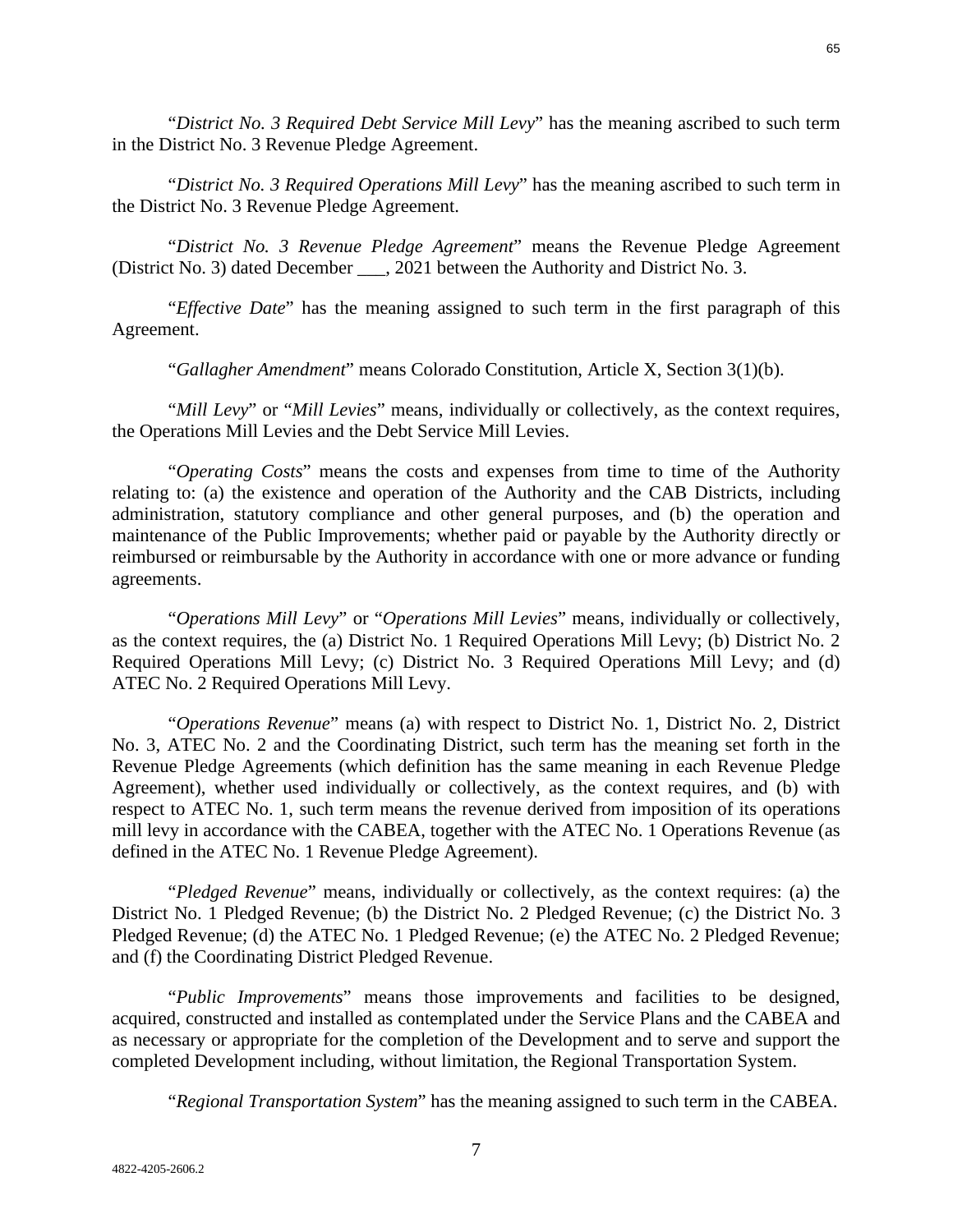"*Residential District Service Plan*" means the Consolidated First Amended and Restated Service Plan for The Aurora Highlands Metropolitan District Nos. 1-3 approved by the City of Aurora, Colorado on October 16, 2017, as the same may be amended from time to time.

"*Residential Districts*" means District No. 1, District No. 2 and District No. 3.

"*Service Area*" has the meaning assigned to such term in the CABEA.

"*Service Plans*" means, collectively, the Residential District Service Plan; the Coordinating District Service Plan; the ATEC No. 1 Service Plan; and the ATEC No. 2 Service Plan, each as may be amended from time to time.

"*Trustee*" means and Zions Bancorporation, National Association, having an office and corporate trust offices in Salt Lake City, Utah, its successors and assigns, in its capacity as the trustee for the Initial Series of Bonds.

### **ARTICLE II**

### **MILL LEVY POLICY**

**Section 2.01. Purpose of Agreement**. The primary purpose of this Agreement is for each CAB District to declare and agree that the obligations of each CAB District under its respective Revenue Pledge Agreement are fair and equitable in light of the benefits received by the CAB Districts and their current and future residents, occupants, taxpayers and property owners, notwithstanding that the Debt Service Mill Levies of the CAB Districts are not intended nor expected to be equal in terms of number of mills or tax dollars derived from the imposition thereof. The CAB Districts each acknowledge that the benefits received by the CAB Districts and their current and future residents, occupants, taxpayers and property owners cannot be measured in exact terms and each CAB District's tax burden will not necessarily be equal in any year, or at all.

**Section 2.02. Mutual Benefits**. Each of the CAB Districts hereby acknowledges that, due to the nature of the Public Improvements and proximity and interrelatedness of the various components of the Development, the design, acquisition, construction and installation of the Public Improvements benefits each of the CAB Districts and their current and future residents, occupants, taxpayers and property owners. In addition, the CAB Districts further acknowledge that, in order to maintain the Public Improvements, the Authority and the CAB Districts must continue to exist and operate and remain in statutory compliance, and, accordingly, the Authority will necessarily incur costs and expenses relating to administration, operations and maintenance of the Public Improvements, and other general purposes (as more particularly defined in Section 1.04 hereof, the "Operating Costs"). The CAB Districts agree that their respective obligations under the Revenue Pledge Agreements and the CABEA are reasonable in light of the long term benefits to be derived from the regional nature of the Development, and that the Development does and will in the future continue to provide benefits to each CAB District and their respective taxpayers, inhabitants, occupants and property owners.

**Section 2.03. Fair Representation on Authority Board**. Each CAB District agrees that it is fairly represented on the Board of Directors of the Authority.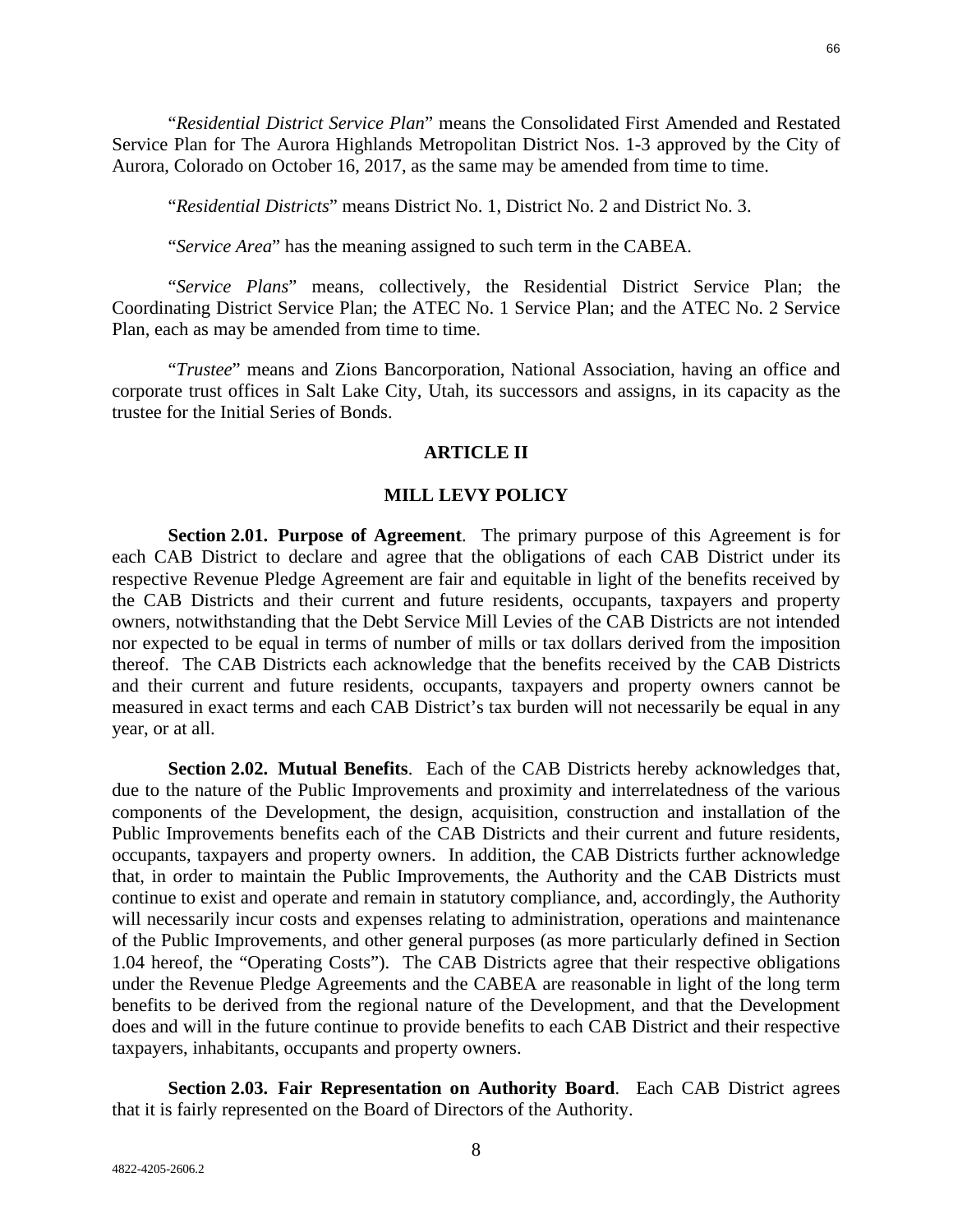#### **Section 2.04. Imposition of Mill Levies.**

(a) Each CAB District agrees to impose and certify its Operations Mill Levy and its Debt Service Mill Levy at the times, in the amounts and in the manner set forth in the Revenue Pledge Agreements, respectively, and the CABEA, as applicable to each CAB District.

(b) Each CAB District is relying upon the timely performance of each of the other CAB Districts in entering into its respective Revenue Pledge Agreement. The CAB Districts each agree that failure of any CAB District to perform its obligations under its Revenue Pledge Agreement will cause harm to each of the other CAB Districts. In addition, in issuing any Debt for the purpose of financing or refinancing Public Improvements, the Authority is relying on the CAB Districts' performance of their respective obligations under the Revenue Pledge Agreements and the CABEA, as applicable to each CAB District.

(c) Each CAB District agrees to collect and enforce the collection of the Pledged Revenue and the Operations Revenue to be derived from imposition of the CAB Districts' respective Mill Levies (and the operations mill levies to be imposed by ATEC No. 1 under the CABEA) as required under the applicable Revenue Pledge Agreement and the CABEA. Each CAB District further agrees that it will transfer or cause to be transferred to the Authority all Pledged Revenue and Operations Revenue in accordance with the terms of the applicable Revenue Pledge Agreement and the CABEA, and that it will not withhold or allow to be withheld any portion of its Pledged Revenue or Operations Revenue prior to remittance thereof to the Authority. Notwithstanding the foregoing, it is acknowledged that ATEC No. 1's obligations with respect to revenue derived from its operations mill levy are set forth in the CABEA (and not in its Revenue Pledge Agreement); accordingly, ATEC No. 1 agrees to fulfill its obligations under the CABEA with respect to the revenue derived from its operations mill levy.

(d) In addition, ATEC No. 1 agrees to accept direction from the Authority pursuant to the terms of the CABEA with respect to the number of mills to be certified by ATEC No. 1 for operations purposes in each tax levy year.

(e) Colorado ad valorem property taxes are imposed on the assessed value of property, and not the "actual" market value of property. The CAB Districts acknowledge that, as a result of the Gallagher Amendment, commercial property (together with vacant land and certain other non-residential property, collectively, "Commercial Property") is assessed at a significantly higher rate than residential property ("Residential Property"). The assessed value of Commercial Property is 29% of "actual" (or market) value, while the assessed value of Residential Property is 7.15% of "actual" (or market) value (as of the date of this Agreement, and subject to change for adjustments occurring after January 1, 2019 in the residential assessment rate). As a result, a mill levy of any particular number of mills imposed on Commercial Property will derive significantly more tax revenue than if the same number of mills were imposed on Residential Property. As a result of this differential, the Revenue Pledge Agreements provide for the imposition of higher Mill Levies by the Residential Districts and lower Mill Levies for CAB Districts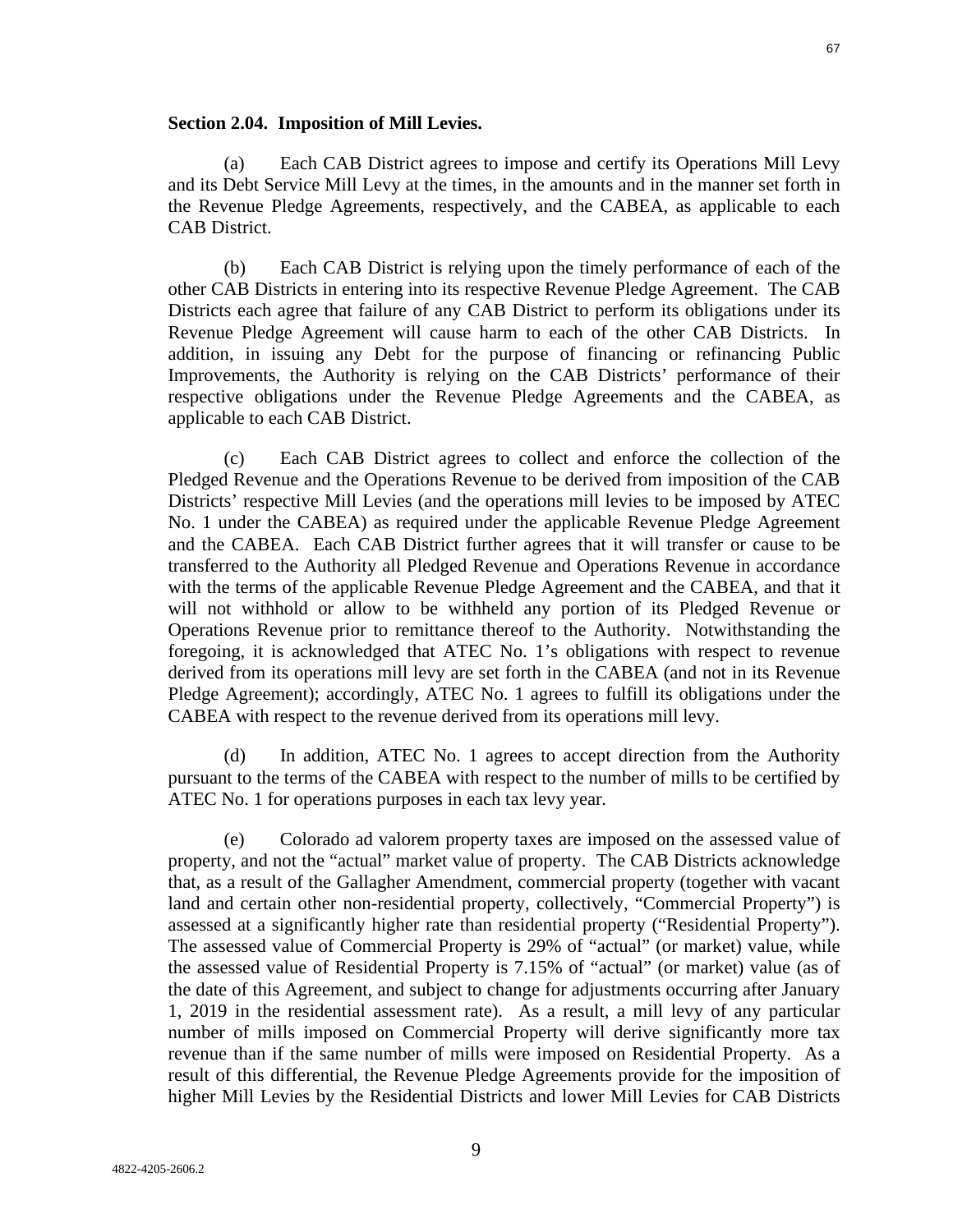with Commercial Property. The CAB Districts agree that the number of mills equal to the Mill Levies required to be imposed by each CAB District under its Revenue Pledge Agreement and the period during which each CAB District is required to impose its Mill Levies are intended to create, as much as is possible, an equitable tax burden on the taxpayers in each CAB District; *however,* the CAB Districts further acknowledge and agree that the benefits received by each of the CAB Districts and their respective current and future residents, occupants, taxpayers and property owners from the provision of the Public Improvements and the operations and maintenance thereof cannot be measured in exact terms and each CAB District's tax burden will not necessarily be equal in any year, or at all.

#### **Section 2.05. Representations**.

(a) Each CAB District represents and warrants that it has reviewed the CABEA, has had ample opportunity to seek and obtain legal, accounting and other advice in connection therewith, and has voluntarily entered into the CABEA.

(b) Each CAB District represents and warrants that it has reviewed the applicable Revenue Pledge Agreement, has had ample opportunity to seek and obtain legal, accounting and other advice in connection therewith, and has voluntarily entered into the applicable Revenue Pledge Agreement.

### **ARTICLE III**

### **GENERAL PROVISIONS**

**Section 3.01. Integration.** This Agreement sets forth the entire agreement and understanding of the parties hereto with respect to the specific matters agreed to herein, and the parties hereto acknowledge that no oral or other agreements, understandings, representations or warranties exist with respect to this Agreement or the obligations of the parties hereto, except those specifically set forth herein.

**Section 3.02. Modification.** This Agreement may be supplemented, altered, amended, modified, terminated or revoked only by a written instrument signed by all the parties hereto.

**Section 3.03. Severability.** If any clause or provision of this Agreement is found to be invalid or unenforceable by a court of competent jurisdiction or by operation of any applicable law, such invalid or unenforceable clause or provision shall not affect the validity of this Agreement as a whole, and all other clauses or provisions shall be given full force and effect.

**Section 3.04. Assignment.** This Agreement may not be assigned without the express prior written consent of the parties hereto, and any attempt to assign this Agreement in violation hereof shall be null and void.

**Section 3.05. Authority.** By execution hereof, each party hereto represents and warrants that its representative signing hereunder has full power and lawful authority to execute this Agreement and to bind the respective party to the terms hereof.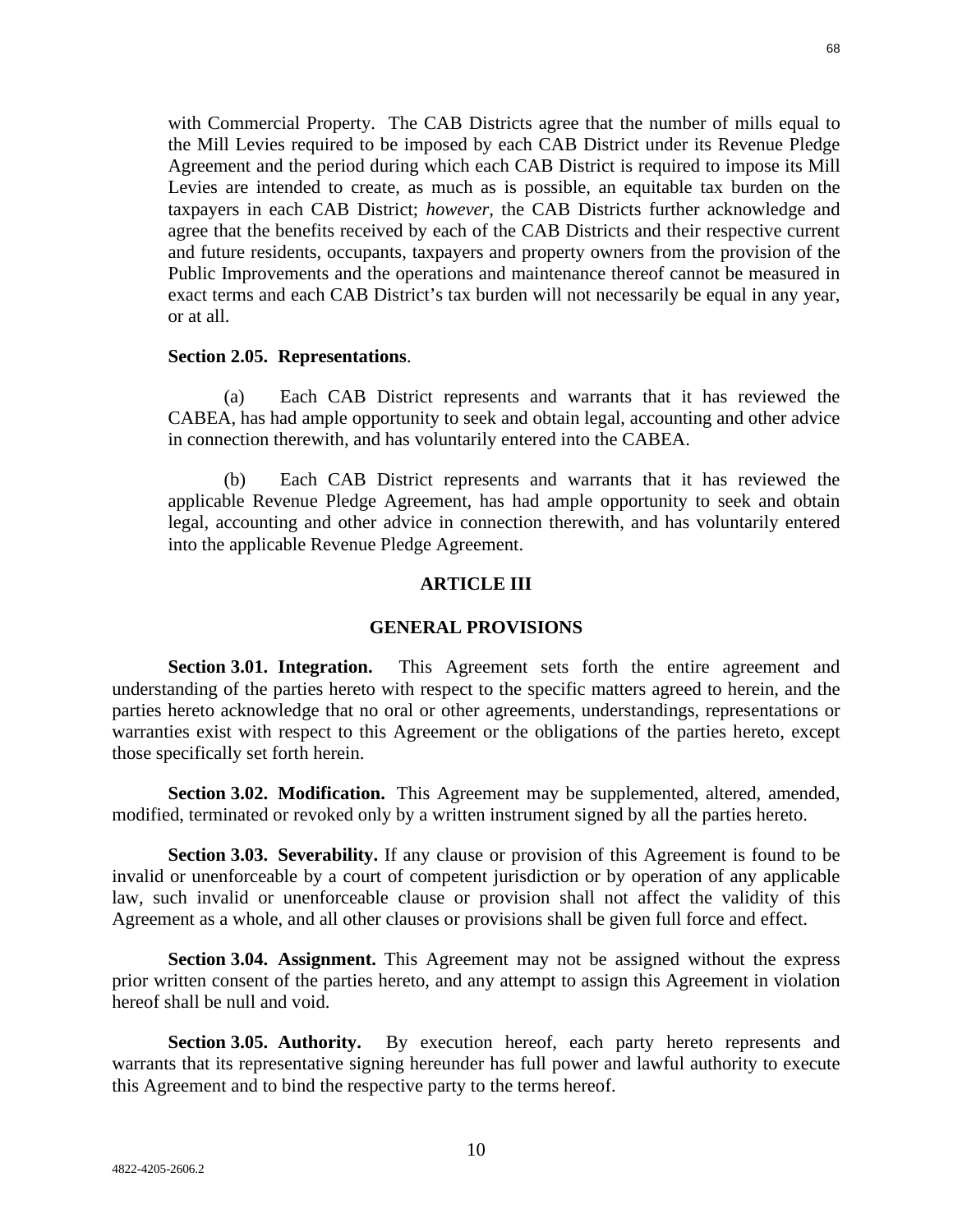**Section 3.06. Applicable Law.** This Agreement shall in all respects be governed, construed, applied and enforced in accordance with the laws of the State.

*[The remainder of this page intentionally left blank. Signature pages follow.]*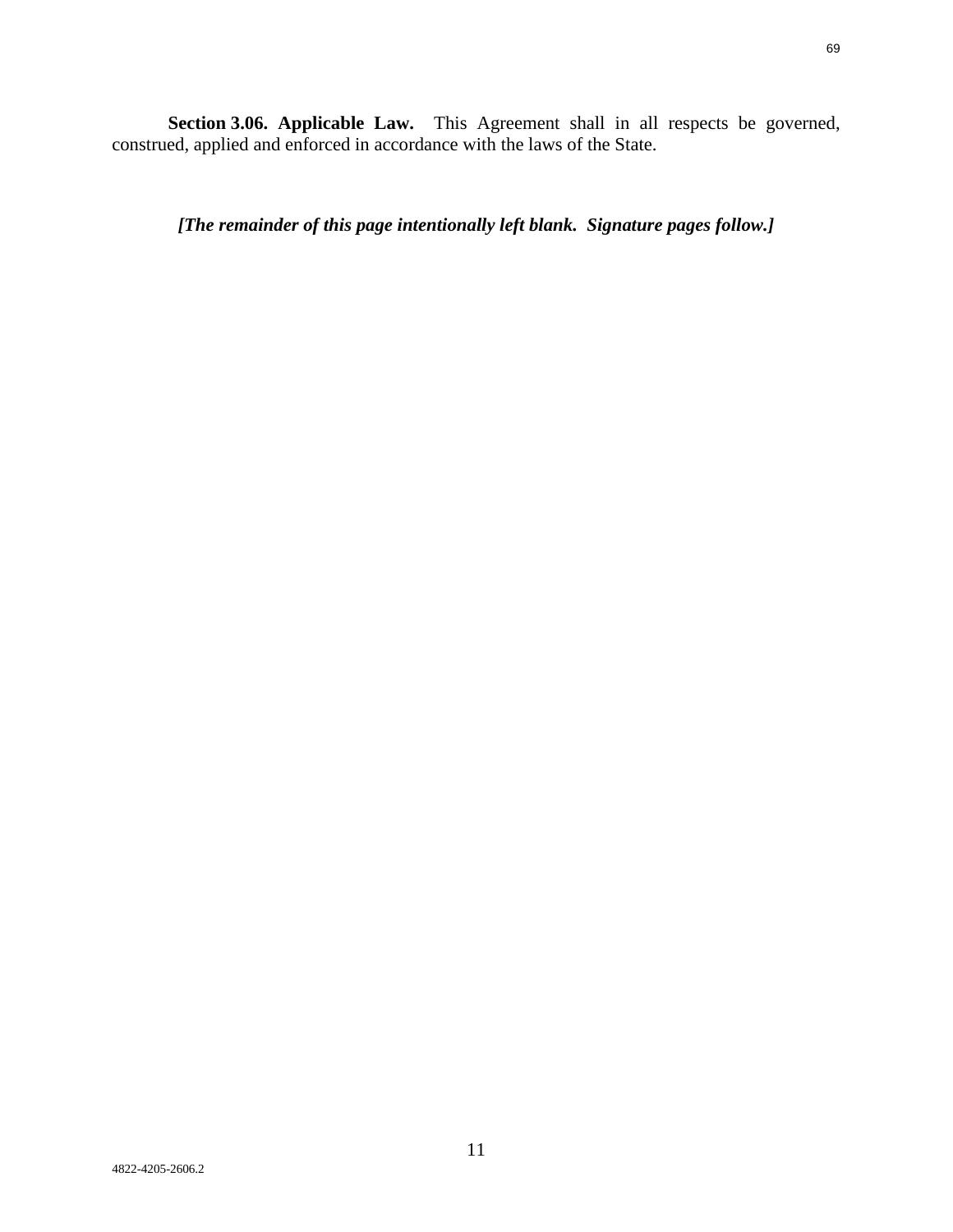IN WITNESS WHEREOF, the parties hereto have executed this Agreement on the date and year first above written.

# **THE AURORA HIGHLANDS METROPOLITAN DISTRICT NO. 1**

By:

President

**ATTEST:**

Assistant Secretary

# **THE AURORA HIGHLANDS METROPOLITAN DISTRICT NO. 2**

 $By:$ 

President

**ATTEST:**

Assistant Secretary

# **THE AURORA HIGHLANDS METROPOLITAN DISTRICT NO. 3**

By:

President

**ATTEST:**

Assistant Secretary

*[Signature page 1 of 3 to Amended and Restated Mill Levy Allocation Policy Agreement]*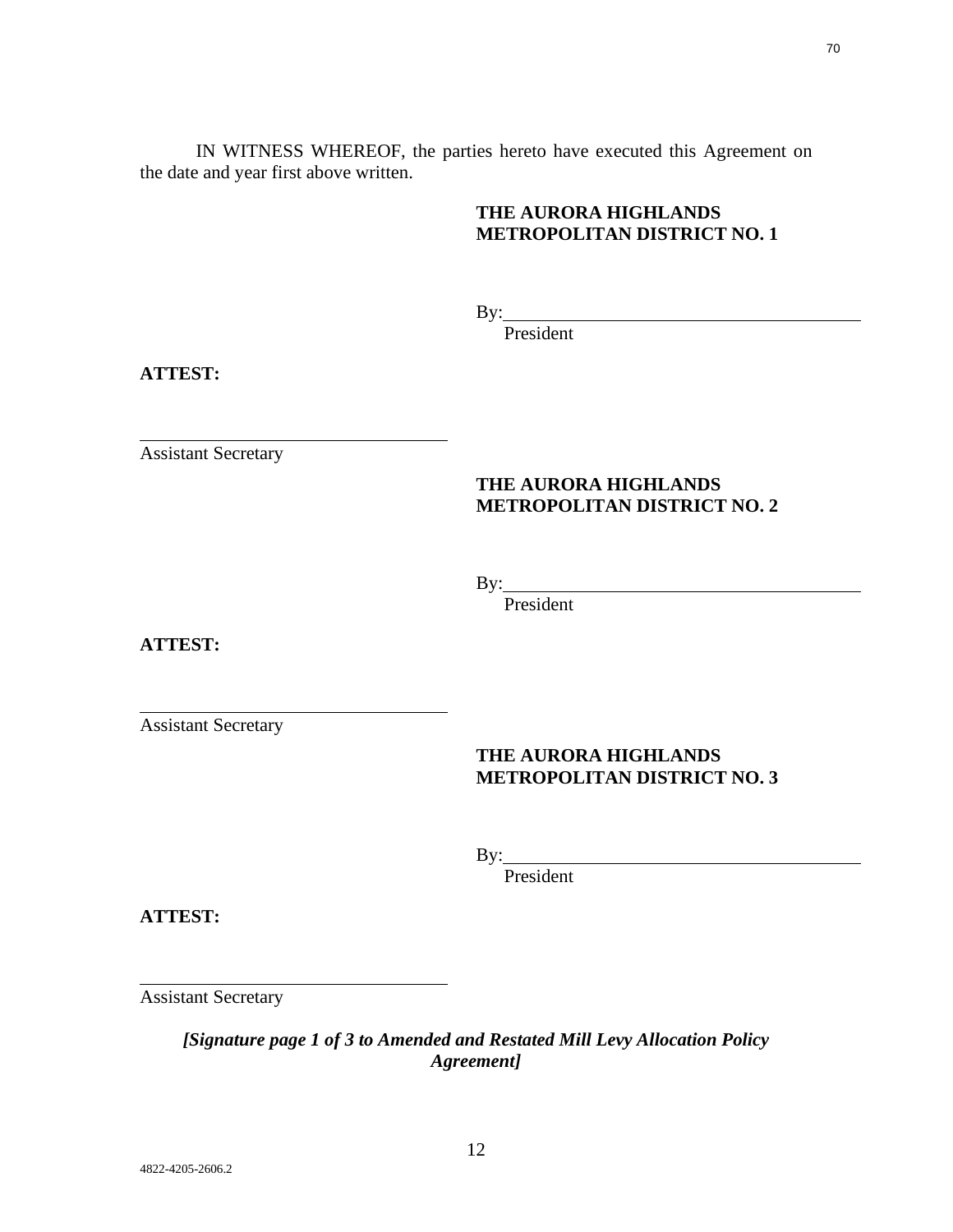# **ATEC METROPOLITAN DISTRICT NO. 1**

By: <u>with the set of the set of the set of the set of the set of the set of the set of the set of the set of the set of the set of the set of the set of the set of the set of the set of the set of the set of the set of the</u>

President

**ATTEST:**

Assistant Secretary

# **ATEC METROPOLITAN DISTRICT NO. 2**

By:

President

**ATTEST:**

Assistant Secretary

 *[Signature page 2 of 3 to Amended and Restated Mill Levy Allocation Policy Agreement]*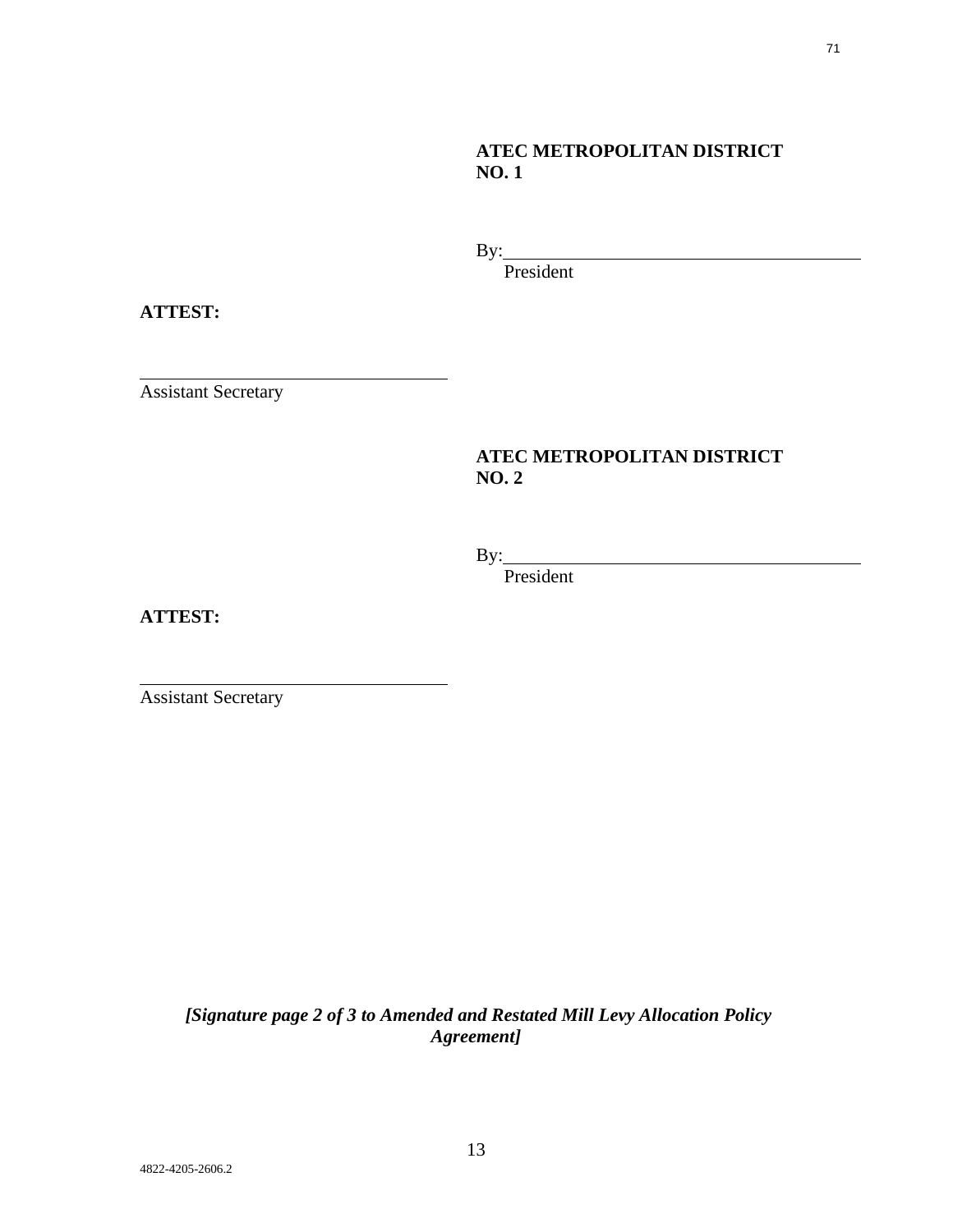# **THE AEROTROPOLIS AREA COORDINATING METROPOLITAN DISTRICT**

By:

President

**ATTEST:**

Assistant Secretary

# **THE AURORA HIGHLANDS COMMUNITY AUTHORITY BOARD**

 $By:$ 

President

**ATTEST:**

Assistant Secretary

 *[Signature page 3 of 3 to Amended and Restated Mill Levy Allocation Policy Agreement]*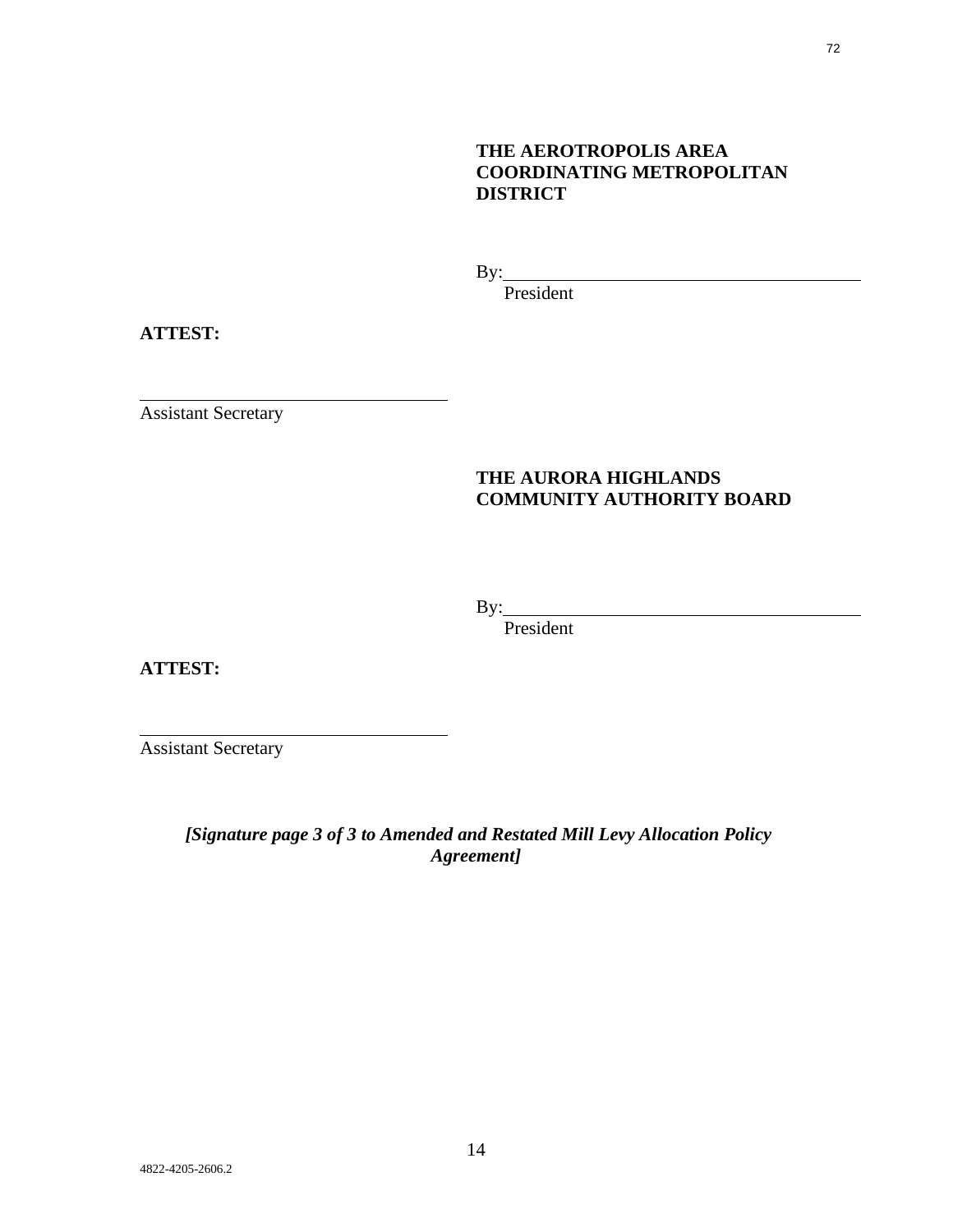## **TERMINATION OF FIRST AMENDED AND RESTATED FACILITIES FUNDING AND ACQUISITION AGREEMENT**

This **TERMINATION OF FIRST AMENDED AND RESTATED FACILITIES FUNDING AND ACQUISITION AGREEMENT** (this "**Termination Agreement**") is made and entered into this \_\_\_\_ day of \_\_\_\_\_\_\_\_\_\_, 2021 (the "**Effective Date**") by and between **AEROTROPOLIS AREA COORDINATING METROPOLITAN DISTRICT**, a quasimunicipal corporation and political subdivision of the State of Colorado (the "**District**") and **AURORA HIGHLANDS, LLC**, a Nevada limited liability company ( "**AHLLC**") (District and AHLLC may individually be referred to herein as a "**Party**" and collectively as the "**Parties**").

## **RECITALS**

A. The District and AHLLC are parties to that certain First Amended and Restated Facilities Funding and Acquisition Agreement dated August 23, 2018 (the "**FFAA**").

B. As of the Effective Date \$-0- remains due and owing to AHLLC from the District for advances made pursuant to the FFAA ("**Outstanding Advances**").

C. The Parties desire to terminate the FFAA.

NOW, THEREFORE, for and in consideration of the promises and mutual covenants hereinafter set forth, the Parties agree as follows:

## **COVENANTS AND AGREEMENTS**

1. Termination. The Parties agree that the FFAA is terminated and is of no further force or effect, as of the effective date of this Termination Agreement.

2. Representations. Each Party represents that it has not transferred, assigned, or granted to any other party any rights or obligations under the FFAA.

3. Release. The Parties hereby release each other from any and all liabilities, obligations, or duties that may have arisen or have been contemplated by the FFAA. Each Party agrees not to make any claim against the other Party with respect to the FFAA or the performance or non-performance of any covenant or condition contained within or contemplated by the FFAA.

4. Binding Effect. This Termination Agreement may be executed in counterparts, each of which when so executed and delivered shall be deemed to be an original, and all of which counterparts, taken together, shall constitute but one and the same agreement.

IN WITNESS WHEREOF, the Parties have executed this Termination Agreement as of the date first set forth above.

## [SIGNATURE PAGE FOLLOWS]